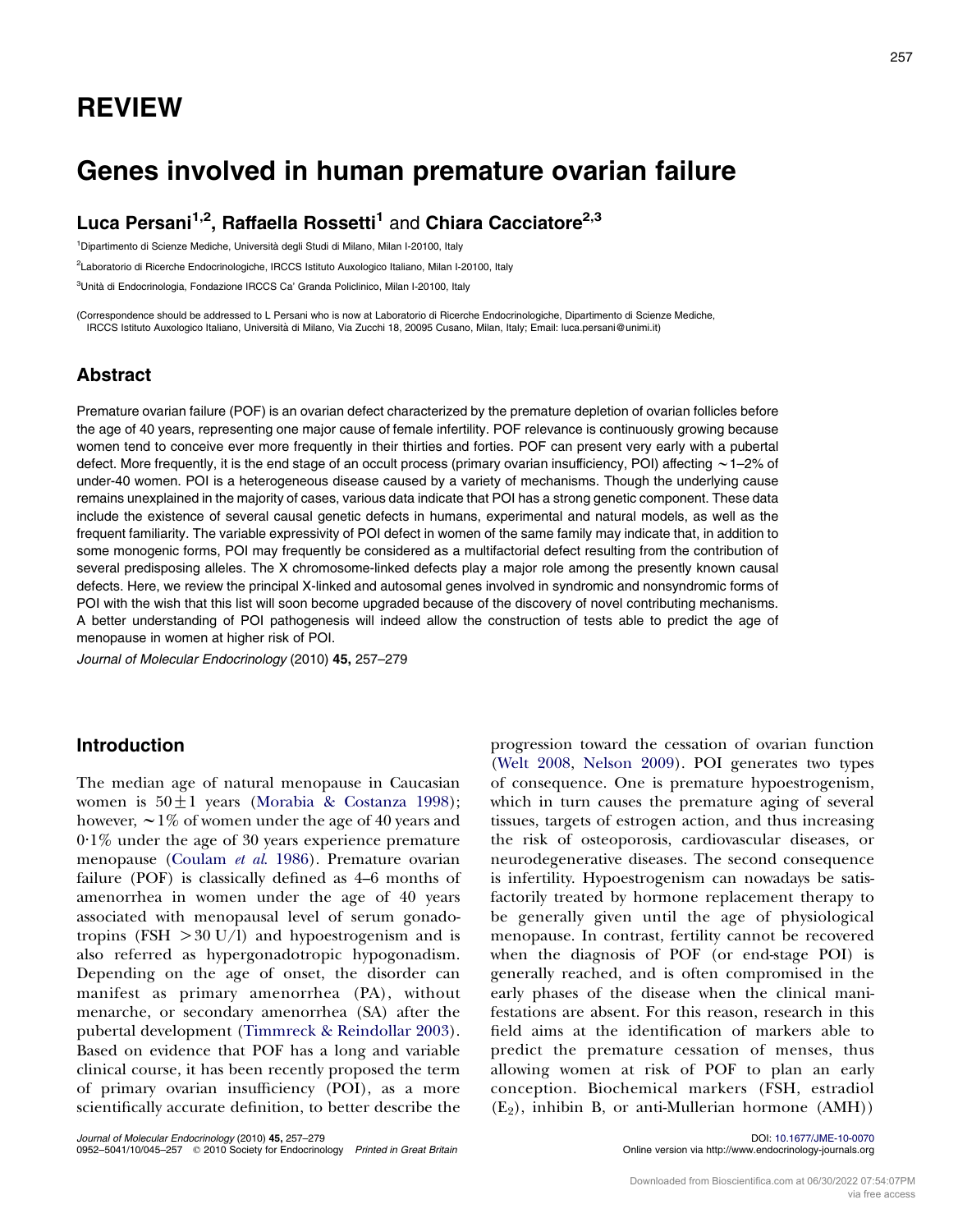are nowadays mainly useful to confirm a diagnosis indicated by menstrual irregularity. Prediction of POI therefore relies on a better understanding of its pathogenesis.

# Mechanisms leading to a premature impairment of the ovarian reserve

Around 7 million primordial follicles are present in the developing ovary during embryogenesis (Fig. 1A). The large majority of these follicles are lost during fetal and postnatal life by atresia, and only 400–500 of them are generally ovulated before physiological menopause. Instead, as shown in Fig. 1B, the possible mechanisms at the origin of POI can be a) an initial decrease in the primordial follicle pool; b) an accelerated follicular atresia; or c) an altered maturation/recruitment of primordial follicles. However, in most of the cases, including a subset associated with PA and gonadal dysgenesis [\(Reynaud](#page-20-0) et al. 2004, [Fechner](#page-17-0) et al. 2006), ovarian insufficiency occurs because of an anticipated depletion of the primordial follicular pool. The etiological causes that may activate such mechanisms are highly heterogeneous and include chromosomal, genetic, autoimmune, metabolic, infectious, and iatrogenic factors [\(Goswami & Conway 2005](#page-17-0)). At present, about 25% of all forms of POF can be classified as iatrogenic and are related to cancer treatment, but more than 50% of the cases remain idiopathic, so that the origin of POI is still largely unknown.

# Is genetic origin prevalent in POI?

Several observations support a prevalent role of genetic mechanisms in the pathogenesis of idiopathic POI.

First, the ovarian defect of patients with Turner's syndrome (TS) or related X chromosome abnormalities indicates the essential role played by X-linked genes in ovarian function. Furthermore, the genetic origin of POI is supported by the existence of monogenic forms in humans and animal models indicating also the relevance of non-X genetic loci for POI pathogenesis. Another clue is the important role of familiarity in the determination of menopausal age. Epidemiological evidences support the heritability of menopausal age between mothers and daughters ([Cramer](#page-16-0) et al. 1995, [Torgerson](#page-21-0) et al. 1997, [Murabito](#page-19-0) et al[. 2005\)](#page-19-0), and recent genome-wide studies found loci on chromosomes 5, 6, 13, 19, and 20, which were significantly associated with age at natural menopause (He et al[. 2009,](#page-17-0) Perry et al[. 2009\)](#page-20-0). Interestingly, POI has also a frequent familial incidence. In large series of POF women, the incidence of familial forms ranges from 4 to 31%, depending on the population



Figure 1 (A) Follicular dynamics and illustration of the folliculogenesis process in physiology. (B) The possible mechanisms generating POI may affect different stages of folliculogenesis.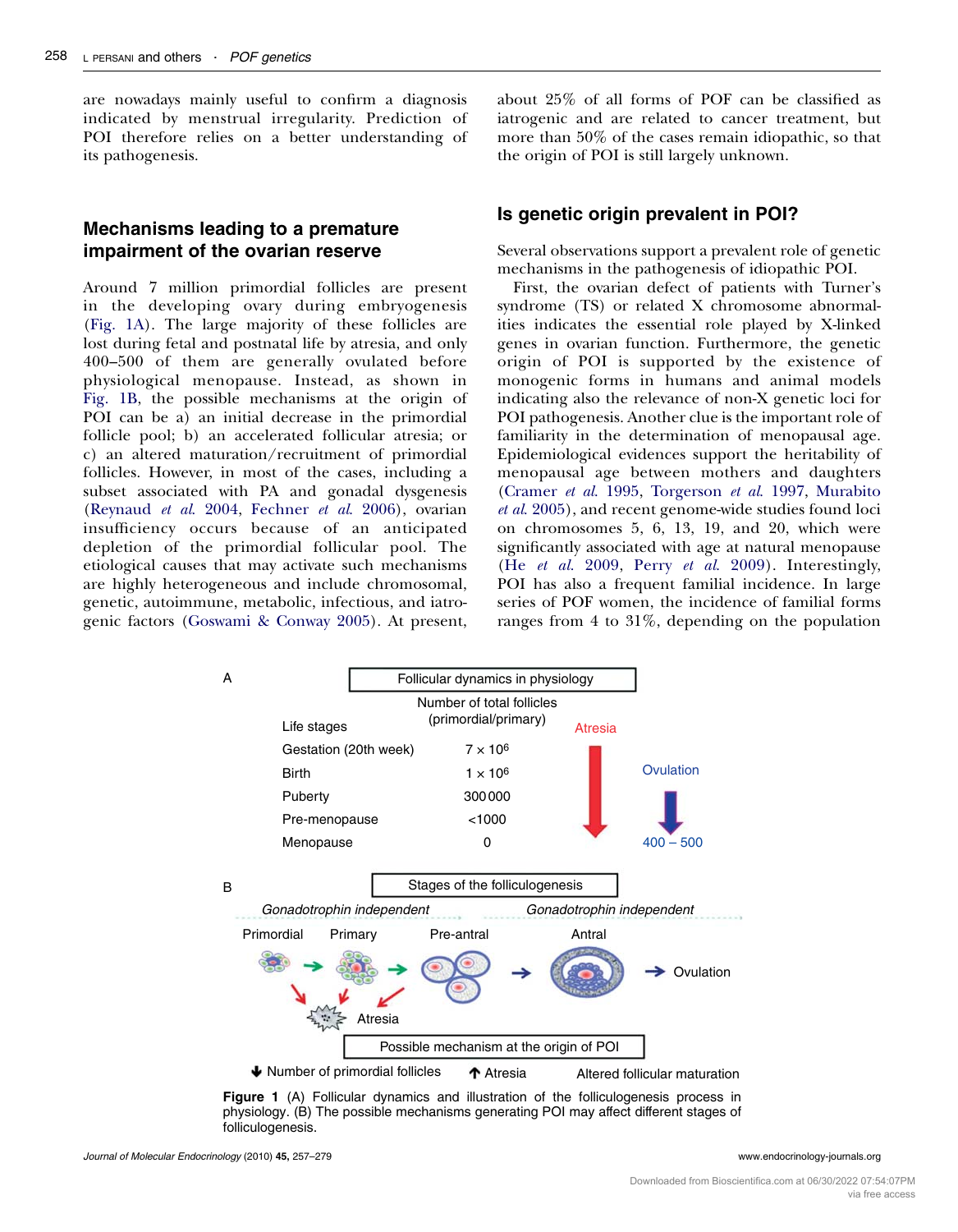<span id="page-2-0"></span>Table 1 List of genetic defects associated with primary ovarian insufficiency (POI)

|                                                                                                                                                                                        | <b>Frequency in POI</b>                  | <b>Principal references</b>                                                                                                                                                                                                         |  |
|----------------------------------------------------------------------------------------------------------------------------------------------------------------------------------------|------------------------------------------|-------------------------------------------------------------------------------------------------------------------------------------------------------------------------------------------------------------------------------------|--|
| X chromosome defects                                                                                                                                                                   |                                          |                                                                                                                                                                                                                                     |  |
| Turner's syndrome and related defects                                                                                                                                                  | $4 - 5%$                                 | Zinn & Ross (1998)                                                                                                                                                                                                                  |  |
| Fragile X syndrome (FMR1 premutation)                                                                                                                                                  | $3 - 15%$                                | Marozzi et al. (2000) and Wittenberger et al. (2007)                                                                                                                                                                                |  |
| DIAPH2 disruption (translocation)                                                                                                                                                      | Unknown                                  | Bione <i>et al.</i> (1998)                                                                                                                                                                                                          |  |
| <b>BMP15</b> variants                                                                                                                                                                  | $1.5 - 12%$                              | Di Pasquale et al. (2004), Dixit et al. (2006a),<br>Laissue et al. (2006), Rossetti et al. (2009),<br>Wang et al. (2010) and Tiotiu et al. (2010)                                                                                   |  |
| PGRMC1 variants                                                                                                                                                                        | 1.5%                                     | Mansouri et al. (2008)                                                                                                                                                                                                              |  |
| Autosomal defects                                                                                                                                                                      |                                          |                                                                                                                                                                                                                                     |  |
| Complex diseases                                                                                                                                                                       |                                          |                                                                                                                                                                                                                                     |  |
| Galactosemia (GALT), BPES (FOXL2), APECED<br>(AIRE), mitochondrial (POLG), Demirhan syndrome<br>(BMPR1B), PHP1a (GNAS), ovarian leukodystrophy<br>(EIF2B), ataxia telangiectasia (ATM) | Rare                                     | Sedgwick & Boder (1991), Perheentupa (1996),<br>Weinstein et al. (2004), Fogli et al. (2003, 2004),<br>Beysen et al. (2009), Luoma et al. (2004),<br>Demirhan et al. (2005), Pagnamenta et al. (2006)<br>and Calderon et al. (2007) |  |
| Isolated diseases                                                                                                                                                                      |                                          |                                                                                                                                                                                                                                     |  |
| FSH/LH resistance (FSHR and LHR)                                                                                                                                                       | $< 1\%$                                  | Aittomaki et al. (1995), Latronico et al. (1996),<br>Beau et al. (1998) and Touraine et al. (1999)                                                                                                                                  |  |
| <b>INHA</b> variants                                                                                                                                                                   | <b>Unknown</b>                           | Shelling et al. (2000), Marozzi et al. (2002),<br>Dixit et al. (2004, 2006b) and Corre et al. (2009)                                                                                                                                |  |
| GDF9 variants                                                                                                                                                                          | 1.4%                                     | Dixit et al. (2005), Laissue et al. (2006),<br>Kovanci et al. (2007) and Zhao et al. (2007)                                                                                                                                         |  |
| NOBOX variants                                                                                                                                                                         | 0% in Asiatics: 1%<br>in North Americans | Zhao et al. (2005) and Qin et al. (2007, 2009)                                                                                                                                                                                      |  |
| NR5A1 variants                                                                                                                                                                         | 8% in 25 Europeans                       | Lourenço et al. (2009)                                                                                                                                                                                                              |  |
| Meiotic gene variants                                                                                                                                                                  | Rare                                     | Mandon-Pépin et al. (2008)                                                                                                                                                                                                          |  |
| <b>FIGLA</b> mutations                                                                                                                                                                 | 2% (in 100 Chinese)                      | Zhao et al. (2008a,b)                                                                                                                                                                                                               |  |

studied, but this percentage can increase further if a familial history of early menopause (EM) between 40 and 45 years of age is considered ([Conway](#page-16-0) et al. 1996, [Vegetti](#page-21-0) et al. 1998). Pedigree analysis demonstrates different modes of inheritance, including dominant or recessive forms either through maternal or paternal transmission (Vegetti et al[. 1998\)](#page-21-0). The more frequent maternal transmission would be consistent with an X-linked inheritance with incomplete penetrance (Davis et al[. 2000,](#page-16-0) [Toniolo 2006,](#page-21-0) [Persani](#page-20-0) et al. [2009](#page-20-0)). However, the presence in the same pedigree of women with PA, POF, or EM indicates that POI may be a genetic disease with a highly variable expressivity [\(Tibiletti](#page-21-0) et al. 1999), thus supporting the view of POI as a complex multifactorial disease probably involving the contribution of several alleles [\(Toniolo 2006](#page-21-0)). The purpose of this review is to illustrate the principal genes involved in the pathogenesis of POI (Table 1 and [Fig. 2\)](#page-3-0), either when ovarian failure arises apparently isolated in a woman before 40 years of age (nonsyndromic forms) or when this defect is part of a complex phenotype involving other organs and tissues (syndromic forms). Researches are focused in the past years on the candidate gene approach, mostly based on animal models of the pathology, which permitted to identify several genetic variations

associated with POI. Very recently, genome-wide studies are beginning to emerge as a novel and alternative approach for finding novel candidate genes and chromosomal loci.

# Syndromic POI

#### Turner's syndrome

Many forms of familial as well as sporadic POI implicate X chromosome aberrations that range from numerical defects, such as the X monosomy  $(TS)$  and trisomy X, to structural defects, such as deletions, isochromosomes, and balanced X-autosomal translocations ([Zinn 2001\)](#page-22-0). TS is the consequence of complete or partial absence of one X chromosome in a phenotypic female usually associated with short stature and infertility ([Sybert &](#page-21-0) [McCauley 2004\)](#page-21-0). In about 50% of the cases, there is complete loss of one X chromosome, whereas the remaining TS patients harbor mosaicism or structural abnormalities of the X chromosome resulting in a milder phenotype ([Bharath](#page-16-0) et al. 2010). The prevalence of the disorder is about 1:2500 live female births ([Sybert](#page-21-0) [& McCauley 2004\)](#page-21-0). In women with 45,X karyotype, oocyte loss occurs in the early stages of meiotic prophase, resulting in gonadal dysgenesis and PA with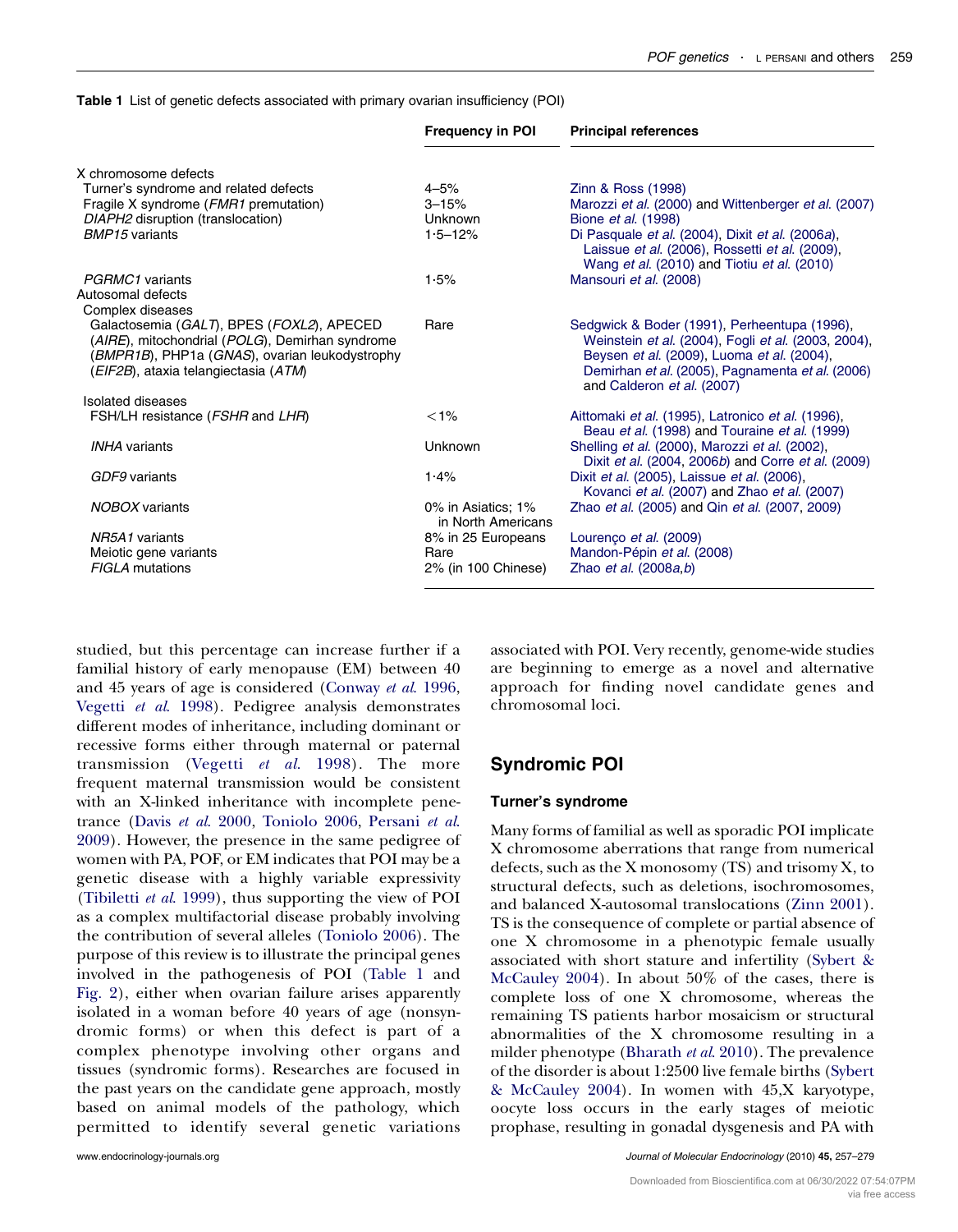<span id="page-3-0"></span>

Figure 2 Schematic illustration of the principal genes known to be involved in POI pathogenesis and their site of expression in the ovary.

elevated FSH levels since early childhood [\(Reynaud](#page-20-0) et al[. 2004](#page-20-0), [Fechner](#page-17-0) et al. 2006). However, spontaneous menarche and pregnancy have been reported not only in patients with mosaic karyotype, but also in few nonmosaic 45,X women ([Pasquino](#page-19-0) et al. 1997, [Cools](#page-16-0) et al[. 2004](#page-16-0), [Livadas](#page-18-0) et al. 2005). The TS phenotype may be explained by several mechanisms, including the defective pairing of X chromosomes at meiosis ([Ogata](#page-19-0) [& Matsuo 1995](#page-19-0)), but the most substantiated one is the haploinsufficiency of X-linked genes (such as SHOX) that physiologically escape X chromosome inactivation and are needed in two copies for ovarian function [\(Zinn & Ross 1998](#page-22-0)). The requirement for a double dosage of certain X-linked genes is supported by the observation that complete spontaneous puberty can be reached in 30–40% of mosaic Turner patients [\(Pasquino](#page-19-0) et al. 1997). Consistently, 45,X subjects have FSH levels already in the postmenopausal range during infancy, whereas FSH levels are frequently low in mosaic Turner patients of the same age [\(Fechner](#page-17-0) et al. 2006). The mechanism supporting pubertal development in a small subset of 45,X Turner patients is presently unexplained, but low mosaic percentages undetected at standard karyotyping might be a possible explanation.

Cytogenetic and molecular analyses of POI women carrying a balanced X-autosome translocation allowed the identification of a 'critical region' for ovarian development and function on the long arm of the X chromosome from Xq13.3 to q27. This region could be split into two functionally different portions: Xq13–21 and Xq23–27 [\(Therman](#page-21-0) et al. 1990, [Rizzolio](#page-20-0) et al. 2006). In balanced translocations, most breakpoints involve

Journal of Molecular Endocrinology (2010) 45, 257–279 www.endocrinology-journals.org

the region Xq13–q21, while only interstitial deletions in Xq23–q27 were found associated with POI. Alternative mechanisms proposed for the explanation of the ovarian defect account for the size of the critical Xq region ([Toniolo 2006](#page-21-0)). They include the direct disruption of relevant loci or a 'position effect' caused by the rearrangements on contiguous genes. The 'position effect' is a mechanism involving the deletion or translocation of regulatory domains to different position on the genome that might cause changes in gene transcription. Transcriptional characterization of breakpoint regions in  $>40$  balanced translocations led to the identification of five genes interrupted by translocations: the XPNPEP2 (MIM \*300145) gene in Xq25 [\(Prueitt](#page-20-0) et al. 2000), the POF1B (MIM \*300603) gene in  $Xq21.2$ , the *DACH2* (MIM  $*300608$ ) gene in Xq21.3 (Bione et al[. 2004\)](#page-16-0), the CHM (MIM \*300390) gene in Xq21.2 [\(van Bokhoven](#page-16-0) et al. 1994), and the  $DIAPH2$  (MIM  $*300108$ ) gene in Xq22 [\(Bione](#page-16-0) et al. [1998](#page-16-0)). Only the DIAPH2 gene, a human homolog of the Drosophila melanogaster diaphanous gene affecting spermatogenesis and oogenesis, was found disrupted by a breakpoint in a family with POI, but no mutation demonstrated its role in ovarian function nor that of the others candidates. However, most breakpoints described in POI patients were frequently mapped in Xq21, outside of genic regions, consistent with models for POI associated with X to autosome translocations that involve extra X chromosome effects ([Mumm](#page-19-0) et al. [2001](#page-19-0), [Prueitt](#page-20-0) et al. 2002). These observations suggest the hypothesis that chromosomal rearrangements due to an epigenetic effect of the active X chromosome may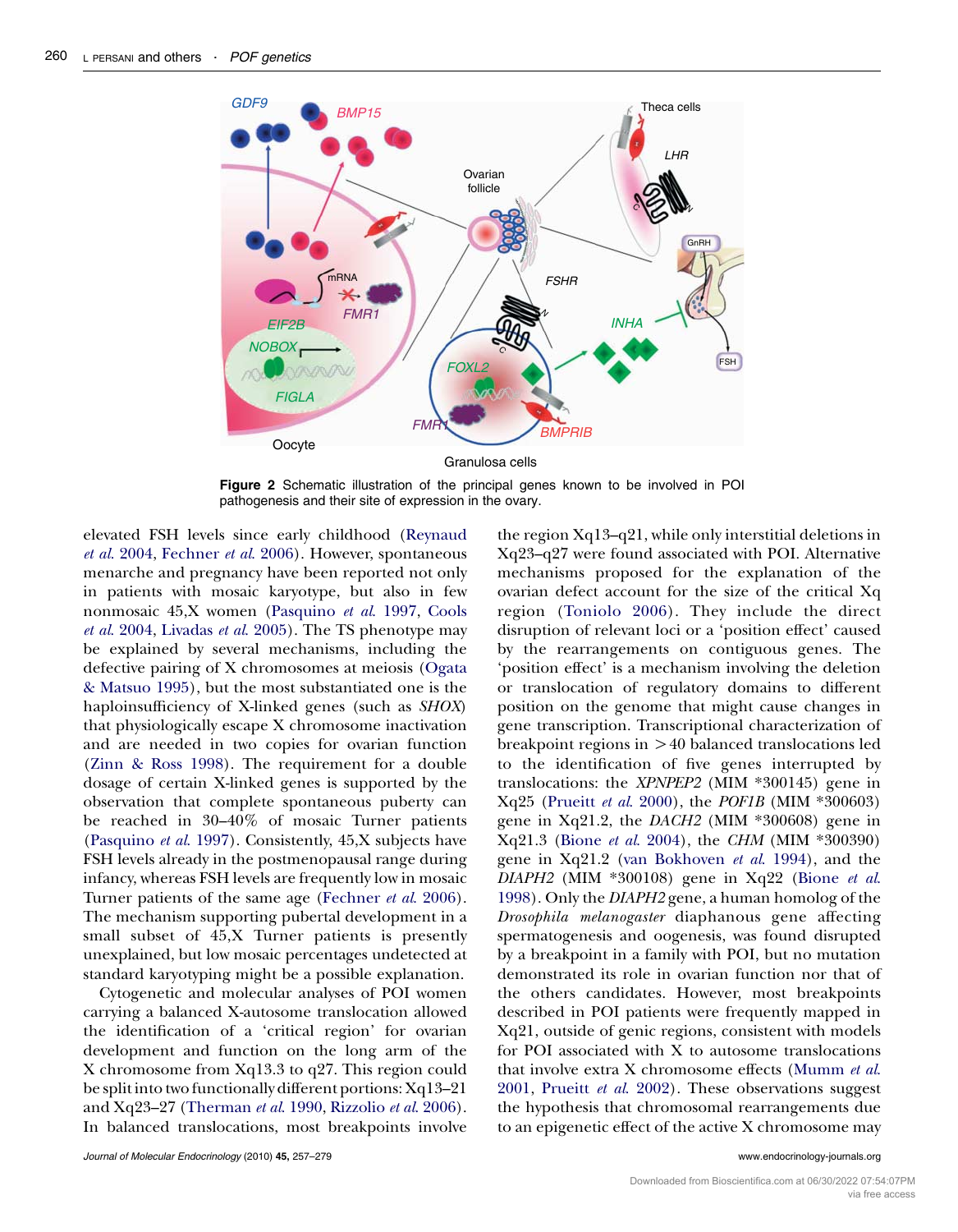account for a position effect on promoters of autosomal genes when involved in balanced translocations ([Rizzolio](#page-20-0) et al. 2007). Recently, heterochromatin rearrangements of the Xq13–q21 region were reported to downregulate oocyte-expressed genes during oocyte and follicle maturation indicating that X-linked POI may be an epigenetic disorder [\(Rizzolio](#page-20-0) et al. 2009). Another model suggests that some translocations adversely affect X chromosome structure leading to defective meiotic pairing that might increase apoptosis of germ cells at meiotic checkpoints ([Schlessinger](#page-20-0) et al. [2002](#page-20-0)), thereby leading to POI.

# Carbohydrate-deficient glycoprotein syndromes and galactosemia

Genetic defects of enzymes providing glycosylation of proteins (carbohydrate-deficient glycoprotein syndromes) are rare and complex diseases are generally characterized by severe systemic disorders. The clinical presentation and course are highly variable, ranging from death in infancy to mildly involved adults [\(Sparks](#page-21-0) [& Krasnewich 2009](#page-21-0)). In these cases, ovarian defects may be seen indicating that a defective glycosylation of ovarian glycoproteins is critical for ovarian function.

Galactosemia (MIM #230400) is a hereditary disorder of galactose metabolism caused by the deficiency of GALT (MIM \*606999) enzyme (galactose-1-phosphatase uridyltransferase). The incidence of this disease in Europe and North America is about 1:30 000–1:50 000 [\(Rubio-Gozalbo](#page-20-0) et al. 2010). Galactosemia presents with the worst complications in organs with high GALT expression, such as liver, kidney, ovary, and heart. More than 220 mutations have been described in GALT gene [\(Calderon](#page-16-0) et al. 2007); however, two common mutations (Q188R and K285N) account for more than 70% of cases associated with impaired GALT function [\(Tyfield](#page-21-0) et al[. 1999](#page-21-0)). POI occurs in almost all women homozygous for mutations in the GALT gene that partially or completely abolishes GALT activity and is associated with a severe phenotype ([Waggoner](#page-21-0) et al. [1990](#page-21-0)). FSH levels can be increased from birth to puberty ([Steinmann](#page-21-0) et al. 1981, [Schwarz](#page-20-0) et al. 1984, [Rubio-Gozalbo](#page-20-0) et al. 2006), and the timing of the damage to the ovary is quite different. More frequently, streak ovaries or few primordial follicles failing to mature have been reported ([Robinson](#page-20-0) et al. 1984, Fraser et al[. 1986,](#page-17-0) Sauer et al[. 1991](#page-20-0)). Pathogenetic mechanisms at the origin of galactosemia are not well understood, but several hypotheses have been proposed. Ovarian damage can be induced by toxic accumulation of galactose metabolites that cause oocyte apoptosis (Liu et al[. 2000](#page-18-0)) or by deficiency of galactose-containing glycoproteins and/or glycolipids involving FSH and its receptor, causing in turn a decreased ovarian stimulation and an increased follicle

atresia ([Tedesco & Miller 1979,](#page-21-0) [Jaeken](#page-18-0) et al. 1992, [Ornstein](#page-19-0) et al. 1992). As a word of caution, it should be kept in mind that spontaneous pregnancies have been reported in a few women with galactosemia, even when biochemical markers (undetectable  $AMH$ ,  $E_2$ , and high gonadotropins) were indicative of ovarian failure ([Gubbels](#page-17-0) et al. 2008).

# Pseudohypoparathyroidism type 1a

The first intracellular element downstream gonadotropin receptors is Gsa, the G protein whose activation couples the stimulation of FSH and LH receptors (FSHR and LHR) to their enzymatic effector, adenylyl cyclase. This protein is encoded by a gene locus (GNAS1; MIM  $+139320$ ) on chromosome 20q13 that is subject to parental imprinting ([Weinstein](#page-21-0) et al. 2004, [Mantovani & Spada 2006\)](#page-19-0). GNAS1 loss-of-function variants inherited from the mother are known to cause a generalized form of hormone resistance named pseudohypoparathyroidism type 1a ([Patten &](#page-19-0) [Levine 1990](#page-19-0)), which is the first syndrome of hormone resistance, which was described by [Albright](#page-15-0) et al. (1942) and also named as Albright's hereditary osteodystrophy. The presence of gonadotropin resistance and POI in these patients is justified by the preferential expression of a mutant maternal allele in gonads as in other target tissues of peptide hormones acting through the same G-protein-coupled receptor (GPCR)–Gsa–cAMP pathway, such as kidney (parathyroid hormone, PTH), thyroid (TSH), and pituitary (GHRH; [Mantovani](#page-19-0) et al. [2002](#page-19-0)). The mechanism leading to POI should be identical to that seen in FSH resistance.

# Progressive external ophthalmoplegia

POLG gene (MIM \*174763) encodes the DNA polymerase  $\gamma$ , the enzyme that replicates the human mitochondrial DNA. Mutations in this gene are causative of the autosomal dominant (MIM #157640) or recessive (MIM #258450) progressive external ophthalmoplegia (PEO), a disease characterized by weakness of the ocular muscles and fatigue secondary to mitochondrial tissue depletion. It is a genetically heterogeneous disease; dominant POLG mutations cluster in the polymerase (pol) domain, while the recessive ones affect the proofreading (exonuclease, exo) domain. Luoma et al[. \(2004\)](#page-18-0) described co-segregation of POI and parkinsonism with POLG pol domain mutations in three families with PEO. The POI manifestations were variable from PA to SA at 44 years of age, frequently anticipating the other manifestations. Two of these families carried the p.Y955C mutation in the highly conserved catalytic polymerase domain, and POI was documented in the extended family.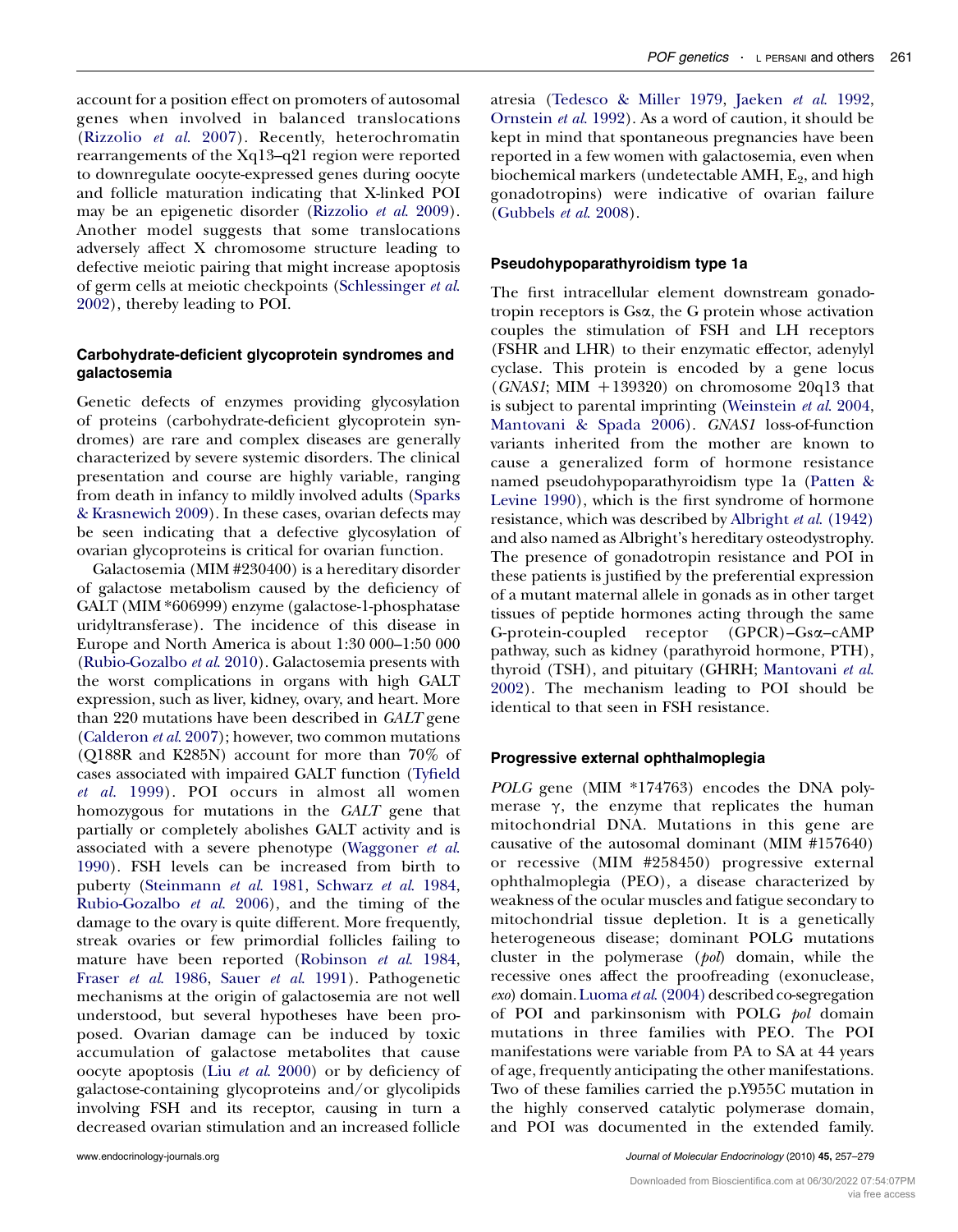The affected men of these families presented with testicular atrophy, suggesting a defect in steroidogenesis, in which the mitochondria have a gatekeeper role. In the third family, the authors reported the POI case of a compound heterozygote for p.N468D in the exo domain and p.A1105T in pol domain mutations. [Pagnamenta](#page-19-0) et al. (2006) described dominantly maternal inherited POI in a three-generation pedigree in association with PEO and parkinsonism carrying the p.Y955C mutation. This site might be a hotspot for mutations and can lead to mitochondrial DNA depletion, as demonstrated by Southern blot in fibroblasts. On the basis of the early age of onset in comparison with neurological defects, these authors suggested that POLG mutations might also be searched in cases of isolated POI.

# Autoimmune polyglandular syndrome type I

Autoimmune polyglandular syndrome type I (APS1; MIM #240300) or autoimmune-polyendocrinopathycandidiasis-ectodermal dystrophy (APECED) is an autosomal recessive disorder characterized by the presence of 2/3 major clinical symptoms, including Addison's disease, hypoparathyroidism, and chronic mucocutaneous candidiasis. The onset of manifestations frequently occurs during childhood. Patients with APECED also routinely exhibit a variable number of other autoimmune manifestations, including thyroiditis, type 1 diabetes, ovarian failure, and hepatitis [\(Paterson & Peltonen 2005](#page-19-0)). It was generally considered to be a monogenic disorder; however, more recent analyses have revealed influences of additional genetic loci, in particular the human leukocyte antigen (HLA) complex, on certain disease parameters [\(Mathis & Benoist 2007\)](#page-19-0). The autoimmune regulator (AIRE) gene (MIM \*607358) was identified as the locus underlying susceptibility to APECED [\(Finnish-German APECED Consortium 1997](#page-17-0), [Nagamine](#page-19-0) et al[. 1997\)](#page-19-0), and to date more than 60 variants, including several nonsense and missense variations as well as frameshift ones, were found. Disruption of AIRE protein results in the loss of central tolerance, a process by which developing T cells with potential reactivity for self-antigens are eliminated during early differentiation in the thymus [\(Michels & Gottlieb 2010\)](#page-19-0). APS1 is a rare disorder, but a particular prevalence is seen in Finns, Iranian Jews, and Sardinians ([Cervato](#page-16-0) et al. 2009). In a Finnish survey of 72 patients, hypogonadism was present in  $60\%$  of female patients aged  $>12$  years; half of the females with ovarian atrophy failed in pubertal development ([Perheentupa 1996\)](#page-20-0). Steroid cell and steroid side-chain cleavage enzyme auto-antibodies in female patients are good predictors of ovarian failure [\(Falorni](#page-17-0) et al. 2002).

### Ovarian leukodystrophy

Ovarian leukodystrophy is the name used by [Schiffmann](#page-20-0) et al[. \(1997\)](#page-20-0) to describe unusual association of POI with vanishing white matter (VWM) disease observed in four patients on magnetic resonance imaging. VWM disease (MIM #603896) is characterized by slowly progressive neurological deterioration, but the onset is extremely variable including prenatal period until adult age [\(van der Knaap](#page-18-0) et al. 2006). In addition, the ovarian insufficiency onset is different among affected females, and it could result in PA or SA. Moreover, the age at onset of neurological degeneration correlated positively with the severity of ovarian dysfunction ([Boltshauser](#page-16-0) et al. 2002). The basic defect of VWM disease is associated with variations in any of the five subunits of eukaryotic translation initiation factor EIF2B. This factor has an important role in protein synthesis and its regulation under different stress conditions, in particular, prevents accumulation of denaturated proteins during cellular stress. Therefore, its dysfunction could be responsible for increased apoptosis of ovarian follicles. In seven patients who presented with POI and ovarian leukodystrophy, eight variants were found in EIF2B2, 4, and 5 [\(Fogli](#page-17-0) et al. [2003](#page-17-0)). To further test the involvement of known mutations in EIF2B genes in POI, 93 patients with POI not associated with leukodystrophy or neurological symptoms have been investigated. None of the known mutations in EIF2B genes, either homozygous or heterozygous, were detected in patients with isolated 46,XX POI (Fogli et al[. 2004\)](#page-17-0).

### Ataxia telangiectasia

Ataxia telangiectasia mutated (ATM) gene (MIM \*607585) encodes a protein kinase that is involved in cell cycle regulation ([Shiloh 2003,](#page-20-0) [Kastan & Bartek](#page-18-0) [2004](#page-18-0)) and is also required for processing the DNA strand breaks that occur during meiosis and immune system maturation, and for maintaining telomere. Mutations in ATM gene generally result in the total loss of the protein (Lakin et al[. 1996](#page-18-0)) and are the underlying causes of ataxia teleangiectasia (AT; MIM #208900), an autosomal recessive neurodegenerative disorder characterized by uncoordinated movements and ocular telangiectases [\(Savitsky](#page-20-0) et al. 1995), chromosome instability, radiosensitivity, immunodeficiency, and a predisposition for cancer. Some patients with AT present ovarian insufficiency due to gonadal hypoplasia with a complete absence of mature gametes ([Miller & Chatten 1967,](#page-19-0) [Boder 1975,](#page-16-0) [Sedgwick & Boder](#page-20-0) [1991](#page-20-0)). The mouse phenotype closely resembles the human phenotype. Atm deficiency in mutant female mice causes lack of primordial and mature follicles and oocytes in extremely small ovaries. Primordial follicles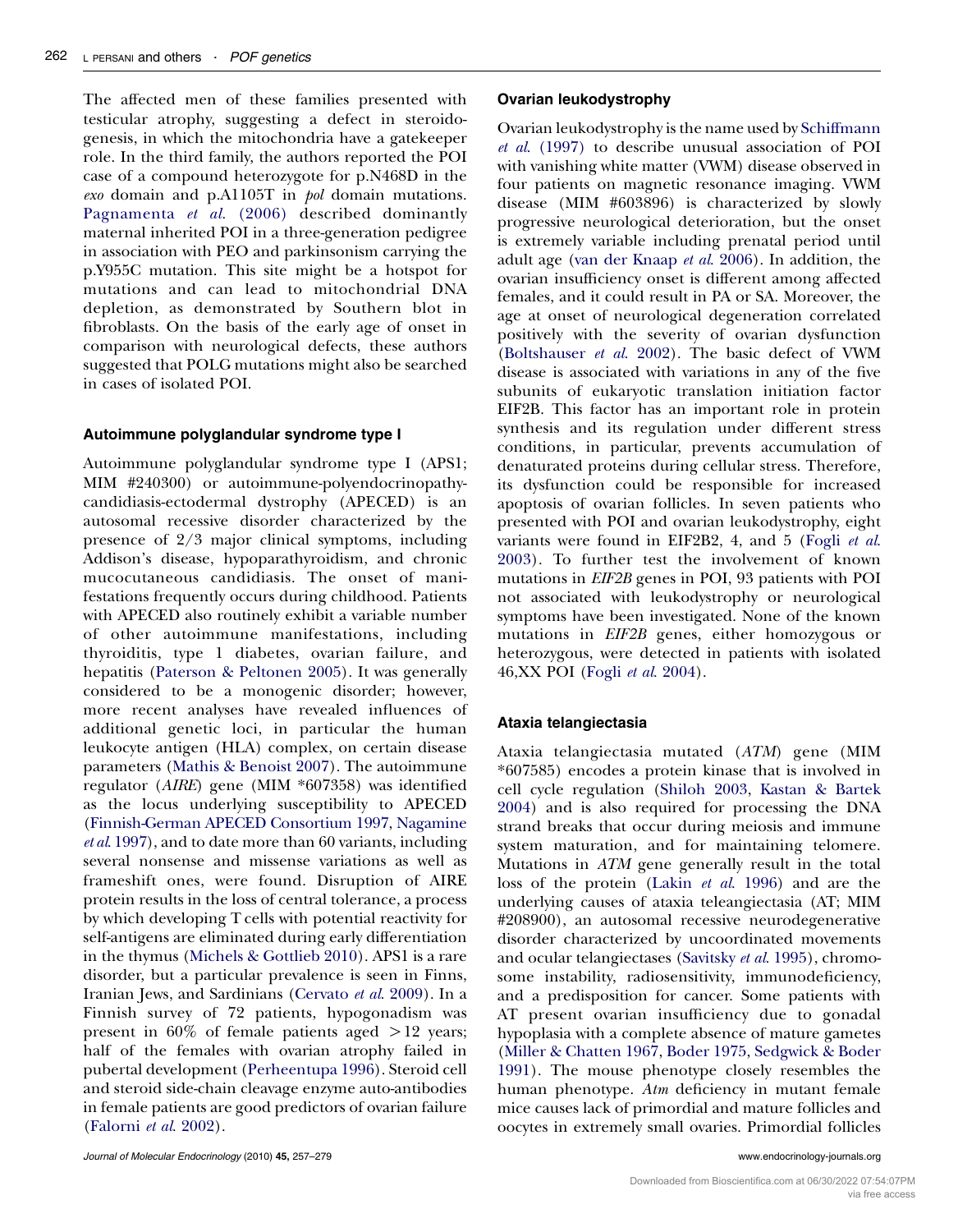seem to degenerate at the time of prophase of meiosis I in gametogenesis, demonstrating a total disruption of meiosis during early stages [\(Barlow](#page-15-0) et al. 1996). Several case–control mutation screening studies on the gene have been performed in order to assess the association of ATM mutations and risk of breast cancer [\(Tavtigian](#page-21-0) et al[. 2009](#page-21-0)). On the contrary, studies of this gene in 46,XX POI cohorts have not yet been performed.

#### Demirhan syndrome

[Demirhan](#page-16-0) et al. (2005) reported the case of a 16-year-old girl with acromesomelic chondrodysplasia, genital anomalies, amenorrhea, and hypergonadotropic hypogonadism due to a homozygous variant in the gene coding for bone morphogenetic protein receptor 1B (BMPR1B; MIM \*603248). Acrosomelic chondrodysplasias are hereditary skeletal disorders characterized by short stature, very short limbs, and hand/foot malformations. They are caused by homozygous mutations in growth differentiation factor 5 (GDF5), a BMP belonging to the transforming growth factor  $\beta$  (TGF $\beta$ ) superfamily, which binds to BMPR1B with high affinity, and plays an essential role in chondrocyte differerentiation [\(Kornak & Mundlos 2003](#page-18-0)). The skeletal phenotype of the patient with BMPR1B mutation is similar to that observed in patients with homozygous variations of GDF5 gene, who instead do not have gonadal defects. Mutation analysis of BMPR1B revealed a homozygous 8 bp deletion (del359–366). This mutation is expected to result in a loss-of-function and is thus different from the heterozygous missense mutations in BMPR1B recently shown to cause brachydactyly type A2 through a dominant negative effect (DNE; [Lehmann](#page-18-0) et al. 2003). BMPR1B variants can occur naturally also in animals and are found associated with the hyperprolific Booroola phenotype in sheep [\(Wilson](#page-21-0) et al. 2001), while female knockout mice present with brachydactyly and infertility (Yi et al[. 2001\)](#page-21-0). These findings highlight the dual function of BMPR1B: on one hand in skeletal development as the predominant receptor for GDF5, and on the other and, its role in genital development and ovarian function.

# Blepharophimosis–ptosis–epicanthus inversus syndrome

Blepharophimosis–ptosis–epicanthus inversus syndrome (BPES; MIM #110100) is an autosomal dominant eyelid malformation characterized by BPES and telecanthus associated (type I) or not associated (type II) with POF. Forkhead transcription factor L2 (FOXL2; MIM \*605597) is the only gene currently known to be associated with BPES ([Crisponi](#page-16-0) et al. 2001). These authors pointed out that polled/intersex syndrome in

the goat was an animal model of human BPES. Subsequently, the Foxl2 knockout mice were shown to replicate the findings in humans ([Schmidt](#page-20-0) et al. 2004, Uda et al[. 2004](#page-21-0)). The invalidation of Foxl2 expression indeed produced the characteristic cranio-facial alterations, absent upper eyelid, and female-limited infertility with folliculogenesis being blocked at the early stages. Extensive histological studies showed that FOXL2 can be implicated in the squamous to cuboidal transformation of granulosa cells (GCs) and also in the oocyte activation process ([Schmidt](#page-20-0) et al. 2004, Uda et al[. 2004\)](#page-21-0). FOXL2 gene encodes a nuclear protein that contains a highly conserved DNA-binding domain and a polyalanine tract of 14 residues, the role of which has not been elucidated yet. More than 125 FOXL2 variants have been described in individuals with BPES types I and II, demonstrating that phenotypic features are caused by the pleiotropic effect of a single gene, rather than by a contiguous gene syndrome. [Beysen](#page-16-0) et al. [\(2009\)](#page-16-0) recently reviewed a total of 106 unique intragenic FOXL2 mutations identified in 206 unrelated families with BPES of different ethnic origins. Detailed information on most FOXL2 mutations and on affected individuals or families with BPES was made available in the FOXL2 mutation database [\(http://users.ugent.be/](http://users.ugent.be/~dbeysen/foxl2)  $\sim$ [dbeysen/foxl2\)](http://users.ugent.be/~dbeysen/foxl2). Intragenic mutations represent about 80% of all genetic defects found in BPES cohorts ([De Baere](#page-16-0) et al. 2003). They include missense changes, frameshift and nonsense mutations, in-frame deletions, and duplications that are distributed along the single exon gene. Genomic rearrangements, comprising deletions encompassing FOXL2 entire gene or located outside its transcription unit, represent 12 and 5% of all genetic defects respectively ([Beysen](#page-16-0) et al. 2005).

A genotype–phenotype correlation for intragenic mutations was proposed: mutations predicted to result in proteins with truncation before the poly-Ala tract might be associated with BPES type I, whereas poly-Ala expansions might rather lead to BPES type II. These correlations were based on the classification of intragenic mutations into seven groups according to their effect on the predicted protein that is likely to be produced ([De Baere](#page-16-0) et al. 2003). A recent model of FOXL2 protein proposed that mutants can be sorted into two classes: those that potentially alter protein–protein interactions and those that might disrupt the interactions with DNA [\(Nallathambi](#page-19-0) et al. 2008).

It was also shown that the steroidogenic acute regulatory (STAR) gene, whose protein is a marker of GC differentiation, is a direct target of FOXL2, acting as a repressor of STAR. Two disease-associated truncating variations of FOXL2 (truncation of 93 and 218 amino acids) did not result in complete loss of repressor activity. In addition, these FOXL2 truncated proteins were shown to exhibit a DNE, whereas several mutants led to a loss-of-function protein. It was concluded that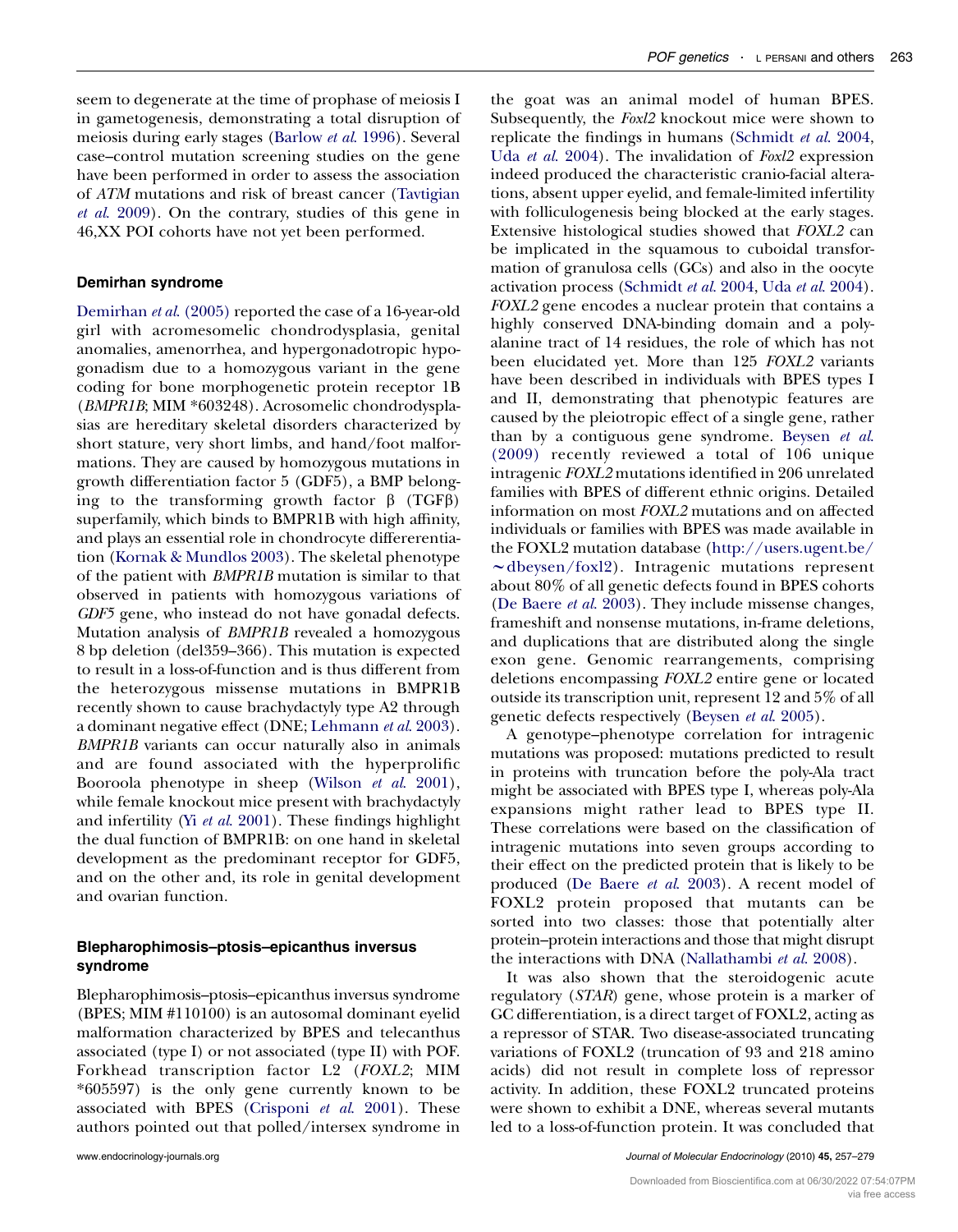the entire alanine/proline-rich carboxyl terminus is important for the repressor activity of FOXL2, and that truncating mutations may preferentially lead to BPES and ovarian dysfunction by accelerated differentiation of GCs and secondary depletion of the primordial follicle pool [\(Pisarska](#page-20-0) et al. 2004).

Poly-Ala expansions preferentially lead to BPES type II; however, this view has been challenged by several reports. Raile et al[. \(2005\)](#page-20-0) described a 16-year-old girl who was thought to have BPES type I with the poly-Ala expansion c.667\_702dup (p.A221\_A234dup) and had an extremely large corpus luteum cyst that caused transient ovarian dysfunction. Although it was postulated that this transient ovarian insufficiency might be caused by malfunction of the FOXL2 protein, this possibility may be unlikely, as the ovarian dysfunction seen in BPES type I is generally irreversible. [Nallathambi](#page-19-0) et al. (2007) reported the first case with a positive correlation between the size of the poly-Ala expansion, its dosage, and the penetrance of the BPES phenotype in a consanguineous Indian family, within which a novel homozygous expansion of 19 Ala residues in FOXL2 was associated with a recessive form of BPES with ovarian dysfunction. Méduri et al.  $(2010)$  recently described two patients carrying two different heterozygous poly-Ala expansions of the FOXL2 protein associated with the typical eyelid defects and variable degrees of ovarian dysfunction (from PA to SA). The cases described here emphasize the importance of long-term clinical follow-up of ovarian function also in patients with a poly-Ala expansion.

FOXL2 was also suggested as a possible candidate gene also for nonsyndromic POI [\(Crisponi](#page-16-0) et al. 2001, [Prueitt](#page-20-0) [& Zinn 2001](#page-20-0)). Recently, the first functional study supporting a role of FOXL2 mutations in nonsyndromic POI was reported ([Laissue](#page-18-0) et al. 2009). A novel FOXL2 missense mutation p.G187N was found in a case of POI without BPES. The subcellular localization of the mutant protein was normal, but its transactivation capacity tested on two reporter promoters, specific for the ovary, was significantly lower than that of normal FOXL2. However, the mutant protein was found to strongly activate a reporter construct driven by the Osr2 promoter, a gene assumed to be a craniofacial target of FOXL2, compatibly with the absence of BPES in the patient. Other studies rarely found or failed to find FOXL2 sequence variants in POI cases without BPES [\(De Baere](#page-16-0) et al. 2001, [2002,](#page-16-0) Harris et al[. 2002,](#page-17-0) [Bodega](#page-16-0) et al[. 2004,](#page-16-0) [Gersak](#page-17-0) et al. 2004, [Laissue](#page-18-0) et al. 2009).

# Nonsyndromic POI

Genetic forms of isolated POI can be suspected in women with 46,XX karyotype ([Simpson 2008](#page-21-0)). They can have different modes of inheritance mainly depending

Journal of Molecular Endocrinology (2010) 45, 257–279 www.endocrinology-journals.org

on the location of the gene involved. In general, defects in autosomal genes follow a recessive mode of inheritance, whereas the inheritance of the defects in X-linked genes may be dominant through maternal lineage or may be transmitted by a male carrier.

#### Fragile X mental retardation 1

The fragile X mental retardation 1 (FMR1; MIM \*309550) gene is located at Xq27.3 and is responsible for the fragile X syndrome, a form of X-linked mental retardation, when the CGG trinucleotide in the 5<sup>'</sup>-untranslated region of the gene is expanded over 200 repeats (full mutation). The premutated allele contains expansions between 55 and 199 repeats that can further expand to full mutation in one generation (Allen et al[. 2007\)](#page-15-0). Women with FMR1 premutations, but not full mutations, have an increased likelihood of developing POI (Allen et al[. 2007](#page-15-0)). The prevalence of POI in women with premutated alleles is estimated around 16%, with a relative risk of 16% ([Wittenberger](#page-21-0) et al[. 2007](#page-21-0)). Premutation carriers have been identified in 0.8–7.5% of women with sporadic form of POI and in up to 13% of women with familial forms. Interestingly, the association of repeat size with POI risk is nonlinear, as the risk appears to be higher between 79 and 99 repeats, and the risk appears to be much reduced for women with repeat sizes between 55 and 78 and over 100 (Allen et al[. 2007](#page-15-0), [Wittenberger](#page-21-0) et al. 2007). Large repeats size between normal  $( $40$  repeats) and$ premutation repeats that is termed intermediate or 'gray zone' (41–54 repeats) exists. Two studies have also reported an increased risk of POI for women with a 'gray zone' size repeats [\(Bretherick](#page-16-0) et al. 2005, [Bodega](#page-16-0) et al[. 2006\)](#page-16-0). However, a recent English study failed to replicate these previous studies, despite a significantly larger sample size ([Bennett](#page-16-0) et al. 2010). A possible explanation of the association between ovarian insufficiency and the premutation state of FMR1 gene is that the transcription from premutated alleles is significantly increased [\(Loesch](#page-18-0) et al. 2007). Repeats between 55 and 79 may, on one hand, lead to an increased production of fragile X mental retardation protein (FMRP), an RNA-binding protein regulating the translation of a subset of mRNAs through a suppression mechanism ([Jin & Warren 2000](#page-18-0)). Since FMRP is highly expressed in germ cells of the fetal ovary (Rifé [et al](#page-20-0). [2004](#page-20-0)), the accumulation of FMRP may impair the expression of genes required for oocyte development. Longer repeats may instead be translated less efficiently. Since FMR1 expression was also seen in GCs of maturing follicles ([Hergersberg](#page-18-0) et al. 1995), accumulation of abnormal FMR1 mRNAs may alternatively have long-term toxic effect favoring follicle atresia ([Tassone](#page-21-0) et al[. 2000](#page-21-0)). This mechanism is well supported for the other known premutation-associated disorder, FXTAS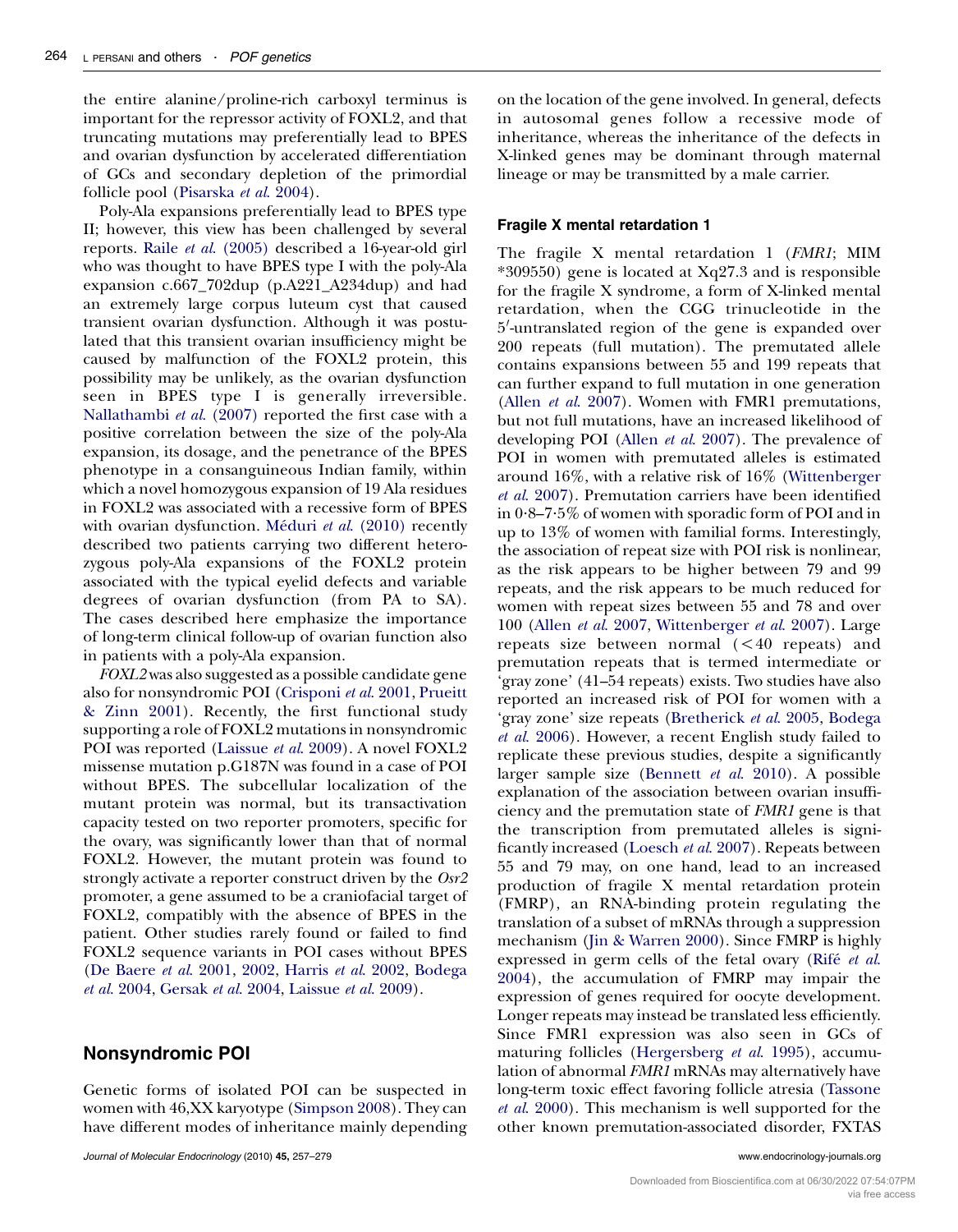<span id="page-8-0"></span>[\(Oostra & Willemsen 2003\)](#page-19-0). Screening for fragile X premutations is recommended for the routine work-up for any woman presenting with POF. The reason for this is that women with POF have an  $\sim 5\%$  chance of conceiving, and this possibility may be even higher in the premutation subgroup. Women need to be informed if they are at risk of having a child with fragile X syndrome. In addition, the identification of a family in which the fragile X repeat site is expanded can lead to the identification of other female family members at risk either of transmitting fragile X syndrome or of POI. The identification of an index case should therefore trigger genetic counseling throughout the pedigree ([Conway](#page-16-0) et al. 1996).

### Ligands of TGF $\beta$  (TGF $\beta$  superfamily)

Several members of  $TGF\beta$  superfamily are expressed in the ovarian follicle, either by the oocyte or by GCs [\(Shimasaki](#page-21-0) et al. 2004). These factors are known to promote growth and differentiations (GDFs) in the tissues where they are expressed and include either GDFs, BMPs, as well as inhibins, activins, or AMH. TGF $\beta$ s are commonly translated as pre-pro-proteins. The pro-region typically regulates posttranslational processing and dimerization of mature peptide forming either hetero- or homo-dimeric proteins that finally exert the biological activity at the target cell. The follicular paracrine action of several of these factors has been shown to be required for correct folliculogenesis, and the encoding genes have been investigated in the case of POI.

#### Bone morphogenetic protein 15

BMP15 gene (MIM \*300247) encodes an oocyte-derived growth and differentiation factor, which is involved in follicular development as a critical regulator of many GC processes (Dube et al[. 1998](#page-17-0), [Chang](#page-16-0) et al. [2002](#page-16-0), [McNatty](#page-19-0) et al. 2004, [Shimasaki](#page-21-0) et al. 2004).

As other TGFβs, *BMP15* gene encodes a pre-pro-protein consisting of a signal peptide, a pro-region and a mature domain that can form homo- or hetero-dimers with related factors, such as GDF9 [\(Chang](#page-16-0) et al. 2002; [Fig. 2\)](#page-3-0). The main roles of BMP15 include a) the promotion of follicle maturation since the primordial gonadotropinindependent phases of folliculogenesis; b) regulation of follicular GC sensitivity to FSH action; c) prevention of GC apoptosis; d) promotion of oocyte developmental competence; and e) regulation of ovulation quota ([Shimasaki](#page-21-0) et al. 2004, [Hashimoto](#page-17-0) et al. 2005, [Hussein](#page-18-0)  $et \ al. 2005, 2006$  $et \ al. 2005, 2006$  $et \ al. 2005, 2006$  $et \ al. 2005, 2006$ , Fabre  $et \ al. 2006$ ). The relevance of BMP15 action in ovarian folliculogenesis was initially shown by experimental and natural models. All together, the data so far collected in different mammalian species indicate that the role of BMP15 may be more critical in mono-ovulating species (such as sheep and human) than in the poly-ovulating ones (mice). Experimental disruption of Bmp15 gene in mice causes a mild fertility defect limited to females (Yan et al[. 2001\)](#page-21-0), whereas natural missense mutations in several strains of ewes cause a hyperprolificacy phenotype in the heterozygous state (increased litter size to three to five lambs per litter against one in wild type) and a female infertility with complete block of folliculogenesis in the homozygous state (FecX factors; [Galloway](#page-17-0) et al. 2000, [Davis 2004](#page-16-0), [Hanrahan](#page-17-0) et al. 2004, [McNatty](#page-19-0) et al. 2005, [Bodin](#page-16-0) et al. 2007). BMP15 maps to a locus on the short arm of X chromosome (Xp11.2) within a 'POF critical region' where several of the TS traits are located including ovarian failure (Zinn et al[. 1998](#page-22-0), [Persani](#page-20-0) et al[. 2009\)](#page-20-0). In humans, mutations in BMP15 gene have been found in association with both PA and SA in several worldwide POI cohorts with a variable prevalence between 1.5 and 12% (Table 2). The first heterozygous mutation in BMP15 gene (p.Y235C) was reported by us in two Italian sisters with hypergonadotropic ovarian failure characterized by PA and ovarian dysgenesis, who inherited the genetic alteration from the unaffected father [\(Di Pasquale](#page-17-0) et al. 2004). This mutation was

Table 2 Frequency of BMP15 gene variants in patients with primary ovarian insufficiency (POI) and controls of different ethnicity

|                               | Size of<br><b>POI cohort</b> | <b>Patients with</b><br>nonsynonymous<br>variations $(\%)$ | Size of control<br>population | <b>References</b>                    |
|-------------------------------|------------------------------|------------------------------------------------------------|-------------------------------|--------------------------------------|
| Origin                        |                              |                                                            |                               |                                      |
| Japan                         | 15                           | 0                                                          |                               | Takebayashi et al. (2000)            |
| New Zealand                   | 38                           | 0                                                          | 51                            | Chand et al. (2006)                  |
| Europe and USA (Caucasian)    | 166                          | 4.2 <sup>a</sup>                                           | 211 $(0\%)^a$                 | Di Pasquale et al. (2006)            |
| Europe and North Africa       | 203                          | $1.5^a$                                                    | 54 $(0\%)^a$                  | Laissue <i>et al.</i> (2006)         |
| India                         | 202                          | 8.9 <sup>a</sup>                                           | 197 (0%) <sup>a</sup>         | Dixit <i>et al.</i> (2006 <i>a</i> ) |
| Italy and USA (Caucasian)     | 300                          | 4.3 <sup>a</sup>                                           | 216 $(0\%)^a$                 | Rossetti et al. (2009)               |
| China                         | 100                          | 6 <sup>a</sup>                                             | 100 $(1%)^a$                  | Wang <i>et al.</i> (2010)            |
| Europe, North Africa and Asia | 50                           | $12^a$                                                     | $214^a (1.9\%)$               | Tiotiu <i>et al.</i> (2010)          |

a After exclusion of p.ins263L, p.N103S found in 3-12% of POI patients and controls.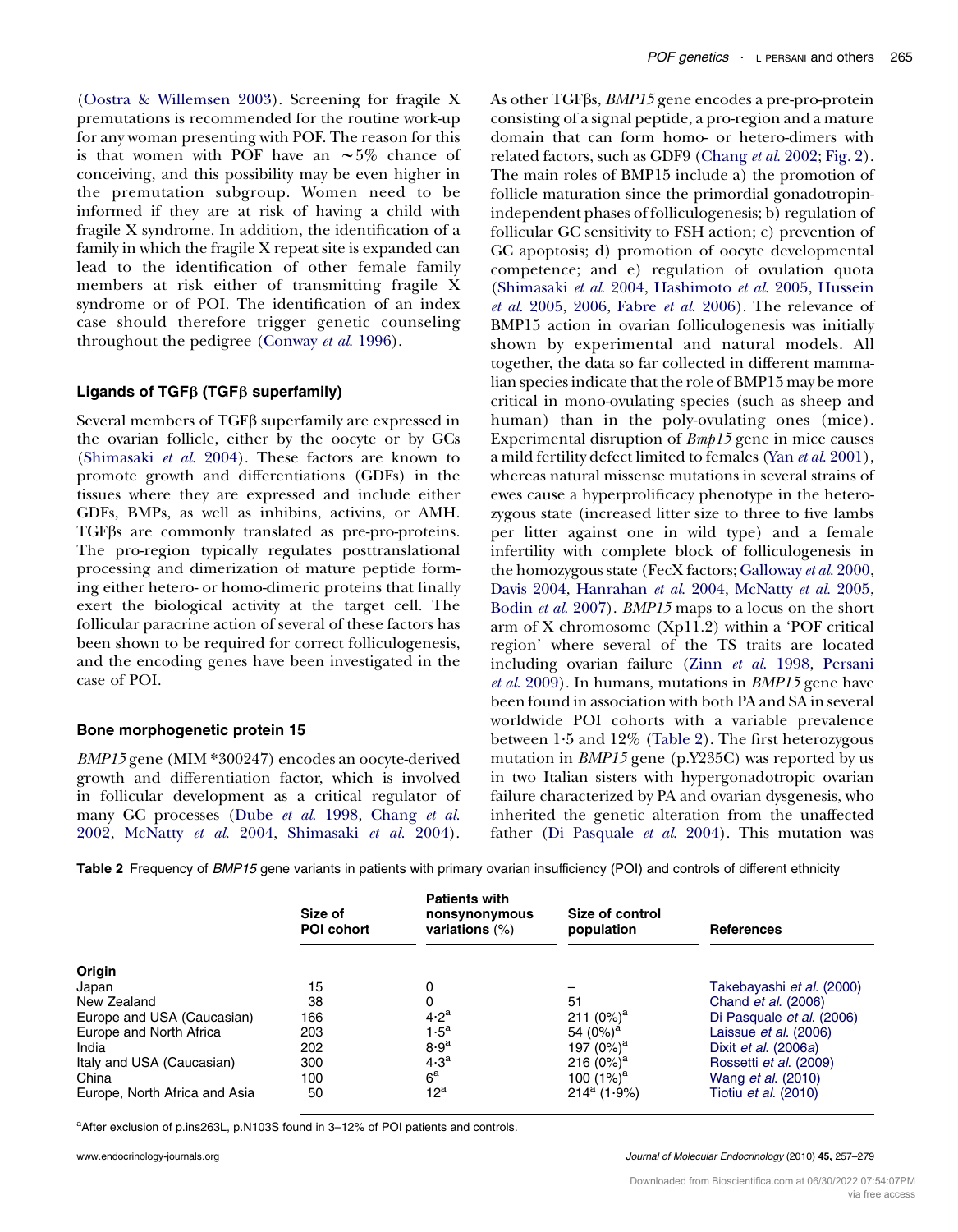located in a residue highly conserved among species and generated aberrant high-molecular weight products in vitro as observed by western blot performed in nonreducing conditions, a likely consequence of the additional Cys in the pro-region. A bioassay on primary cultures of human GCs showed an impairment of the growth stimulatory activity of recombinant mutant BMP15 in comparison with wild-type protein. Co-incubation experiments of wild-type and p.Y235C proteins were consistent with a DNE exerted by mutant on the stimulatory activity of wild-type protein on GCs [\(Di Pasquale](#page-17-0) et al. 2004; Fig. 3). Afterward, other variants were identified with variable frequency in patients from Europe, USA, North Africa, India, China, and Asia [\(Di Pasquale](#page-17-0) et al. 2006, Dixit et al[. 2006](#page-17-0)a, [Laissue](#page-18-0) et al. [2006](#page-18-0), [Rossetti](#page-20-0) et al. 2009, [Tiotiu](#page-21-0) et al. 2010, [Wang](#page-21-0) et al. [2010](#page-21-0); [Fig. 4](#page-10-0) and [Table 2\)](#page-8-0). Almost all of these are missense variations found in the heterozygous state. These variations are also located in the gene sequence encoding the pro-region of the protein. More recently, we studied the recombinant products of several of these missense variations and showed an impaired amount of mature BMP15 protein produced by variant vectors in comparison with wild type, suggesting a hampered processing. Consistently, we showed a significant reduction in their biological effects by using a novel BMP-responsive luciferase-reporter assay on a human GC line [\(Rossetti](#page-20-0) et al. 2009). Co-transfection of equal amounts of wild-type plasmids failed to completely restore the normal transcriptional activity. Since a reduced production of bioactive proteins was observed by western blot, we interpreted these results as consistent with a mechanism of haploinsufficiency similar to that described for the mutations found in sheep. Among all the identified variations, only one was found to cause a premature truncation. This truncated variant created a premature stop in the pro-region (p.E211X), resulting in the complete lack of mature BMP15 peptide, and was found in an Indian woman with PA and ovarian dysgenesis (Dixit et al[. 2006](#page-17-0)a). Very recently, a Chinese group has reported the first missense substitution (p.R329C) located in the region of the mature peptide that, involving an Arg to Cys amino acid change, could alter the structure of BMP15 by impairing the correct folding of the protein (Wang et al[. 2010](#page-21-0)). This variant co-segregated with POF phenotype in mother and daughter. To date, only two studies failed to find an association between BMP15 mutations and



Figure 3 Hypothetical scheme of the dominant negative mechanism generated by the original BMP15 mutations described in the two heterozygous sisters affected with ovarian dysgenesis. The recombinant p.Y235C variant was shown to produce aberrant products of high molecular weight by western blot performed in nonreducing conditions. These aberrant products secreted in the follicular fluid microenvironment may impair the paracrine signal of wild-type bioactive dimers by receptor sequestration, thus hampering the formation of dimers between types I and II BMP receptors and consequent generation of intracellular signal leading to the biological effects in target cells, i.e. granulosa cell growth and differentiation.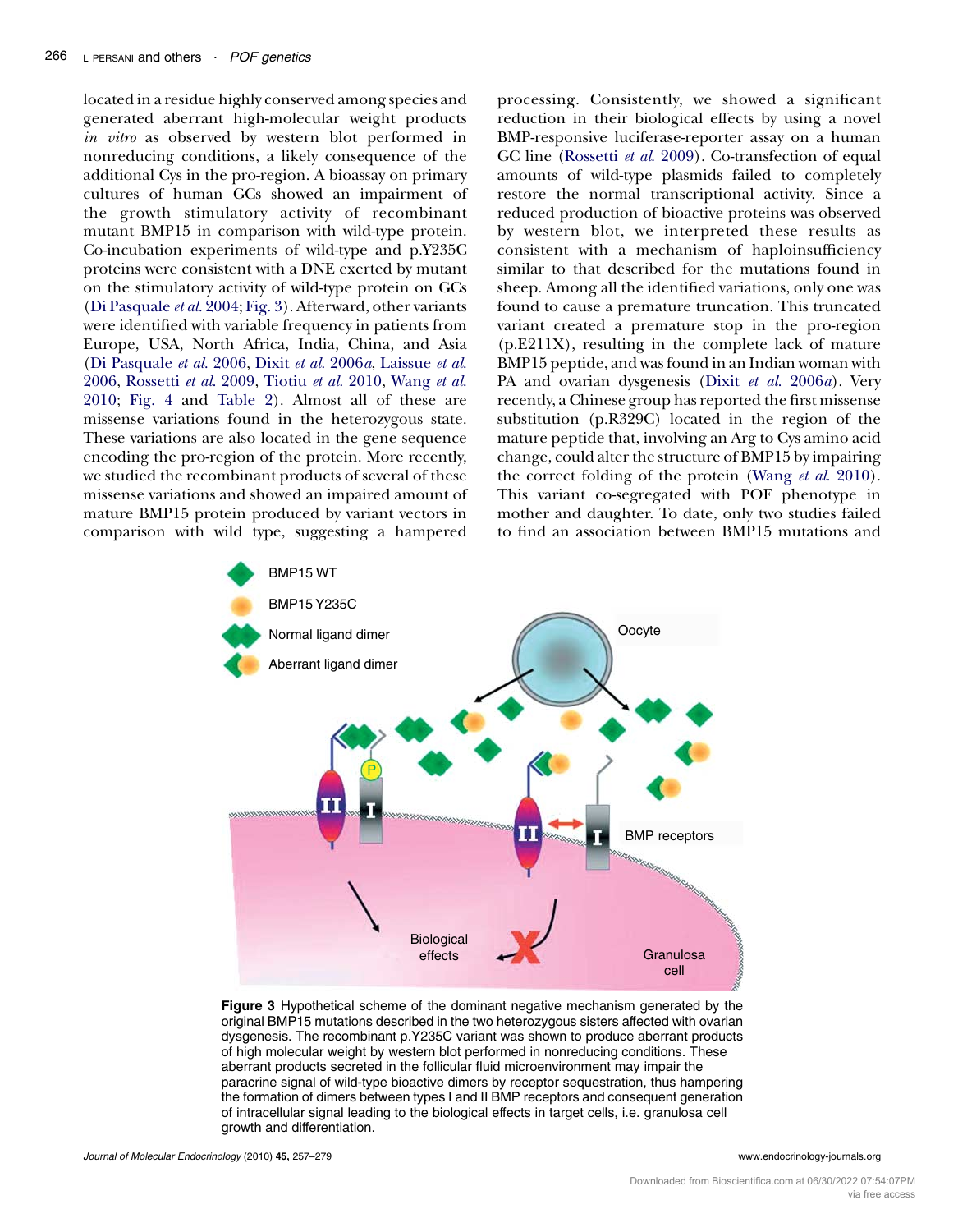<span id="page-10-0"></span>

Figure 4 Schematic illustration of the known BMP15 variants that have been detected in POI patients. The specific electropherograms of the variations identified by our group are reported. The different colored boxes show the potential biological mechanisms involved by the variants tested in vitro by [Di Pasquale](#page-17-0) et al. (2004) and [Rossetti](#page-20-0) et al. (2009). The two variants not enclosed in a box did not display any functional defect in vitro and should probably be considered missense variations with modest or no biological effect ([Rossetti](#page-20-0) et al. 2009). The biological impact of the first variation in the mature peptide is presently unknown.

POI: a Japanese group [\(Takebayashi](#page-21-0) et al. 2000) and a group from New Zealand [\(Chand](#page-16-0) et al. 2006), which reported the absence of BMP15 mutations in a series of women with SA. One possible explanation for these negative results may be the small size of the cohorts studied (15 and 38 POF patients respectively). Importantly, some of the missense variations in BMP15 gene have also been found at low percentages in the control populations (see [Table 2](#page-8-0) for details), a finding that may question or diminish their pathogenic role. In light of these findings, one could hypothesize that BMP15 variations might play a predisposing role in a context of POI considered as a complex multifactorial disorder, in contrast to the view of POI as a monogenic disorder. However, before drawing conclusions, it must be emphasized that the correct control population of these studies should be represented by women of the same ethnicity and with proven physiological menopause beyond the age of 50 years. Unfortunately, both these conditions were not met in most of the studies reporting BMP15 variants, as opposed to the studies designed by our group [\(Di Pasquale](#page-17-0) et al. 2006, [Rossetti](#page-20-0) et al[. 2009\)](#page-20-0).

The functional mechanism by which BMP15 variants with a proven biological impact may disturb ovarian folliculogenesis is presently unknown. We may envisage that a diminished BMP15 paracrine signal in the follicle would involve an impairment of the anti-apoptotic effects on GCs, a mechanism then favoring follicle atresia. Alternatively, BMP15 variants may finally result in an altered recruitment of pre-antral follicles by gonadotropins. For this reason, BMP15 gene has also been investigated in patients with opposite alterations of ovulation mechanism, and no linkage was found either in patients with polycystic ovaries or in mothers with spontaneous dizygotic twinning (Zhao et al.  $2008a,b$  $2008a,b$ ). Indeed, further studies are needed to understand the exact role of BMP15 variants in POI pathogenesis. Interestingly, all the findings described here for several human variants might also suggest BMP15 as the first X-linked gene whose haploinsufficiency may play a determinant role for the generation of ovarian dysgenesis in TS, as hypothesized earlier by others [\(Layman 2006](#page-18-0)).

#### Growth differentiation factor 9

Besides BMP15, other  $TGF\beta$  family members have a relevant role in the progression of folliculogenesis. Among them, GDF9 (MIM \*601918) is the homologous gene of BMP15 (also named GDF9b). GDF9 is also expressed in the oocyte and its products can form noncovalent heterodimers acting in a synergistic manner on the function of surrounding follicular GCs (Yan et al[. 2001\)](#page-21-0). From experimental animals, it was

www.endocrinology-journals.org and the United States of Molecular Endocrinology (2010) 45, 257-279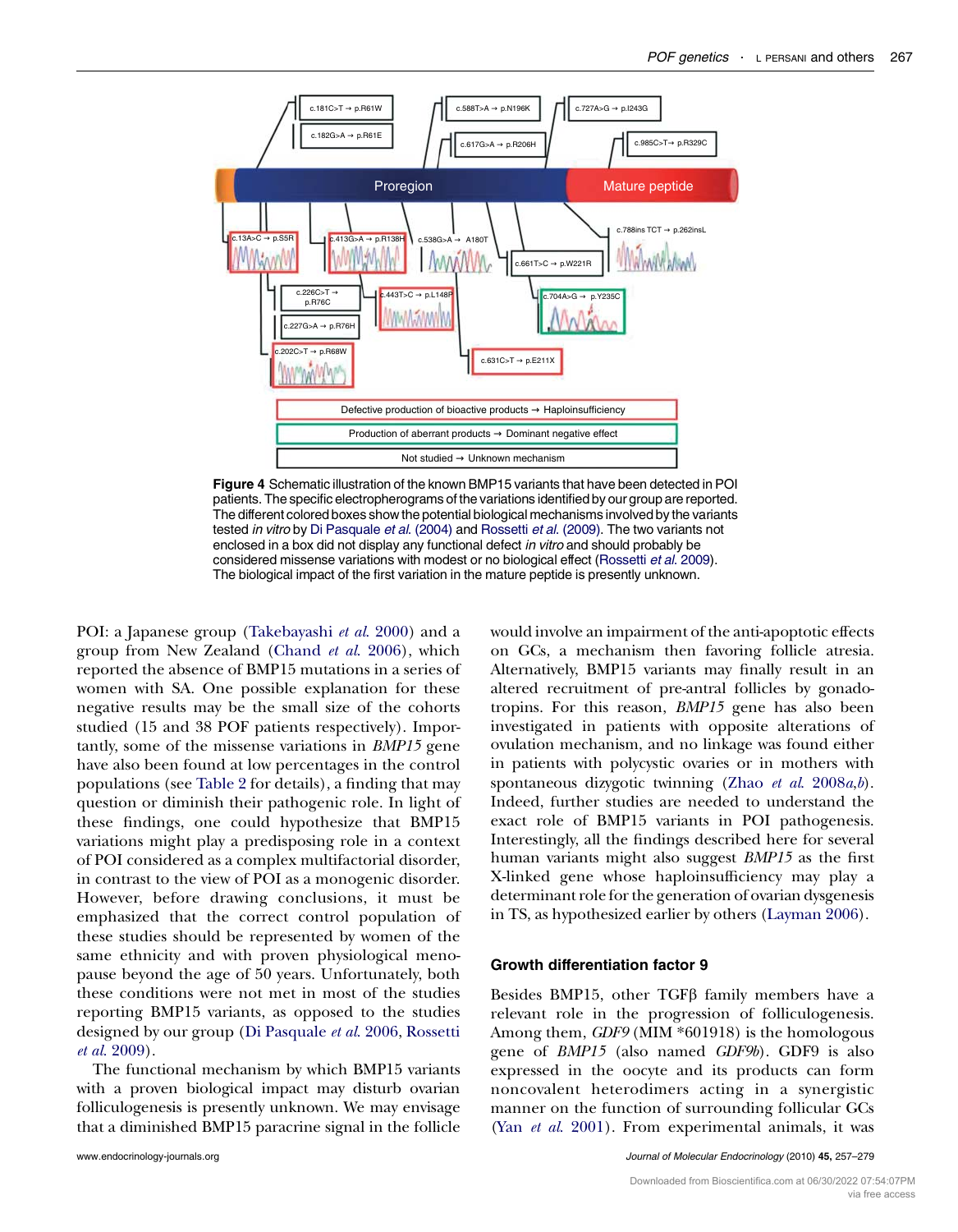observed that GDF9 function is more critical in poly-ovulating species such as mice where GDF9 is required for folliculogenesis (Dong et al[. 1996\)](#page-17-0). Natural GDF9 gene mutations with ovarian effects similar to those seen in BMP15 mutants were also detected in Cambridge and Belclare sheeps [\(Hanrahan](#page-17-0) et al. 2004). GDF9 was shown in vitro to stimulate cumulus expansion, with the induction of hyaluronan synthase 2, cyclooxygenase 2, and STAR protein [\(Elvin](#page-17-0) et al. [1999](#page-17-0)). GDF9 can therefore be considered a candidate gene for human POI. The first mutational screening of the GDF9 gene was reported in 15 Japanese women with premature ovarian insufficiency, but no mutations were found ([Takebayashi](#page-21-0) et al. 2000). Following this first study, a more extensive number of POI patients  $(n=629)$  have been screened for mutations in the coding region of the GDF9 gene. GDF9 gene variations in humans described so far in different ethnicity (p.K67E; p.V216M; p.S186Y; p.P103S; and p.T238A) are all heterozygous, affect exclusively the pro-region with a prevalence of  $1.4\%$ , and are not detected in the control samples (Dixit et al[. 2005,](#page-17-0) [Laissue](#page-18-0) et al. 2006, [Kovanci](#page-18-0) et al. 2007, Zhao et al[. 2007](#page-22-0)). Some studies, however, failed to identify possible deleterious variants suggesting a rare contribution of GDF9 gene variations in those populations [\(Chand](#page-16-0) et al. 2006, [Wang](#page-21-0) et al. [2010](#page-21-0)). Some rare insertion/deletion and missense variations in GDF9 gene have also been associated with spontaneous dizygotic twinning; the reported frequency of these variants is around 4% confirming a possible role of this factor in the determination of ovulation quota also in humans ([Montgomery](#page-19-0) et al. [2004](#page-19-0), [Palmer](#page-19-0) et al. 2006).

# Inhibin A

Inhibin is another candidate gene for mutational studies in humans, given its important role in regulating ovarian function either as a negative modulator of pituitary FSH synthesis or as a paracrine factor. Inhibin A (INHA) gene knockout mice lack the bioactive inhibin dimers thus resulting in raised FSH levels, infertility, and sex chord stromal tumors at an early age with nearly 100% penetrance, demonstrating that inhibin functions in vivo as a tumor suppressor in the gonads of mice [\(Matzuk](#page-19-0) et al. 1992). In a subsequent work, [Matzuk](#page-19-0) et al. [\(1994\)](#page-19-0) showed that INHA-KO mice eventually developed adrenal cortical sex steroidogenic tumors with nearly 100% penetrance, demonstrating that inhibin is also a tumor suppressor for the adrenal gland. The first evidence of a genetic association between inhibin and POI came forth from a POI patient with the translocation  $46, XX, t(2;15)$  (q32.3;q13.3). The translocation breakpoint on chromosome 2 paved interest in the INHA (MIM \*147380) subunit locus (2q33–36), therefore further investigations are required for the mutational screening of this gene [\(Burton](#page-16-0) et al. [2000](#page-16-0)). One missense variation of INHA gene (p.A257T) has been associated with POI in several populations ([Shelling](#page-20-0) et al. 2000, [Marozzi](#page-19-0) et al. 2002, Dixit et al[. 2004](#page-17-0)), with a prevalence of 0–11% depending on the ethnicity of the population studied. In fact, the highest frequency of INHA variant was found in the Indian population (Dixit et al[. 2004](#page-17-0), [2006](#page-17-0)a, [Prakash](#page-20-0) et al. 2010) and in the New Zealand study, including Slovenian patients ([Shelling](#page-20-0) et al. 2000). An Italian study reported a significant association between the INHA p.A257T variant and sporadic (4.5%) and familial POI cases  $(7.7\%;$  [Marozzi](#page-19-0) et al. 2002). However, the study has been recently replicated in a larger cohort of Italian and German subjects, and no differences in variant frequency were detected between POI cases and controls (Corre et al[. 2009\)](#page-16-0). The INHA variation is also rare in populations from Argentina [\(Sundblad](#page-21-0) et al. [2006](#page-21-0)) and Korea (Jeong et al[. 2004](#page-18-0)). Nevertheless, a recent meta-analysis of the random effects on the risk of POI in carriers of the INHA variant from the most relevant studies revealed a combined risk difference of  $0.04$  ( $-0.03$  to 0.11) with 95% confidence interval ([Chand](#page-16-0) et al. 2010). Based on these, it is plausible that the INHA variant allele might confer a susceptibility to develop POI. This view may also be confirmed by the functional study demonstrating a reduced bioactivity of INHA variant in the inhibition of a inhibin-reporter in mouse  $L\beta T2$  pituitary gonadotrope cells, while variable results were obtained when the reporter was expressed in COV434 GCs line; interestingly, dimerization with  $\beta$ -subunits was unaffected by the variation ([Chand](#page-16-0) et al. 2007). Moreover, two promoter variations  $(c. -16C > T$  and  $c. -124A > G$ ) were also reported as additional mechanisms potentially affecting the transcriptional regulation of INHA gene and predisposing to POI. However, the association with POI never reached the statistical significance in all the populations studied [\(Marozzi](#page-19-0) et al. 2002, [Harris](#page-17-0) et al. [2005](#page-17-0), Corre et al[. 2009](#page-16-0), Woad et al[. 2009\)](#page-21-0). In humans, no variations were ever found in the inhibin βA or **BB** subunit.

### G-protein-coupled receptors

#### Gonadotropin receptors

FSHR and LHR are glycoprotein hormone receptors belonging to the GPCRs family ([Themmen &](#page-21-0) [Huhtaniemi 2000\)](#page-21-0). Together with their binding hormones, LH and FSH, these receptors are essential for normal reproductive function in both sexes. Lossof-function mutations affecting these receptors cause gonadotropin resistance with hypergonadotropic hypogonadism. However, such mutations are extremely rare. A linkage analysis in a Finnish population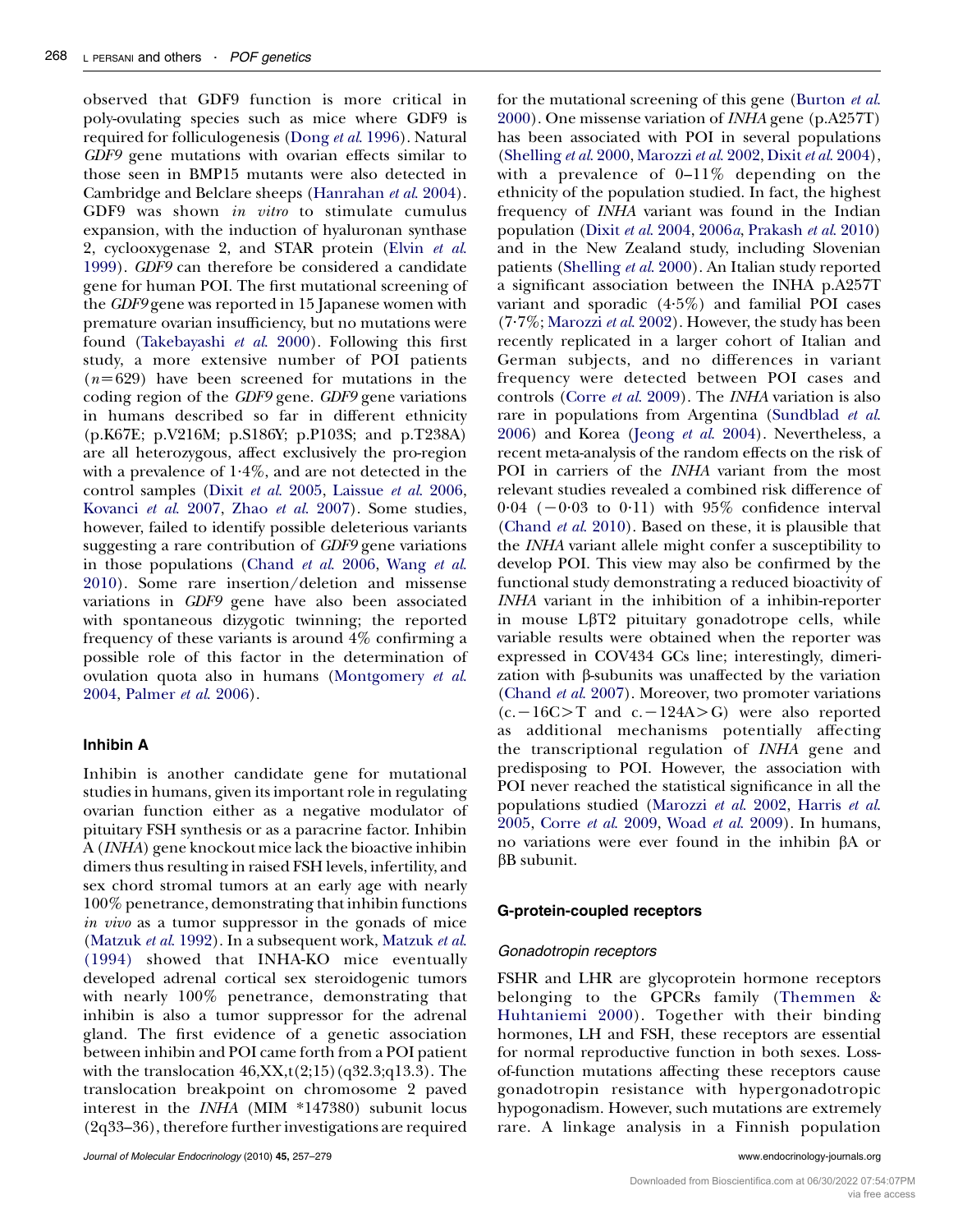revealed a significant association between a locus on 2p21 and ovarian dysgenesis. This locus contains both the genes encoding FSHR and LHR, and following the sequencing of the entire FSHR gene (MIM \*136435) revealed a homozygous missense mutation that determines the p.A189V substitution in the extracellu-lar domain of the receptor ([Aittomaki](#page-15-0) et al. 1995). This type of POF follows a classic recessive transmission with homozygous female carriers affected by PA and ovarian dysgenesis. From in vitro studies, it was observed that this mutant receptor has an altered folding and is retained inside the cells failing to reach the plasma membrane, likely due to an impaired glycosylation, thus causing a complete FSH resistance ([Aittomaki](#page-15-0) et al[. 1995,](#page-15-0) [Rannikko](#page-20-0) et al. 2002). The p.A189V mutation appears to be particularly frequent only in the Finnish population, and it was not found in most other populations, suggesting a founder effect [\(da Fonte Kohek](#page-17-0) et al. 1998, Jiang et al[. 1998,](#page-18-0) [Layman](#page-18-0) et al[. 1998](#page-18-0), [Loutradis](#page-18-0) et al. 2006, [Prakash](#page-20-0) et al. 2009). [Ghadami](#page-17-0) et al. (2008, [2010\)](#page-17-0) succeeded in restoring FSH responsiveness in various cell lines expressing the mutated FSHR through the transfection of the normal human FSHR gene carried by an adenovirus vector and, very recently, also in the  $FSHR^{-/-}$  mouse. These are the first attempts to develop a gene therapy approach for this type of ovarian failure. Other mutations in different regions of the FSHR gene have nowadays been reported in women with the classic biochemical phenotype of POI (FSH higher than LH levels). Complete FSH resistance is associated with absent pubertal development, and PA and partial forms are characterized by postpubertal POI and SA. All mutations in the extracellular domain generally impair the targeting of the receptor to the plasma membrane, thus affecting the ligand binding; in contrast, mutations in the transmembrane domain partially impair the transduction of the stimulatory hormone signal (Beau et al[. 1998,](#page-16-0) [Touraine](#page-21-0) et al. 1999, [Doherty](#page-17-0) et al. 2002, Allen et al[. 2003,](#page-15-0) [Nakamura](#page-19-0) et al[. 2008](#page-19-0)).

Biallelic inactivating variants of the LHR gene (MIM  $+152790$ ) are a rare cause of POI in 46,XX women. They represent a particular form of the disease characterized by LH levels higher than those of FSH. Evidence for a particular phenotype of ovarian insufficiency in women with LH resistance was obtained by the pedigree studies of males affected with Leydig cell hypoplasia [\(Latronico](#page-18-0) et al. 1996, [1998\)](#page-18-0). Differently from male patients, the degree of LH resistance must be severe to cause the POI phenotype, which is in general characterized by oligoamenorrhea or SA with evidence of multiple antral follicles by ultrasound. Ovarian biopsies reveal all stage of follicular development until the pre-ovulatory stage, but typically ovulation fails to occur.

# G-protein-coupled receptor 3

The oocyte-specific GPR3 (MIM \*600241) gene is essential in maintaining meiotic arrest in mammalian oocytes [\(Mehlmann](#page-19-0) et al. 2004). Disruption of GPR3 in the knockout mouse determines LH-independent resumption of meiosis resulting in early depletion of oocytes and thus premature ovarian aging [\(Ledent](#page-18-0) et al. [2005](#page-18-0)). To determine whether mutations in the GPR3 gene were associated with POI, Kovanci et al[. \(2008\)](#page-18-0) performed a mutational screening in 82 North American Caucasian women with POF, but none showed perturbations of significance. Recently, another study screened the coding region of GPR3 in 100 Chinese POI patients for variants of the GPR3 gene. As in the previous study, no perturbations were found in the coding region (Zhou et al[. 2010\)](#page-22-0). The results of these studies suggest that mutations in GPR3 are not a common explanation for POI.

### Nuclear proteins

# NR5A1

 $NR5A1$  (MIM +184757) gene, also termed steroidogenic factor 1 or fushi tarazu factor (Drosophila) homolog 1, encodes a nuclear receptor expressed in bipotential gonads since early human embryonic development. NR5A1 is a key transcriptional regulator of genes involved in the hypothalamic–pituitary– steroidogenic axis (Luo et al[. 1994\)](#page-18-0), including STAR, CYP11A1, CYP17A1, CYP19A1, LH/CGR, and INHA. Until 2008, 18 mutations of NR5A1 were described in cases of 46,XY disorders of sex development (DSD), with or without adrenal failure [\(Achermann](#page-15-0) et al. 1999, Lin et al[. 2007\)](#page-18-0). Recently, a key role for this factor in ovarian development and function as well has been evidenced. In fact, further 19 mutations in the gene, including in-frame deletions, missense, and frameshift mutations, were detected in members of four families with histories of both 46,XY DSD and 46,XX POI and also in 2/25 women with isolated ovarian insufficiency but in none of the 700 control alleles (Lourenço et al. [2009](#page-18-0)). Mutations were associated with a range of ovarian anomalies, including gonadal dysgenesis with PA or SA. Functional analysis revealed that each mutant protein had altered transactivational properties in gonadal promoters important for follicle growth and maturation. Such transcriptional disorder in the ovary would then lead to altered folliculogenesis and ovarian insufficiency ([Bashamboo & McElreavey 2010](#page-15-0)).

### Other transcription factors

The family of forkhead transcription factors comprises over 100 members involved in several developmental processes, including the mediation of  $TGF\beta$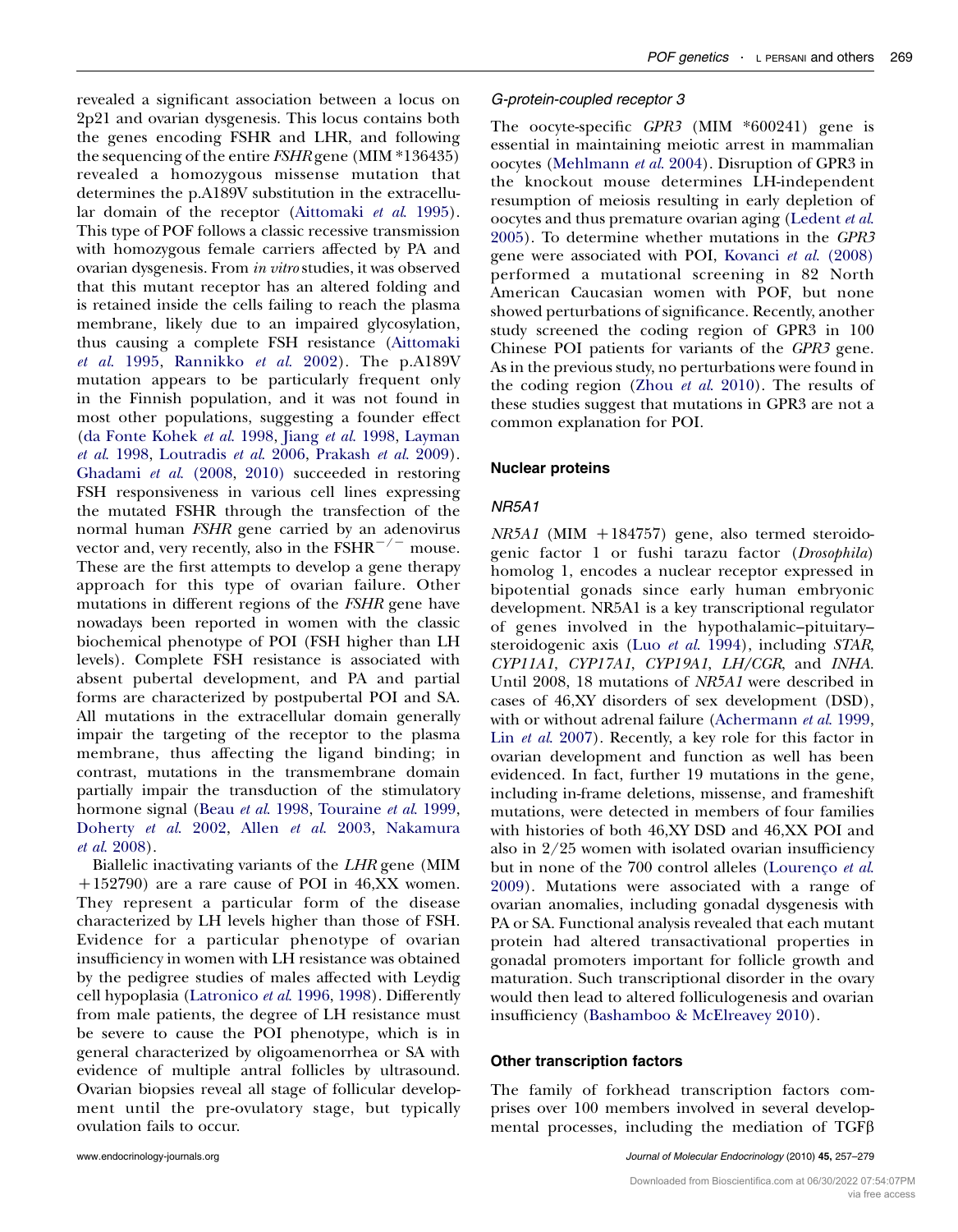superfamily signals by binding to members of the SMAD family proteins [\(Attisano](#page-15-0) et al. 2001). Similar to FOXL2, a small subfamily of forkhead transcription factors consisting of FOXO3a (MIM \*602681), FOXO1a (MIM \*136533), and FOXO4 (MIM \*300033) has been shown to have a key role in ovarian function.  $Foxo3a$ knockout female mice exhibit a marked age-dependent decline in reproductive fitness due to a premature follicular development leading to oocyte death and early depletion of follicles, which results in infertility [\(Castrillon](#page-16-0) et al. 2003). In contrast, the constitutive expression of  $Foxo3a$  in the oocytes of transgenic mice leads to a delayed follicular development and oocyte growth, in the end causing infertility. Furthermore, constitutive expression of  $Foxo3a$  determines a significant reduction in BMP15 expression, suggesting a regulatory action of FOXO3a on this factor (Liu [et al](#page-18-0). [2007\)](#page-18-0). The ovarian phenotype of mouse models resembles the human POI phenotype, thus suggesting that FOXO3a could be a candidate gene for POI in women. The first mutation screening in POI patients revealed two potentially pathogenic variations that were absent in controls (p.S421L and p.R506H) in 2 out of 90 POI cases from New Zealand and Slovenia (2.2%; [Watkins](#page-21-0) et al. 2006). A subsequent analysis on 50 patients of a French cohort identified only one amino acid substitution (p.Y593S) probably with no deleterious impact on protein function (Vinci et al[. 2008\)](#page-21-0). The sequencing of FOXO1a gene in 90 POI patients showed no association with the ovarian phenotype [\(Watkins](#page-21-0) et al[. 2006](#page-21-0)), but it should be necessary to extend the study of this gene to a larger panel of POI patients. FOXO4 gene maps at Xq13.1 (MIM \*300033), and it has been demonstrated to be a potent regulator of cell cycle, but no linkage has been established so far with POI.

Since animal models affected by a disrupted expression of meiotic genes showed a rapid depletion of germ cells in the ovaries, a recent study investigated whether variations in such genes may be associated with POI (Mandon-Pépin et al. 2008). The authors analyzed genes involved in meiosis, such as DMC1 (MIM \*602721), MSH4 (MIM \*602105), MSH5 (MIM \*603382), and SPO11 (MIM \*605114). The sequencing of genomic DNA from 41 POI women led to the identification of a single heterozygous missense substitution (p.P29S in *MSH5*) in two Caucasian women. This variant was not found in 36 controls. Another POI patient of African origin showed a homozygous change in DMC1 gene (p.M200V). This study needs further confirmation in larger cohorts of patients and controls and functional studies evaluating the functional activity of the variants. However, MSH5 and DMC1 variations may be an additional, and probably obvious, explanation for POI.

Among other obvious candidates, two additional transcription factors may be included. Newborn ovary homeobox (NOBOX; MIM \*610934) and factor in germline alpha (FIGLA; MIM \*608697) encode two oocyte-specific transcription factors that regulate genes unique to oocytes. NOBOX is a homeobox gene that is critical for specifying an oocyte-restricted gene expression pattern including Mos, Oct4, Rfpl4, Fgf8, Zar1, Dnmt1o, Gdf9, Bmp15, and H1oo transcripts ([Rajkovic](#page-20-0) et al. 2004). Nobox deletion in knockout mice accelerates postnatal oocyte loss with follicles replaced by fibrous tissue resulting in a phenotype similar to nonsyndromic ovarian failure in women. Causative mutations in this gene have been investigated recently in several populations. A novel missense variant (p.R355H), which disrupts the binding of the NOBOX homeodomain to DNA, has been reported in a small subset (1 of 96) of Caucasian POI patients from the United States (Qin et al[. 2007](#page-20-0)); however, two other studies failed to find causative mutations in Japanese and Chinese series (Zhao et al[. 2005,](#page-21-0) Qin et al[. 2009\)](#page-20-0), suggesting that mutations in the homeobox domain of NOBOX may be uncommon explanations for POI in Asiatic populations. FIGLA is a basic helix-loop-helix transcription factor that regulates the expression of zona pellucida genes. Female  $\mathit{Figla}^{-/-}$  mice show rapid oocytes loss after birth and no primordial follicles formation. The ovarian phenotype in knockout mice thus suggested that FIGLA variations might contribute to human POI. To date, the only mutational study evaluating FIGLA gene in women with POF identified two heterozygous deletions in two unrelated cases among 100 Chinese POI subjects. These variants were not detected among 304 ethnically matched controls. Molecular analyses showed that these variants may indeed have a pathogenic role. One deletion leads to a premature truncation of the peptide sequence lacking the functional domains (p.G6fsX66), and may thus contribute to the ovarian defect by a mechanism of haploinsufficiency. In contrast, the other deletion leads to the loss of one residue (p.140delN), and in vitro studies showed an altered heterodimerization of mutant FIGLA with other partner nuclear transcription factors, thus suggesting a potential DNE mechanism leading to POF (Zhao *et al.*  $2008a,b$  $2008a,b$ ).

### Progesterone receptor membrane component 1

Progesterone receptor membrane component 1 (PGRMC1; MIM \*300435) gene was recently described as a new candidate gene, thanks to the finding of an X/autosome translocation in a mother and daughter both diagnosed with POI that maps within the X 'critical region' for POF at Xq13–26. The subsequent screening of the entire gene has been performed on a cohort of 67 women with idiopathic POI and revealed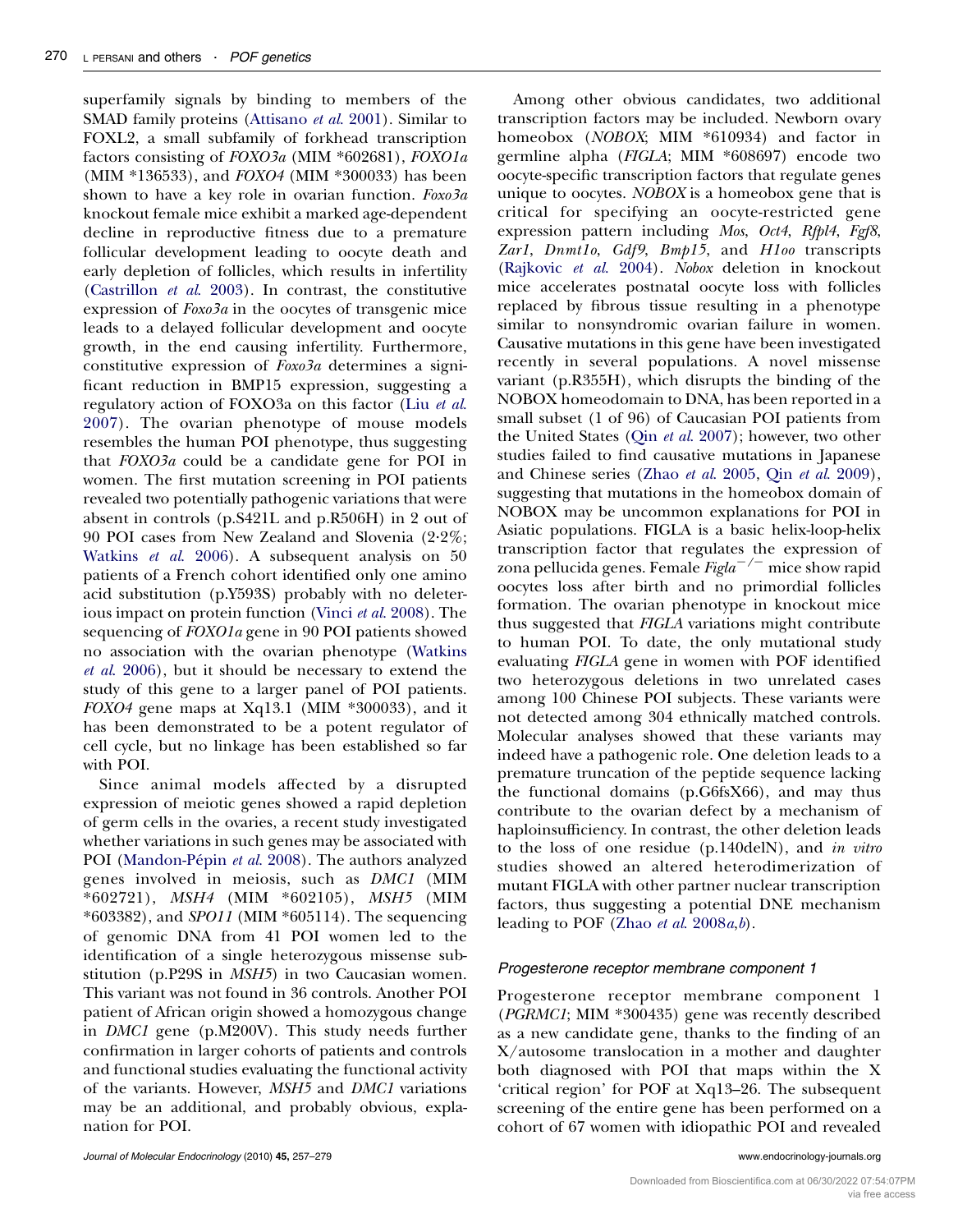one sporadic patient who was heterozygous for a single missense substitution (p.H165R) located in the intracellular C-terminus, within a domain that is essential for the nontranscriptional regulation of cytochrome P450. The missense variation of PGRMC1 would impair the anti-apoptotic action of progesterone in the developing ovary resulting in the premature loss of ovarian follicles and, ultimately, in ovarian insufficiency ([Mansouri](#page-19-0) et al. 2008).

#### The genome-wide approach to POI

An alternative approach for novel *POI* candidate genes finding is the genome-wide analysis. This approach can be divided in analysis of linkage and in genome-wide association studies (GWAS). In linkage analysis, genetic loci that contribute to a trait can be identified using a set of genetic markers (microsatellites) in related individuals. The overall incidence of familial cases of POI is reported to range  $4-31\%$  ([Cramer](#page-16-0) *et al.* 1995, [Torgerson](#page-21-0) et al[. 1997,](#page-21-0) [Vegetti](#page-21-0) et al. 1998). However, due to the rarity of pedigrees with a large enough number of patients available for analysis, few linkage analyses have been performed so far. [Oldenburg](#page-19-0) et al. (2008) performed a genome-wide linkage analysis on a relatively large Dutch family with POI, showing a dominant pattern of inheritance, with complete penetrance and possible anticipation, given that the subsequent generations developed POI at an earlier age. The authors identified a region on chromosome 5q14.1–q15, which revealed several genes expressed in the ovary with a possible role in pathways related to ovarian failure.

In contrast, GWAS investigate genetic variations in unrelated affected individuals compared to matched controls by means of 500k-1M single nucleotide polymorphisms (SNPs) not chosen on the basis of their possible functional effect. Since the publication of the International HapMap Consortium (2005), a public database containing frequent genetic variants ( $\geq 1\%$ ), GWAS in population-based POI cases are beginning to emerge. In a two-stage association study in a Korean population (101 cases and 87 controls), [Kang](#page-18-0) et al. [\(2008\)](#page-18-0) showed for the first time a strong association of *PTHB1* gene (MIM  $*607968$ ) with POI ( $P < 0.001$ ). PTHB1 was first identified in osteoblastic cells, where its expression is downregulated early in response to PTH exposure. It has been identified in other tissue, but not in the ovary, and its physiological function remains unknown. Interestingly, PTHB1 variants have been described in a subset of patients with Bardet–Biedl syndrome (MIM #209900), a heterogeneous disease characterized by variable manifestations, including retina, kidney, liver abnormalities, mental retardation, polydactyly, obesity, and sometimes POI and genitourinary defects in females. This study may suggest PTHB1 as a novel susceptibility gene for POI.

A genome-wide significant association was observed in another study on a small Caucasian POI population (99 unrelated cases and 235 controls) for the SNP rs $246246$  (allele frequency  $P{=}6{\times}10^{-7})$  , which mapped to an intron of ADAMTS19 (MIM \*607513; [Knauff](#page-18-0) et al. [2009](#page-18-0)). This gene encodes a zinc-dependent metalloprotease and is known to be upregulated in the female mouse gonads during sexual differentiation. However, replication in an independent Dutch cohort (60 POI cases and 90 controls) could not confirm a clear association ( $P=4.1 \times 10^{-5}$  in a joint analysis; [Knauff](#page-18-0) et al[. 2009\)](#page-18-0). These authors did not observe strong evidence for any of the 74 selected POF candidate genes or linkage regions being previously associated with idiopathic POI in Caucasian females. Nevertheless, suggestive association  $(P<0.005)$  was observed for SNPs that mapped in BDNF, CXCL12, LHR, USP9X, and TAF4B, all possible candidate genes on the basis of animal models showing POI or POI-like phenotype ([Knauff](#page-18-0) et al. 2009). However, these GWAS have several limitations. Replications in independent cohorts are needed, as the presence of false positives resulting by chance is due to the general small size of these studies. GWAS would therefore require thousand cases and controls to be genotyped to obtain a significant statistical power. Moreover, there may be particular problems beyond mere statistical association to identify the functional basis of the link between a genetic variant and a complex trait, such as the onset of premature menopause.

Finally, in addition to linkage analysis and GWAS based on SNPs, there is increasing interest toward the association of structural variants (deletions, insertions, and copy number variations, CNVs) with complex traits.

An array comparative genomic hybridization (a-CGH) analysis for the research of CNVs has been recently performed for the first time on 99 Caucasian POI women, with PA  $(n=33)$  or SA  $(n=66)$  of sporadic or familial (20%) origin, and led to the identification of 31 CNVs spread over the genome. The authors reported eight statistically significantly different CNVs, and, among them, they identified two genes to be involved in reproductive disease (DNAH5 and NAIP), two genes in reproductive endocrinology (DUSP22 and NUPR1), and one gene in folliculogenesis (AKT1), which could represent new putative candidate gene associated with POI ([Aboura](#page-15-0) et al. 2009). Very recently, Quilter *et al.* (2010) reported an a-CGH study on 42 idiopathic cytogenetically normal POF patients in order to detect cryptic CNVs of the X chromosome. The new data reported in this study might reveal further discrete X chromosome intervals that were not previously associated with the disease and were new clusters of X-linked candidate gene. These structural modifications of the genome may have a role in phenotypic variation exerting their influence by modifying the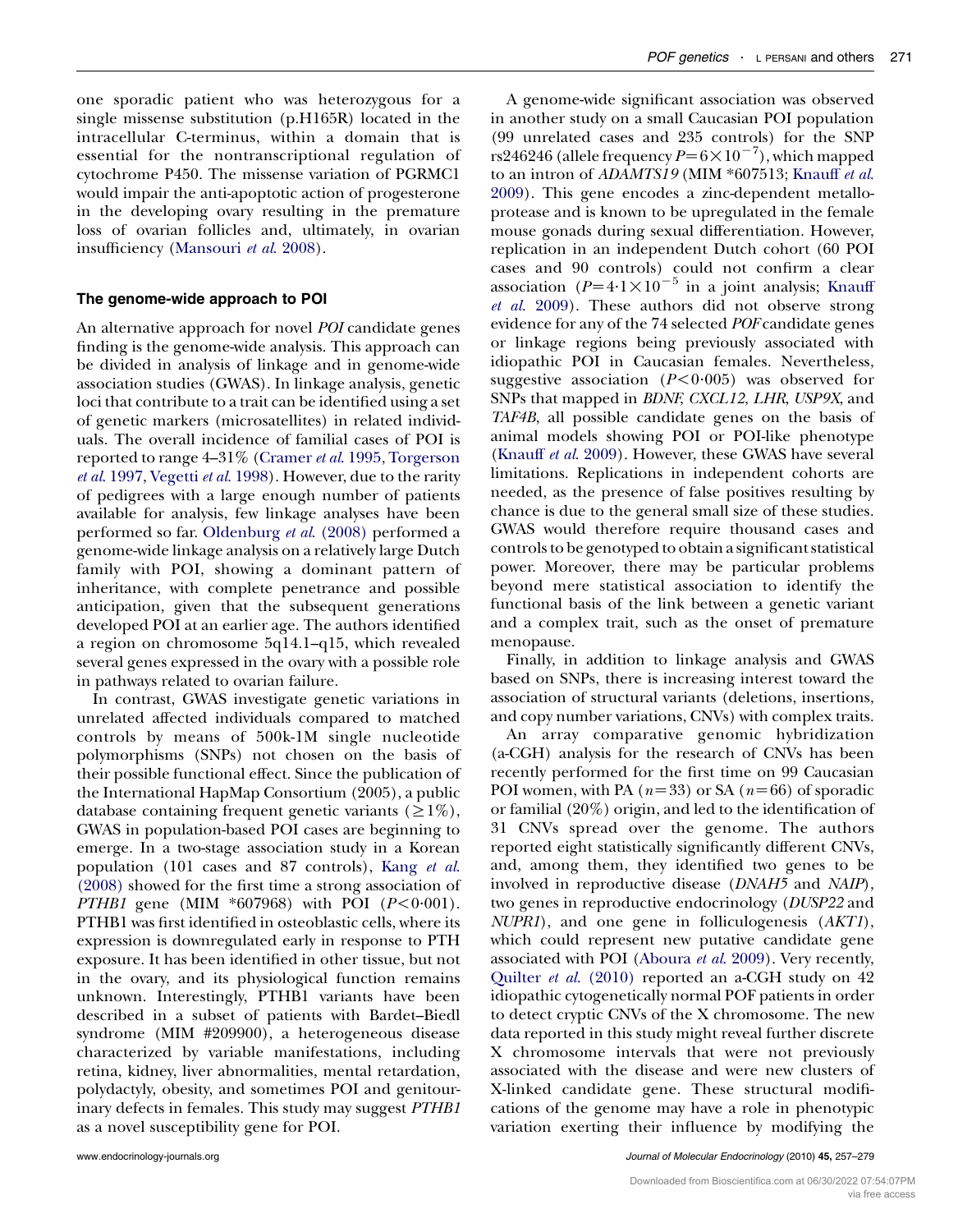<span id="page-15-0"></span>expression of the genes varying in copy number or also of other genes mapping within or close to the rearranged region, affecting globally the transcriptome [\(Henrichsen](#page-17-0) et al. 2009). So far, the functional impact of most CNVs remains unknown; however, the collection of more a-CGH data from different cohorts may provide the basis for the identification of pathogenic CNVs and for the investigation on the contribution of individual genes to the genetic etiology of POF.

Moreover, epigenetics may help to elucidate genetic factors underlying common diseases, focusing not on DNA variations but on the regulation of gene expression by DNA methylation ([Voorhuis](#page-21-0) et al. 2010). Epigenetic variations might indeed explain the quantitative nature of complex traits and the gene– environment interaction in the onset of the disease in the perspective of further understanding the causes affecting the timing of premature menopause.

# Can genetic investigations in POI be useful for patients?

On the basis of the references quoted in [Table 1,](#page-2-0) the prevalence of known genetic alterations in POI patients can nowadays be estimated as ranging 20–25% of the cases originally classified as idiopathic. Therefore, the pathogenic mechanism still remains unknown in most cases. However, when a genetic alteration is found in a woman, it can be useful for family counseling because it can predict the female relatives that are at higher risk for POI and fertility loss in young age. The female carriers will thus be able to plan their conception before ovarian failure occurs. This possibility is becoming more and more important in this century as women tend to conceive more frequently in their thirties and forties, when the risk of POI in the general population is about 1–2%. At present, a facility involved in the counseling of female infertility should consider screening women with idiopathic POI at least for the most prevalent genetic alterations, i.e. X chromosome abnormalities and FMR1 premutation (see [Table 1](#page-2-0)). The finding of these abnormalities has obvious implications for family counseling beyond female fertility, including the risk of X-linked male mental retardation associated with *FMR1* full mutation. More recent works may suggest the possibility of including the investigation of BMP15 gene, and if the initial studies were confirmed FIGLA and NR5A1 genes shall also be added to the study. The aim of several groups around the world, including ours, is to increase in the near future the sensitivity of genetic screening and possibly to develop a test for the prediction of menopausal age. This may indeed open the possibility of an efficient counseling service for female infertility and establish 'ad hoc' interventions for the prevention of the consequences of premature ovarian aging.

### Declaration of interest

The authors declare that there is no conflict of interest that could be perceived as prejudicing the impartiality of this review.

# Funding

The financial support from Telethon Foundation, Italy (grant no. GGP09126) and Istituto Auxologico Italiano, Italy (Ricerca Corrente Funds: 05C501) are gratefully acknowledged. RR is a fellow of Telethon Foundation, Italy.

# Acknowledgements

We wish to thank the many clinicians referring their patients, as well as all the POF patients themselves who gave their informed consent for genetic studies. We also wish to acknowledge the continuous support of Paolo Beck-Peccoz (Milan, Italy), as well as the fruitful collaboration of Anna Marozzi and Daniela Toniolo (Milan, Italy).

# References

- Aboura A, Dupas C, Tachdjian G, Portnoı¨ MF, Bourcigaux N, Dewailly D, Frydman R, Fauser B, Ronci-Chaix N, Donadille B et al. 2009 Array comparative genomic hybridization profiling analysis reveals deoxyribonucleic acid copy number variations associated with premature ovarian failure. Journal of Clinical Endocrinology and Metabolism 94 4540–4546. [\(doi:10.1210/jc.2009-0186\)](http://dx.doi.org/10.1210/jc.2009-0186)
- Achermann JC, Ito M, Ito M, Hindmarsh PC & Jameson JL 1999 A mutation in the gene encoding steroidogenic factor- 1 causes XY sex reversal and adrenal failure in humans. Nature Genetics 22 125–126. ([doi:10.1038/9629\)](http://dx.doi.org/10.1038/9629)
- Aittomaki K, Lucerna JL, Pakarinen P, Sistonen P, Tapanainen JS, Gromoll J, Kaskikari R, Sankila EM, Lehvaslaiho H & Engel AR 1995 Mutation in the follicle-stimulating hormone receptor gene causes hereditary hypergonadotropic ovarian failure. Cell 82 959–968. ([doi:10.1016/0092-8674\(95\)90275-9](http://dx.doi.org/10.1016/0092-8674(95)90275-9))
- Albright F, Burnett CH & Smith CH 1942 Pseudohypoparathyroidism: an example of 'Sebright–Bantam syndrome'. Endocrinology 30 922–932.
- Allen LA, Achermann JC, Pakarinen P, Kotlar TJ, Huhtaniemi IT, Jameson JL, Cheetham TD & Ball SG 2003 A novel loss of function mutation in exon 10 of the FSH receptor gene causing hypergonadotrophic hypogonadism: clinical and molecular characteristics. Human Reproduction 18 251–256. ([doi:10.1093/](http://dx.doi.org/10.1093/humrep/deg046) [humrep/deg046\)](http://dx.doi.org/10.1093/humrep/deg046)
- Allen EG, Sullivan AK, Marcus M, Small C, Dominguez C, Epstein MP, Charen K, He W, Taylor KC & Sherman SL 2007 Examination of reproductive aging milestones among women who carry the FMR1 premutation. Human Reproduction 22 2142–2152. ([doi:10.1093/](http://dx.doi.org/10.1093/humrep/dem148) [humrep/dem148](http://dx.doi.org/10.1093/humrep/dem148))
- Attisano L, Silvestri C, Izzi L & Labbé E 2001 The transcriptional role of Smads and FAST (FoxH1) in TGF $\beta$  and activin signalling. Molecular and Cellular Endocrinology 180 3–11. ([doi:10.1016/S0303-](http://dx.doi.org/10.1016/S0303-7207(01)00524-X) [7207\(01\)00524-X](http://dx.doi.org/10.1016/S0303-7207(01)00524-X))
- Barlow C, Hirotsune S, Paylor R, Liyanage M, Eckhaus M, Collins F, Shiloh Y, Crawley JN, Ried T & Tagle D 1996 Atm-deficient mice: a paradigm of ataxia telangiectasia. Cell 12 159–171. [\(doi:10.1016/](http://dx.doi.org/10.1016/S0092-8674(00)80086-0) [S0092-8674\(00\)80086-0\)](http://dx.doi.org/10.1016/S0092-8674(00)80086-0)
- Bashamboo A & McElreavey K 2010 NR5A1/SF-1 and development and function of the ovary. Annales d'Endocrinologie 71 177–182. ([doi:10.1016/j.ando.2010.02.013](http://dx.doi.org/10.1016/j.ando.2010.02.013))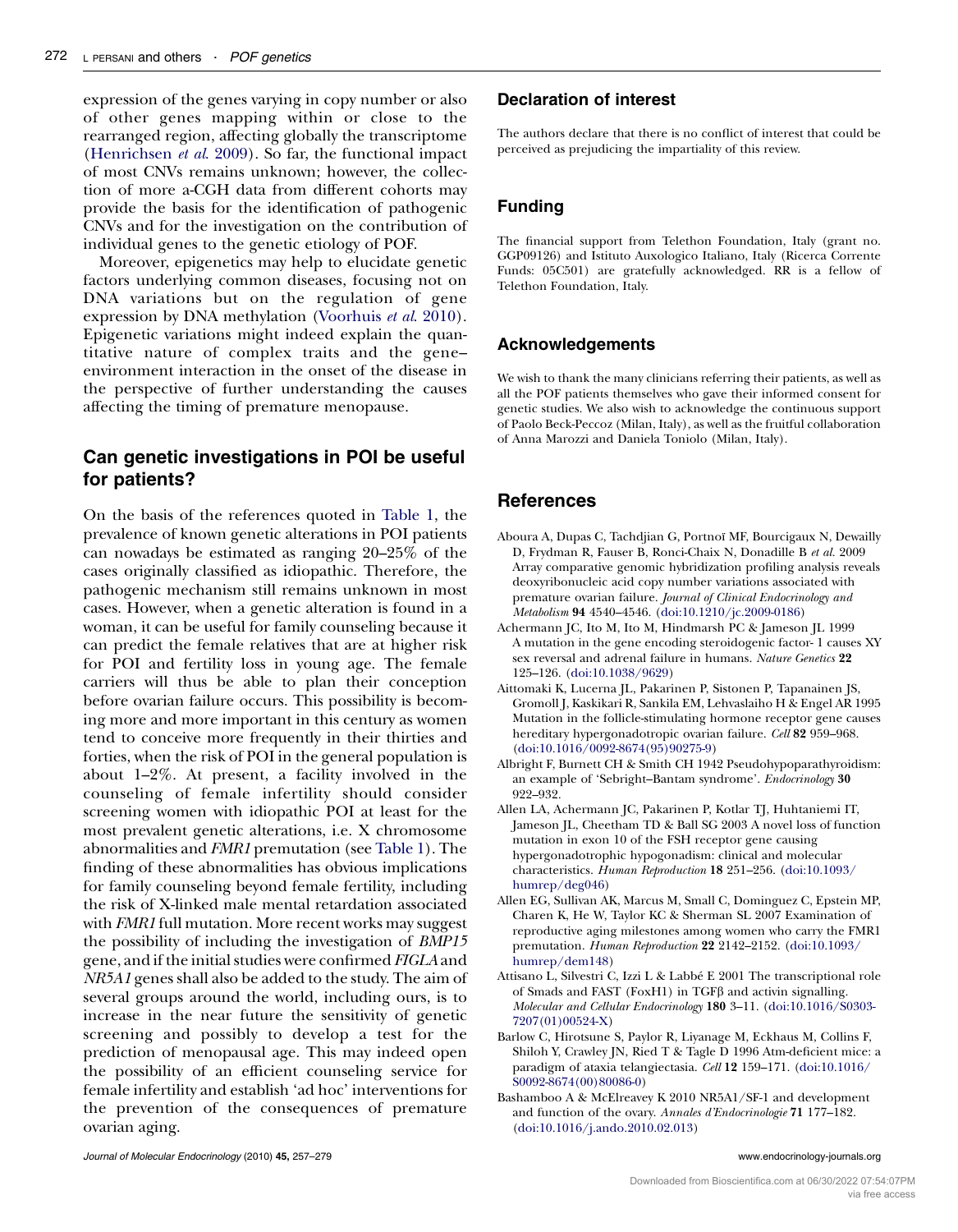- <span id="page-16-0"></span>Beau I, Touraine P, Meduri G, Gougeon A, Desroches A, Matuchansky C, Milgrom E, Kuttenn F & Misrahi M 1998 A novel phenotype related to partial loss of function mutations of the follicle stimulating hormone receptor. Journal of Clinical Investigation 102 1352–1359. ([doi:10.1172/JCI3795\)](http://dx.doi.org/10.1172/JCI3795)
- Bennett CE, Conway GS, Macpherson JN, Jacobs PA & Murray A 2010 Intermediate sized CGG repeats are not a common cause of idiopathic premature ovarian failure. Human Reproduction 25 1335–1338. ([doi:10.1093/humrep/deq058\)](http://dx.doi.org/10.1093/humrep/deq058)
- Beysen D, Raes J, Leroy BP, Lucassen A, Yates JR, Clayton-Smith J, Ilyina H, Brooks SS, Christin-Maitre S, Fellous M et al. 2005 Deletions involving long-range conserved nongenic sequences upstream and downstream of FOXL2 as a novel disease-causing mechanism in blepharophimosis syndrome. American Journal of Human Genetics 77 205–218. ([doi:10.1086/432083](http://dx.doi.org/10.1086/432083))
- Beysen D, De Paepe A & De Baere E 2009 Mutation update: FOXL2 mutations and genomic rearrangements in BPES. Human Mutation 30 158–169. ([doi:10.1002/humu.20807](http://dx.doi.org/10.1002/humu.20807))
- Bharath R, Unnikrishnan AG, Thampy MV, Anilkumar A, Nisha B, Praveen VP, Nair V, Jayakumar RV & Kumar H 2010 Turner syndrome and its variants. Indian Journal of Pediatrics 77 193–195. ([doi:10.1007/s12098-009-0226-7\)](http://dx.doi.org/10.1007/s12098-009-0226-7)
- Bione S, Sala C, Manzini C, Arrigo G, Zuffardi O, Banfi S, Borsani G, Jonveaux P, Philippe C, Zuccotti M et al. 1998 A human homologue of the Drosophila melanogaster diaphanous gene is disrupted in a patient with premature ovarian failure: evidence for conserved function in oogenesis and implications for human sterility. American Journal of Human Genetics 62 533–541. [\(doi:10.1086/301761](http://dx.doi.org/10.1086/301761))
- Bione S, Rizzolio F, Sala C, Ricotti R, Goegan M, Manzini MC, Battaglia R, Marozzi A, Vegetti W, Dalprà R et al. 2004 Mutation analysis of two candidate genes for premature ovarian failure, DACH2 and POF1B. Human Reproduction 19 2759–2766. ([doi:10.1093/humrep/deh502](http://dx.doi.org/10.1093/humrep/deh502))
- Bodega B, Porta C, Crosignani PG, Ginelli E & Marozzi A 2004 Mutations in the coding region of the FOXL2 gene are not a major cause of idiopathic premature ovarian failure. Molecular Human Reproduction 10 555–557. ([doi:10.1093/molehr/gah078](http://dx.doi.org/10.1093/molehr/gah078))
- Bodega B, Bione S, Dalpra` L, Toniolo D, Ornaghi F, Vegetti W, Ginelli E & Marozzi A 2006 Influence of intermediate and uninterrupted FMR1 CGG expansions in premature ovarian failure manifestation. Human Reproduction 21 952–957. [\(doi:10.1093/humrep/dei432\)](http://dx.doi.org/10.1093/humrep/dei432)
- Boder E 1975 Ataxia-telangiectasia: some historic, clinical and pathologic observations. Birth Defects Original Article Series 11 255–270.
- Bodin L, Di Pasquale E, Fabre S, Bontoux M, Monget P, Persani L & Mulsant P 2007 A novel mutation in the bone morphogenetic protein 15 gene causing defective protein secretion is associated with both increased ovulation rate and sterility in Lacaune sheep. Endocrinology 148 393–400. [\(doi:10.1210/en.2006-0764\)](http://dx.doi.org/10.1210/en.2006-0764)
- van Bokhoven H, Schwartz M, Andre´asson S, van den Hurk JA, Bogerd L, Jay M, Rüther K, Jay B, Pawlowitzki IH, Sankila EM et al. 1994 Mutation spectrum in the CHM gene of Danish and Swedish choroideremia patients. Human Molecular Genetics 3 1047–1051. ([doi:10.1093/hmg/3.7.1047](http://dx.doi.org/10.1093/hmg/3.7.1047))
- Boltshauser E, Barth PG, Troost D, Martin E & Stallmach T 2002 "Vanishing white matter" and ovarian dysgenesis in an infant with cerebro-oculo-facio-skeletal phenotype. Neuropediatrics 33 57–62. ([doi:10.1055/s-2002-32363](http://dx.doi.org/10.1055/s-2002-32363))
- Bretherick KL, Fluker MR & Robinson WP 2005 FMR1 repeat sizes in the gray zone and high end of the normal range are associated with premature ovarian failure. Human Genetics 117 376–382. [\(doi:10.](http://dx.doi.org/10.1007/s00439-005-1326-8) [1007/s00439-005-1326-8\)](http://dx.doi.org/10.1007/s00439-005-1326-8)
- Burton KA, Van Ee CC, Purcell K, Winship I & Shelling AN 2000 Autosomal translocation associated with premature ovarian failure. Journal of Medical Genetics 37 e2. ([doi:10.1136/jmg.37.5.e2\)](http://dx.doi.org/10.1136/jmg.37.5.e2)
- Calderon FRO, Phansalkar AR, Crockett DK, Miller M & Mao R 2007 Mutation database for the galactose-1-phosphate uridyltransferase (GALT) gene. Human Mutation 28 939–943. [\(doi:10.1002/humu.](http://dx.doi.org/10.1002/humu.20544) [20544\)](http://dx.doi.org/10.1002/humu.20544)
- Castrillon DH, Miao L, Kollipara R, Horner JW & DePinho RA 2003 Suppression of ovarian follicle activation in mice by the transcription factor Foxo3a. Science 301 215–218. [\(doi:10.1126/science.](http://dx.doi.org/10.1126/science.1086336) [1086336\)](http://dx.doi.org/10.1126/science.1086336)
- Cervato S, Mariniello B, Lazzarotto F, Morlin L, Zanchetta R, Radetti G, De Luca F, Valenzise M, Giordano R, Rizzo D et al. 2009 Evaluation of the autoimmune regulator (AIRE) gene mutations in a cohort of Italian patients with autoimmune-polyendocrinopathy-candidiasisectodermal-dystrophy (APECED) and in their relatives. Clinical Endocrinology 70 421–428. [\(doi:10.1111/j.1365-2265.2008.03318.x\)](http://dx.doi.org/10.1111/j.1365-2265.2008.03318.x)
- Chand AL, Ponnampalam AP, Harris SE, Winship IM & Shelling AN 2006 Mutational analysis of BMP15 and GDF9 as candidate genes for premature ovarian failure. Fertility and Sterility 86 1009–1012. ([doi:10.1016/j.fertnstert.2006.02.107](http://dx.doi.org/10.1016/j.fertnstert.2006.02.107))
- Chand AL, Ooi GT, Harrison CA, Shelling AN & Robertson DM 2007 Functional analysis of the human inhibin alpha subunit variant A257T and its potential role in premature ovarian failure. Human Reproduction 22 3241–3248. ([doi:10.1093/humrep/dem323](http://dx.doi.org/10.1093/humrep/dem323))
- Chand AL, Harrison CA & Shelling AN 2010 Inhibin and premature ovarian failure. Human Reproduction Update 16 39–50. [\(doi:10.1093/](http://dx.doi.org/10.1093/humupd/dmp031) [humupd/dmp031](http://dx.doi.org/10.1093/humupd/dmp031))
- Chang H, Brown CW & Matzuk MM 2002 Genetic analysis of the mammalian transforming growth factor-beta superfamily. Endocrine Reviews 23 787–823. [\(doi:10.1210/er.2002-0003](http://dx.doi.org/10.1210/er.2002-0003))
- Conway GS, Kaltsas G, Patel A, Davies MC & Jacobs HS 1996 Characterization of idiopathic premature ovarian failure. Fertility and Sterility 65 337–341.
- Cools M, Rooman RP, Wauters J, Jacqemyn Y & Du Caju MV 2004 A nonmosaic 45,X karyotype in a mother with Turner's syndrome and in her daughter. Fertility and Sterility 82 923–925. [\(doi:10.1016/j.](http://dx.doi.org/10.1016/j.fertnstert.2004.02.129) [fertnstert.2004.02.129\)](http://dx.doi.org/10.1016/j.fertnstert.2004.02.129)
- Corre T, Schuettler J, Bione S, Marozzi A, Persani L, Rossetti R, Torricelli F, Giotti I, Vogt P, Toniolo D et al. 2009 A large-scale association study to assess the impact of known variants of the human INHA gene on premature ovarian failure. Human Reproduction 24 2023–2028. ([doi:10.1093/humrep/dep090\)](http://dx.doi.org/10.1093/humrep/dep090)
- Coulam CB, Adamson SC & Annegers JF 1986 Incidence of premature ovarian failure. Obstetrics and Gynecology 67 604–606.
- Cramer DW, Xu H & Harlow BL 1995 Family history as a predictor of early menopause. Fertility and Sterility 64 740-745.
- Crisponi L, Deiana M, Loi A, Chiappe F, Uda M, Amati P, Bisceglia L, Zelante L, Nagaraja R, Porcu S et al. 2001 The putative forkhead transcription factor FOXL2 is mutated in blepharophimosis/ ptosis/epicanthus inversus syndrome. Nature Genetics 27 159–166. ([doi:10.1038/84781](http://dx.doi.org/10.1038/84781))
- Davis GH 2004 Fecundity genes in sheep. Animal Reproduction Science 82–83 247–253. ([doi:10.1016/j.anireprosci.2004.04.001](http://dx.doi.org/10.1016/j.anireprosci.2004.04.001))
- Davis CJ, Davison RM, Payne NN, Rodeck CH & Conway GS 2000 Female sex preponderance for idiopathic familial premature ovarian failure suggests an X chromosome defect: opinion. Human Reproduction 15 2418–2422. ([doi:10.1093/humrep/15.11.2418\)](http://dx.doi.org/10.1093/humrep/15.11.2418)
- De Baere E, Dixon MJ, Small KW, Jabs EW, Leroy BP, Devriendt K, Gillerot Y, Mortier G, Meire F, Van Maldergem L et al. 2001 Spectrum of FOXL2 gene mutations in blepharophimosis-ptosisepicanthus inversus (BPES) families demonstrates a genotype– phenotype correlation. Human Molecular Genetics 10 1591–1600. ([doi:10.1093/hmg/10.15.1591](http://dx.doi.org/10.1093/hmg/10.15.1591))
- De Baere E, Lemercier B, Christin-Maitre S, Durval D, Messiaen L, Fellous M & Veitia R 2002 FOXL2 mutation screening in a large panel of POF patients and XX males. Journal of Medical Genetics 39 e43. [\(doi:10.1136/jmg.39.8.e43](http://dx.doi.org/10.1136/jmg.39.8.e43))
- De Baere E, Beysen D, Oley C, Lorenz B, Cocquet J, De Sutter P, Devriendt K, Dixon M, Fellous M, Fryns JP et al. 2003 FOXL2 and BPES: mutational hotspots, phenotypic variability, and revision of the genotype–phenotype correlation. American Journal of Human Genetics 72 478–487. [\(doi:10.1086/346118\)](http://dx.doi.org/10.1086/346118)
- Demirhan O, Türkmen S, Schwabe GC, Soyupak S, Akgül E, Tastemir D, Karahan D, Mundlos S & Lehmann K 2005 A homozygous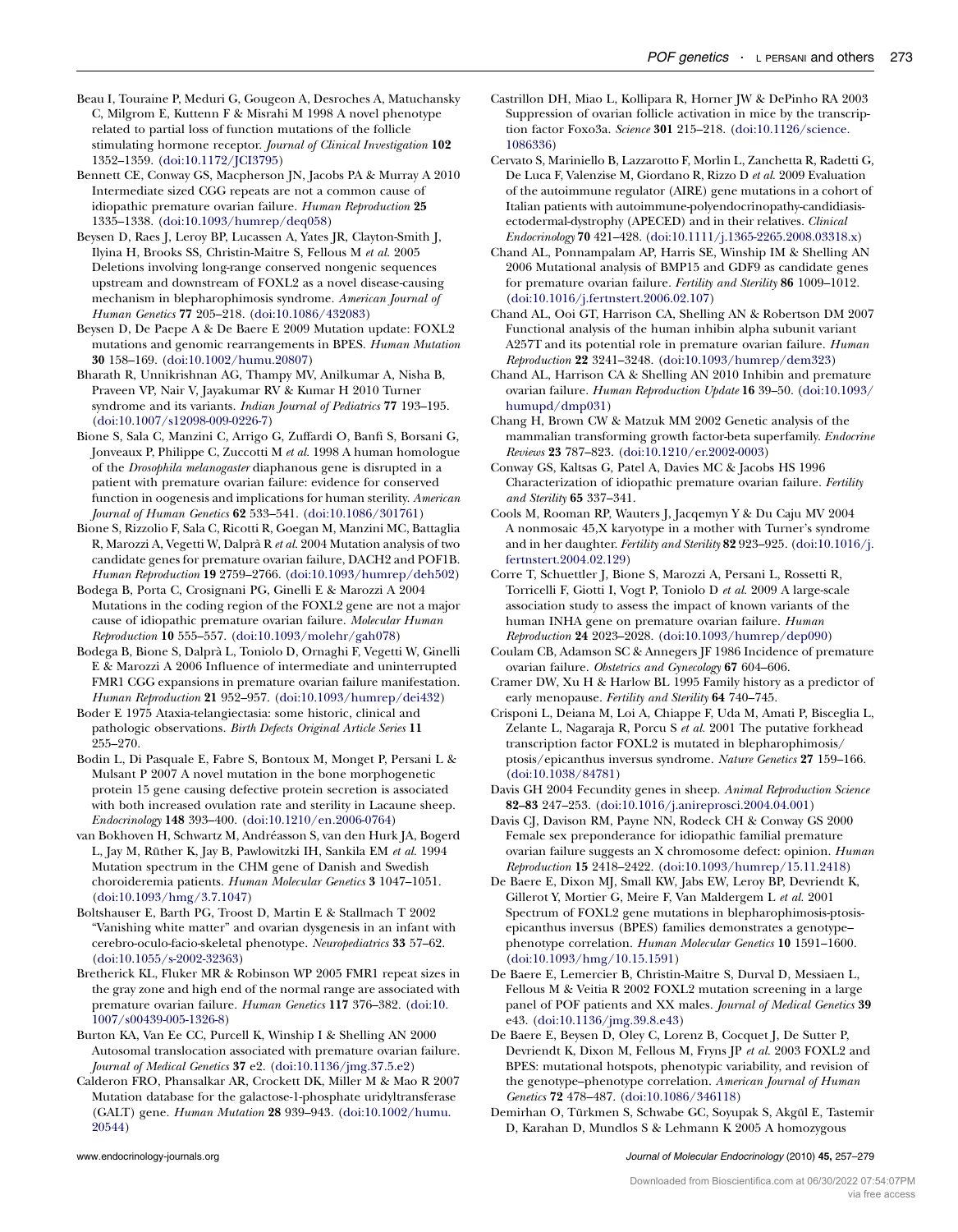<span id="page-17-0"></span>BMPR1B mutation causes a new subtype of acromesomelic chondrodysplasia with genital anomalies. Journal of Medical Genetics 42 314–317. ([doi:10.1136/jmg.2004.023564](http://dx.doi.org/10.1136/jmg.2004.023564))

- Di Pasquale E, Beck-Peccoz P & Persani L 2004 Hypergonadotropic ovarian failure associated with an inherited mutation of human bone morphogenetic protein-15 (BMP15) gene. American Journal of Human Genetics 75 106–111. ([doi:10.1086/422103](http://dx.doi.org/10.1086/422103))
- Di Pasquale E, Rossetti R, Marozzi A, Bodega B, Borgato S, Cavallo L, Einaudi S, Radetti G, Russo G, Sacco M et al. 2006 Identification of new variants of human BMP15 gene in a large cohort of women with premature ovarian failure. Journal of Clinical Endocrinology and Metabolism 91 1976–1979. [\(doi:10.1210/jc.2005-2650\)](http://dx.doi.org/10.1210/jc.2005-2650)
- Dixit H, Deendayal M & Singh L 2004 Mutational analysis of the mature peptide region of inhibin genes in Indian women with ovarian failure. Human Reproduction 19 1760–1764. [\(doi:10.1093/](http://dx.doi.org/10.1093/humrep/deh342) [humrep/deh342](http://dx.doi.org/10.1093/humrep/deh342))
- Dixit H, Rao LK, Padmalatha V, Kanakavalli M, Deenadayal M, Gupta N, Chakravarty B & Singh L 2005 Mutational screening of the coding region of growth differentiation factor 9 gene in Indian women with ovarian failure. Menopause 12 749–754. ([doi:10.1097/01.gme.0000184424.96437.7a\)](http://dx.doi.org/10.1097/01.gme.0000184424.96437.7a)
- Dixit H, Rao LK, Padmalatha VV, Kanakavalli M, Deenadayal M, Gupta N, Chakrabarty B & Singh L 2006a Missense mutations in the BMP15 gene are associated with ovarian failure. Human Genetics 119 408–415. ([doi:10.1007/s00439-006-0150-0\)](http://dx.doi.org/10.1007/s00439-006-0150-0)
- Dixit H, Rao KL, Padmalatha V, Kanakavalli M, Deenadayal M, Gupta N, Chakravarty BN & Singh L 2006b Expansion of the germline analysis for the INHA gene in Indian women with ovarian failure. Human Reproduction 21 1643–1644. [\(doi:10.1093/humrep/del129](http://dx.doi.org/10.1093/humrep/del129))
- Doherty E, Pakarinen P, Tiitinen A, Kiilavuori A, Huhtaniemi I, Forrest S & Aittomaki K 2002 A novel mutation in the FSH receptor inhibiting signal transduction and causing primary ovarian failure. Journal of Clinical Endocrinology and Metabolism 87 1151-1155. ([doi:10.1210/jc.87.3.1151](http://dx.doi.org/10.1210/jc.87.3.1151))
- Dong J, Albertini DF, Nishimori K, Kumar TR, Lu N & Matzuk MM 1996 Growth differentiation factor-9 is required during early ovarian folliculogenesis. Nature 383 531–535. [\(doi:10.1038/](http://dx.doi.org/10.1038/383531a0) [383531a0](http://dx.doi.org/10.1038/383531a0))
- Dube JL, Wang P, Elvin J, Lyons KM, Celeste AJ & Matzuk MM 1998 The bone morphogenetic protein 15 gene is X-linked and expressed in oocytes. Molecular Endocrinology 12 1809–1817. ([doi:10.1210/me.12.12.1809](http://dx.doi.org/10.1210/me.12.12.1809))
- Elvin JA, Clark AT, Wang P, Wolfman NM & Matzuk MM 1999 Paracrine actions of growth differentiation factor-9 in the mammalian ovary. Molecular Endocrinology 13 1035–1048. ([doi:10.1210/me.13.6.1035](http://dx.doi.org/10.1210/me.13.6.1035))
- Fabre S, Pierre A, Mulsant P, Bodin L, Di Pasquale E, Persani L, Monget P & Monniaux D 2006 Regulation of ovulation rate in mammals: contribution of sheep genetic models. Reproductive Biology and Endocrinology 4 20. [\(doi:10.1186/1477-7827-4-20\)](http://dx.doi.org/10.1186/1477-7827-4-20)
- Falorni A, Laureti S, Candeloro P, Perrino S, Coronella C, Bizzarro A, Santeusanio F & De Bellis A 2002 Steroid-cell autoantibodies are preferentially expressed in women with premature ovarian failure who have adrenal autoimmunity. Fertility and Sterility 78 270-279. ([doi:10.1016/S0015-0282\(02\)03205-3](http://dx.doi.org/10.1016/S0015-0282(02)03205-3))
- Fechner PY, Davenport ML, Qualy RL, Ross JL, Gunther DF, Eugster EA, Huseman C, Zagar AJ, Quigley CA & Toddler Turner Study Group 2006 Differences in follicle-stimulating hormone secretion between 45,X monosomy Turner syndrome and 45,X/46,XX mosaicism are evident at an early age. Journal of Clinical Endocrinology and Metabolism 91 4896–4902. [\(doi:10.1210/jc.2006-1157\)](http://dx.doi.org/10.1210/jc.2006-1157)
- Finnish-German APECED Consortium 1997 An autoimmune disease, APECED, caused by mutations in a novel gene featuring two PHDtype zinc-finger domains. Nature Genetics 17 399–403. [\(doi:10.1038/](http://dx.doi.org/10.1038/ng1297-399) [ng1297-399\)](http://dx.doi.org/10.1038/ng1297-399)
- Fogli A, Rodriguez D, Eymard-Pierre E, Bouhour F, Labauge P, Meaney BF, Zeesman S, Kaneski CR, Schiffmann R & Boespflug-Tanguy O

2003 Ovarian failure related to eukaryotic initiation factor 2B mutations. American Journal of Human Genetics 72 1544–1550. ([doi:10.1086/375404](http://dx.doi.org/10.1086/375404))

- Fogli A, Gauthier-Barichard F, Schiffmann R, Vanderhoof VH, Bakalov VK, Nelson LM & Boespflug-Tanguy O 2004 Screening for known mutations in EIF2B genes in a large panel of patients with premature ovarian failure. BMC Women's Health 4 8. ([doi:10.1186/](http://dx.doi.org/10.1186/1472-6874-4-8) [1472-6874-4-8\)](http://dx.doi.org/10.1186/1472-6874-4-8)
- da Fonte Kohek MB, Batista MC, Russell AJ, Vass K, Giacaglia LR, Mendonca BB & Latronico AC 1998 No evidence of the inactivating mutation (C566T) in the follicle-stimulating hormone receptor gene in Brazilian women with premature ovarian failure. Fertility and Sterility 70 565–567. [\(doi:10.1016/S0015-0282\(98\)00203-9\)](http://dx.doi.org/10.1016/S0015-0282(98)00203-9)
- Fraser IS, Russell P, Greco S & Robertson DM 1986 Resistant ovary syndrome and premature ovarian failure in young women with galactosaemia. Clinical Reproduction and Fertility 4 133–138.
- Galloway SM, McNatty KP, Cambridge LM, Laitinen MPE, Juengel JL, Jokiranta TS, McLaren RJ, Luiro K, Dodds KG, Montgomery GW et al. 2000 Mutations in an oocyte-derived growth factor gene (bmp15) cause increased ovulation rate and infertility in a dosagesensitive manner. Nature Genetics 25 279–283. ([doi:10.1038/77033](http://dx.doi.org/10.1038/77033))
- Gersak K, Harris SE, Smale WJ & Shelling AN 2004 A novel 30 bp deletion in the FOXL2 gene in a phenotypically normal woman with primary amenorrhoea: case report. Human Reproduction 19 2767–2770. ([doi:10.1093/humrep/deh496](http://dx.doi.org/10.1093/humrep/deh496))
- Ghadami M, Salama SA, Khatoon N, Chilvers R, Nagamani M, Chedrese PJ & Al-Hendy A 2008 Toward gene therapy of primary ovarian failure: adenovirus expressing human FSH receptor corrects the Finnish C566T mutation. Molecular Human Reproduction 14 9–15. [\(doi:10.1093/molehr/gam077\)](http://dx.doi.org/10.1093/molehr/gam077)
- Ghadami M, El-Demerdash E, Salama SA, Binhazim AA, Archibong AE, Chen X, Ballard BR, Sairam MR & Al-Hendy A 2010 Toward gene therapy of premature ovarian failure: intraovarian injection of adenovirus expressing human FSH receptor restores folliculogenesis in  $FSHR(-/-)$  FORKO mice. Molecular Human Reproduction 16 241–250. ([doi:10.1093/molehr/gaq003\)](http://dx.doi.org/10.1093/molehr/gaq003)
- Goswami D & Conway GS 2005 Premature ovarian failure. Human Reproduction Update 11 391–410. [\(doi:10.1093/humupd/dmi012\)](http://dx.doi.org/10.1093/humupd/dmi012)
- Gubbels CS, Land JA & Rubio-Gozalbo ME 2008 Fertility and impact of pregnancies on the mother and child in classic galactosemia. Obstetrical and Gynecological Survey 63 334–343. [\(doi:10.1097/OGX.](http://dx.doi.org/10.1097/OGX.0b013e31816ff6c5) [0b013e31816ff6c5](http://dx.doi.org/10.1097/OGX.0b013e31816ff6c5))
- Hanrahan JP, Gregan SM, Mulsant P, Mullen M, Davis GH, Powell R & Galloway SM 2004 Mutations in the genes for oocyte-derived growth factors GDF9 and BMP15 are associated with both increased ovulation rate and sterility in Cambridge and Belclare sheep (Ovis aries). Biology of Reproduction 70 900–909. ([doi:10.1095/biolreprod.](http://dx.doi.org/10.1095/biolreprod.103.023093) [103.023093](http://dx.doi.org/10.1095/biolreprod.103.023093))
- Harris SE, Chand AL, Winship IM, Gersak K, Aittomaki K & Shelling AN 2002 Identification of novel mutations in FOXL2 associated with premature ovarian failure. Molecular Human Reproduction 8 729–733. ([doi:10.1093/molehr/8.8.729\)](http://dx.doi.org/10.1093/molehr/8.8.729)
- Harris SE, Chand AL, Winship IM, Gersak K, Nishi Y, Yanase T, Nawata H & Shelling AN 2005 INHA promoter polymorphisms are associated with premature ovarian failure. Molecular Human Reproduction 11 779–784. ([doi:10.1093/molehr/gah219](http://dx.doi.org/10.1093/molehr/gah219))
- Hashimoto O, Moore RK & Shimasaki S 2005 Posttranslational processing of mouse and human BMP-15: potential implication in the determination of ovulation quota. PNAS 102 5426–5431. ([doi:10.1073/pnas.0409533102](http://dx.doi.org/10.1073/pnas.0409533102))
- He C, Kraft P, Chen C, Buring JE, Paré G, Hankinson SE, Chanock SJ, Ridker PM, Hunter DJ & Chasman DI 2009 Genome-wide association studies identify loci associated with age at menarche and age at natural menopause. Nature Genetics 41 724–728. [\(doi:10.](http://dx.doi.org/10.1038/ng.385) [1038/ng.385](http://dx.doi.org/10.1038/ng.385))
- Henrichsen CN, Chaignat E & Reymond A 2009 Copy number variants, diseases and gene expression. Human Molecular Genetics 18 R1–R8. [\(doi:10.1093/hmg/ddp011\)](http://dx.doi.org/10.1093/hmg/ddp011)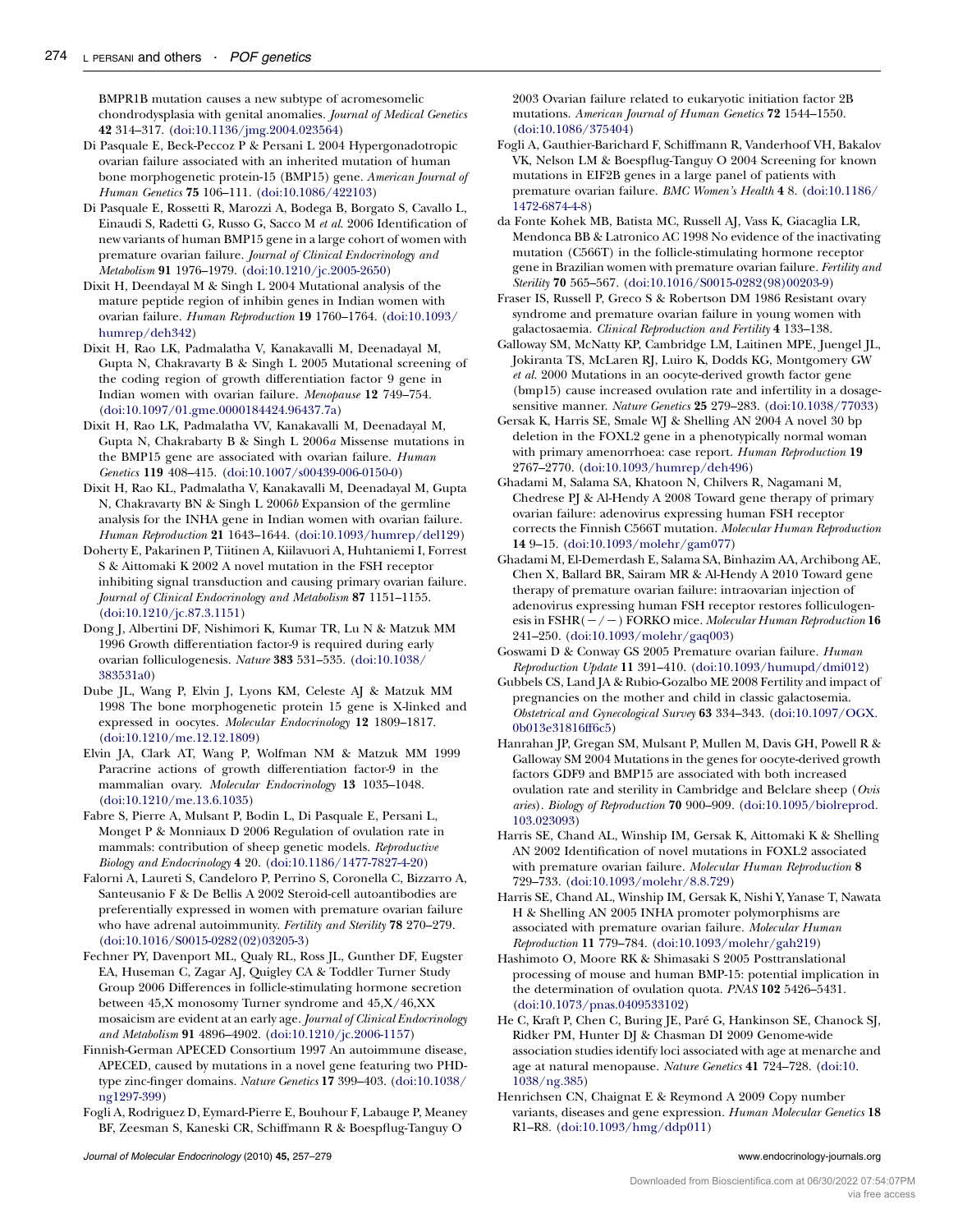<span id="page-18-0"></span>Hergersberg M, Matsuo K, Gassmann M, Schaffner W, Lüscher B, Rülicke T & Aguzzi A 1995 Tissue-specific expression of a FMR1/beta-galactosidase fusion gene in transgenic mice. Human Molecular Genetics 4 359–366. ([doi:10.1093/hmg/4.3.359\)](http://dx.doi.org/10.1093/hmg/4.3.359)

Hussein TS, Froiland DA, Amato F, Thompson JG & Gilchrist RB 2005 Oocytes prevent cumulus cell apoptosis by maintaining a morphogenic paracrine gradient of bone morphogenetic proteins. Journal of Cell Science 118 5257–5268. [\(doi:10.1242/jcs.02644](http://dx.doi.org/10.1242/jcs.02644))

Hussein TS, Thompson JG & Gilchrist RB 2006 Oocyte-secreted factors enhance oocyte developmental competence. Developmental Biology 296 514–521. ([doi:10.1016/j.ydbio.2006.06.026\)](http://dx.doi.org/10.1016/j.ydbio.2006.06.026)

Jaeken J, Kint J & Spaapen L 1992 Serum lysosomal enzyme abnormalities in galactosaemia. Lancet 340 1472–1473. [\(doi:10.](http://dx.doi.org/10.1016/0140-6736(92)92664-2) [1016/0140-6736\(92\)92664-2\)](http://dx.doi.org/10.1016/0140-6736(92)92664-2)

Jeong HJ, Cho SW, Kim HA, Lee SH, Cho JH, Choi DH, Kwon H, Cha WT, Han JE & Cha KY 2004 G769A variation of inhibin alpha-gene in Korean women with premature ovarian failure. Yonsei Medical Journal 45 479–482.

Jiang M, Aittomäki K, Nilsson C, Pakarinen P, Iitiä A, Torresani T, Simonsen H, Goh V, Pettersson K, de la Chapelle A et al. 1998 The frequency of an inactivating point mutation  $(566C \rightarrow T)$  of the human follicle-stimulating hormone receptor gene in four populations using allele-specific hybridization and time-resolved fluorometry. Journal of Clinical Endocrinology and Metabolism 83 4338–4343. ([doi:10.1210/jc.83.12.4338](http://dx.doi.org/10.1210/jc.83.12.4338))

Jin P & Warren ST 2000 Understanding the molecular basis of fragile X syndrome. Human Molecular Genetics 9 901–908. ([doi:10.1093/hmg/](http://dx.doi.org/10.1093/hmg/9.6.901) [9.6.901\)](http://dx.doi.org/10.1093/hmg/9.6.901)

Kang H, Lee SK, Kim MH, Song J, Bae SJ, Kim NK, Lee SH & Kwack K 2008 Parathyroid hormone-responsive B1 gene is associated with premature ovarian failure. Human Reproduction 23 1457–1465. ([doi:10.1093/humrep/den086\)](http://dx.doi.org/10.1093/humrep/den086)

Kastan MB & Bartek J 2004 Cell-cycle checkpoints and cancer. Nature 432 316–323. ([doi:10.1038/nature03097](http://dx.doi.org/10.1038/nature03097))

van der Knaap MS, Pronk JC & Scheper GC 2006 Vanihing white matter disease. Lancet Neurology 5 413–423. [\(doi:10.1016/S1474-](http://dx.doi.org/10.1016/S1474-4422(06)70440-9) [4422\(06\)70440-9](http://dx.doi.org/10.1016/S1474-4422(06)70440-9))

Knauff EA, Franke L, van Es MA, van den Berg LH, van der Schouw YT, Laven JS, Lambalk CB, Hoek A, Goverde AJ, Christin-Maitre S et al. 2009 Genome-wide association study in premature ovarian failure patients suggests ADAMTS19 as a possible candidate gene. Human Reproduction 24 2372–2378. ([doi:10.1093/humrep/dep197\)](http://dx.doi.org/10.1093/humrep/dep197)

Kornak U & Mundlos S 2003 Genetic disorders of the skeleton: a developmental approach. American Journal of Human Genetics 73 447–474. ([doi:10.1086/377110\)](http://dx.doi.org/10.1086/377110)

Kovanci E, Rohozinski J, Simpson JL, Heard MJ, Bishop CE & Carson SA 2007 Growth differentiating factor-9 mutations may be associated with premature ovarian failure. Fertility and Sterility 87 143–146. ([doi:10.1016/j.fertnstert.2006.05.079](http://dx.doi.org/10.1016/j.fertnstert.2006.05.079))

Kovanci E, Simpson JL, Amato P, Rohozinski J, Heard MJ, Bishop CE & Carson SA 2008 Oocyte-specific G-protein-coupled receptor 3 (GPR3): no perturbations found in 82 women with premature ovarian failure (first report). Fertility and Sterility 90 1269–1271. ([doi:10.1016/j.fertnstert.2007.07.1373\)](http://dx.doi.org/10.1016/j.fertnstert.2007.07.1373)

Laissue P, Christin-Maitre S, Touraine P, Kuttenn F, Ritvos O, Aittomaki K, Bourcigaux N, Jacquesson L, Bouchard P, Frydman R et al. 2006 Mutations and sequence variants in GDF9 and BMP15 in patients with premature ovarian failure. European Journal of Endocrinology 154 739–744. ([doi:10.1530/eje.1.02135\)](http://dx.doi.org/10.1530/eje.1.02135)

Laissue P, Lakhal B, Benayoun BA, Dipietromaria A, Braham R, Elghezal H, Philibert P, Saâd A, Sultan C, Fellous M et al. 2009 Functional evidence implicating FOXL2 in non syndromic premature ovarian failure and in the regulation of the transcription factor OSR2. Journal of Medical Genetics 46 455–457. ([doi:10.1136/](http://dx.doi.org/10.1136/jmg.2008.065086) [jmg.2008.065086](http://dx.doi.org/10.1136/jmg.2008.065086))

Lakin ND, Weber P, Stankovic T, Rottinghaus ST, Taylor AM & Jackson SP 1996 Analysis of the ATM protein in wild-type and ataxia telangiectasia cells. Oncogene 13 2707–2716.

Latronico AC, Anasti J, Arnhold IJ, Rapaport R, Mendonca BB, Bloise W, Castro M, Tsigos C & Chrousos GP 1996 Brief report: testicular and ovarian resistance to luteinizing hormone caused by inactivating mutations of the luteinizing hormone-receptor gene. New England Journal of Medicine 334 507–512. [\(doi:10.1056/](http://dx.doi.org/10.1056/NEJM199602223340805) [NEJM199602223340805](http://dx.doi.org/10.1056/NEJM199602223340805))

Latronico AC, Chai Y, Arnhold IJ, Liu X, Mendonca BB & Segaloff DL 1998 A homozygous microdeletion in helix 7 of the luteinizing hormone receptor associated with familial testicular and ovarian resistance is due to both decreased cell surface expression and impaired effector activation by the cell surface receptor. Molecular Endocrinology 12 442–450. [\(doi:10.1210/me.12.3.442](http://dx.doi.org/10.1210/me.12.3.442))

Layman LC 2006 Editorial: BMP15 – the first true ovarian determinant gene on the X-chromosome? Journal of Clinical Endocrinology and Metabolism 91 1673–1676. [\(doi:10.1210/jc.2006-0548\)](http://dx.doi.org/10.1210/jc.2006-0548)

Layman LC, Amde S, Cohen DP, Jin M & Xie J 1998 The Finnish follicle-stimulating hormone receptor gene mutation is rare in North American women with 46,XX ovarian failure. Fertility and Sterility 69 300–302. [\(doi:10.1016/S0015-0282\(97\)00480-9\)](http://dx.doi.org/10.1016/S0015-0282(97)00480-9)

Ledent C, Demeestere I, Blum D, Petermans J, Hämäläinen T, Smits G & Vassart G 2005 Premature ovarian aging in mice deficient for Gpr3. PNAS 102 8922–8926. ([doi:10.1073/pnas.0503840102](http://dx.doi.org/10.1073/pnas.0503840102))

Lehmann K, Seemann P, Stricker S, Sammar M, Meyer B, Süring K, Majewski F, Tinschert S, Grzeschik KH, Müller D et al. 2003 Mutations in bone morphogenetic protein receptor 1B cause brachydactyly type A2. PNAS 100 12277–12282. [\(doi:10.1073/pnas.](http://dx.doi.org/10.1073/pnas.2133476100) [2133476100](http://dx.doi.org/10.1073/pnas.2133476100))

Lin L, Philibert P, Ferraz-de-Souza B, Kelberman D, Homfray T, Albanese A, Molini V, Sebire NJ, Einaudi S, Conway GS et al. 2007 Heterozygous missense mutations in steroidogenic factor 1 (SF1/Ad4BP, NR5A1) are associated with 46,XY disorders of sex development with normal adrenal function. Journal of Clinical Endocrinology and Metabolism 92 991–999. [\(doi:10.1210/jc.2006-1672](http://dx.doi.org/10.1210/jc.2006-1672))

Liu G, Hale GE & Hughes CL 2000 Galactose metabolism and ovarian toxicity. Reproductive Toxicology 14 377–384. [\(doi:10.1016/S0890-](http://dx.doi.org/10.1016/S0890-6238(00)00096-4) [6238\(00\)00096-4\)](http://dx.doi.org/10.1016/S0890-6238(00)00096-4)

Liu L, Rajareddy S, Reddy P, Du C, Jagarlamudi K, Shen Y, Gunnarsson D, Selstam G, Boman K & Liu K 2007 Infertility caused by retardation of follicular development in mice with oocyte-specific expression of Foxo3a. Development 134 199–209. ([doi:10.1242/dev.02667](http://dx.doi.org/10.1242/dev.02667))

Livadas S, Xekouki P, Kafiri G, Voutetakis A, Maniati-Christidi M & Dacou-Voutetakis C 2005 Spontaneous pregnancy and birth of a normal female from a woman with Turner syndrome and elevated gonadotropins. Fertility and Sterility 83 769–772. ([doi:10.1016/j.](http://dx.doi.org/10.1016/j.fertnstert.2004.11.007) [fertnstert.2004.11.007\)](http://dx.doi.org/10.1016/j.fertnstert.2004.11.007)

Loesch DZ, Bui QM, Huggins RM, Mitchell RJ, Hagerman RJ & Tassone F 2007 Transcript levels of the intermediate size or grey zone fragile X mental retardation 1 alleles are raised, and correlate with the number of CGG repeats. Journal of Medical Genetics 44 200–204. ([doi:10.1136/jmg.2006.043950](http://dx.doi.org/10.1136/jmg.2006.043950))

Lourenço D, Brauner R, Lin L, De Perdigo A, Weryha G, Muresan M, Boudjenah R, Guerra-Junior G, Maciel-Guerra AT, Achermann JC et al. 2009 Mutations in NR5A1 associated with ovarian insufficiency. New England Journal of Medicine 360 1200–1210. ([doi:10.1056/](http://dx.doi.org/10.1056/NEJMoa0806228) [NEJMoa0806228\)](http://dx.doi.org/10.1056/NEJMoa0806228)

Loutradis D, Patsoula E, Stefanidis K, Drakakis P, Antonakis G, Bletsa R, Antsaklis A & Michalas S 2006 Follicle-stimulating hormone receptor gene mutations are not evident in Greek women with premature ovarian failure and poor responders. Gynecologic and Obstetric Investigation 61 56–60. [\(doi:10.1159/000088658\)](http://dx.doi.org/10.1159/000088658)

Luo X, Ikeda Y & Parker KL 1994 A cell-specific nuclear receptor is essential for adrenal and gonadal development and sexual differentiation. Cell 77 481–490. [\(doi:10.1016/0092-8674\(94\)90211-9\)](http://dx.doi.org/10.1016/0092-8674(94)90211-9)

Luoma P, Melberg A, Rinne JO, Kaukonen JA, Nupponen NN, Chalmers RM, Oldfors A, Rautakorpi I, Peltonen L, Majamaa K et al. 2004 Parkinsonism, premature menopause, and mitochondrial DNA polymerase gamma mutations: clinical and molecular genetic study. Lancet 364 875–882. ([doi:10.1016/S0140-6736\(04\)16983-3](http://dx.doi.org/10.1016/S0140-6736(04)16983-3))

www.endocrinology-journals.org and the United States of Molecular Endocrinology (2010) 45, 257-279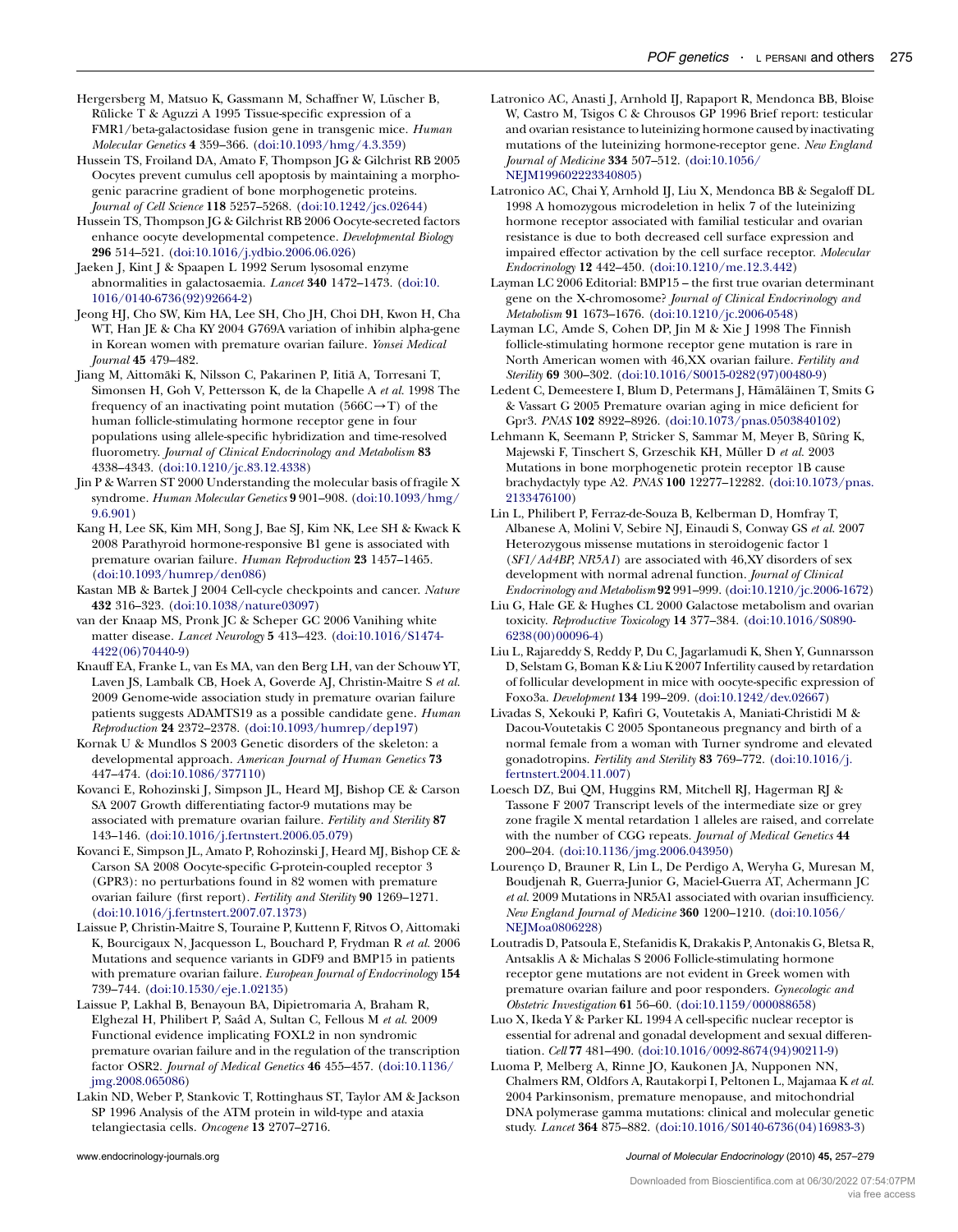<span id="page-19-0"></span>Mandon-Pépin B, Touraine P, Kuttenn F, Derbois C, Rouxel A, Matsuda F, Nicolas A, Cotinot C & Fellous M 2008 Genetic investigation of four meiotic genes in women with premature ovarian failure. European Journal of Endocrinology 158 107–115. ([doi:10.1530/EJE-07-0400\)](http://dx.doi.org/10.1530/EJE-07-0400)

Mansouri MR, Schuster J, Badhai J, Stattin EL, Lösel R, Wehling M, Carlsson B, Hovatta O, Karlström PO, Golovleva I et al. 2008 Alterations in the expression, structure and function of progesterone receptor membrane component-1 (PGRMC1) in premature ovarian failure. Human Molecular Genetics 17 3776–3783. ([doi:10.1093/hmg/ddn274](http://dx.doi.org/10.1093/hmg/ddn274))

Mantovani G & Spada A 2006 Mutations in the Gs alpha gene causing hormone resistance. Best Practice and Research. Clinical Endocrinology and Metabolism 20 501–513. [\(doi:10.1016/j.beem.2006.09.001\)](http://dx.doi.org/10.1016/j.beem.2006.09.001)

Mantovani G, Ballare E, Giammona E, Beck-Peccoz P & Spada A 2002 The gsalpha gene: predominant maternal origin of transcription in human thyroid gland and gonads. Journal of Clinical Endocrinology and Metabolism 87 4736–4740. [\(doi:10.1210/jc.2002-020183](http://dx.doi.org/10.1210/jc.2002-020183))

Marozzi A, Vegetti W, Manfredini E, Tibiletti MG, Testa G, Crosignani PG, Ginelli E, Meneveri R & Dalpra` L 2000 Association between idiopathic premature ovarian failure and fragile X premutation. Human Reproduction 15 197–202. ([doi:10.1093/humrep/15.1.197\)](http://dx.doi.org/10.1093/humrep/15.1.197)

Marozzi A, Porta C, Vegetti W, Crosignani PG, Tibiletti MG, Dalpra`L& Ginelli E 2002 Mutation analysis of the inhibin alpha gene in a cohort of Italian women affected by ovarian failure. Human Reproduction 17 1741–1745. ([doi:10.1093/humrep/17.7.1741\)](http://dx.doi.org/10.1093/humrep/17.7.1741)

Mathis D & Benoist C 2007 A decade of AIRE. Nature Reviews. Immunology 7 645–650. [\(doi:10.1038/nri2136\)](http://dx.doi.org/10.1038/nri2136)

Matzuk MM, Finegold MJ, Su JG, Hsueh AJ & Bradley A 1992 Alphainhibin is a tumour-suppressor gene with gonadal specificity in mice. Nature 360 313–319. [\(doi:10.1038/360313a0](http://dx.doi.org/10.1038/360313a0))

Matzuk MM, Finegold MJ, Mather JP, Krummen L, Lu H & Bradley A 1994 Development of cancer cachexia-like syndrome and adrenal tumors in inhibin-deficient mice. PNAS 91 8817–8821. ([doi:10.](http://dx.doi.org/10.1073/pnas.91.19.8817) [1073/pnas.91.19.8817](http://dx.doi.org/10.1073/pnas.91.19.8817))

McNatty KP, Moore LG, Hudson NL, Quirke LD, Lawrence SB, Reader K, Hanrahan JP, Smith P, Groome NP, Laitinen M et al. 2004 The oocyte and its role in regulating ovulation rate: a new paradigm in reproductive biology. Reproduction 128 379–386. [\(doi:10.1530/rep.](http://dx.doi.org/10.1530/rep.1.00280) [1.00280\)](http://dx.doi.org/10.1530/rep.1.00280)

McNatty KP, Galloway SM, Wilson T, Smith P, Hudson NL, O'Connell A, Bibby AH, Heath DA, Davis GH, Hanrahan JP et al. 2005 Physiological effects of major genes affecting ovulation rate in sheep. Genetics, Selection, Evolution 37 (Suppl 1) S25–S38. ([doi:10.1186/](http://dx.doi.org/10.1186/1297-9686-37-S1-S25) [1297-9686-37-S1-S25\)](http://dx.doi.org/10.1186/1297-9686-37-S1-S25)

Méduri G, Bachelot A, Duflos C, Bständig B, Poirot C, Genestie C, Veitia R, De Baere E & Touraine P 2010 FOXL2 mutations lead to different ovarian phenotypes in BPES patients: case report. Human Reproduction 25 235–243. ([doi:10.1093/humrep/dep355](http://dx.doi.org/10.1093/humrep/dep355))

Mehlmann LM, Saeki Y, Tanaka S, Brennan TJ, Evsikov AV, Pendola FL, Knowles BB, Eppig JJ & Jaffe LA 2004 The Gs-linked receptor GPR3 maintains meiotic arrest in mammalian oocytes. Science 306 1947– 1950. [\(doi:10.1126/science.1103974](http://dx.doi.org/10.1126/science.1103974))

Michels AW & Gottlieb PA 2010 Autoimmune polyglandular syndromes. Nature Reviews. Endocrinology 6 270–277. [\(doi:10.1038/](http://dx.doi.org/10.1038/nrendo.2010.40) [nrendo.2010.40\)](http://dx.doi.org/10.1038/nrendo.2010.40)

Miller ME & Chatten J 1967 Ovarian changes in ataxia telangiectasia. Acta Paediatrica Scandinavica 56 559–561. [\(doi:10.1111/j.1651-2227.](http://dx.doi.org/10.1111/j.1651-2227.1967.tb15424.x) [1967.tb15424.x\)](http://dx.doi.org/10.1111/j.1651-2227.1967.tb15424.x)

Montgomery GW, Zhao ZZ, Marsh AJ, Mayne R, Treloar SA, James M, Martin NG, Boomsma DI & Duffy DL 2004 A deletion mutation in GDF9 in sisters with spontaneous DZ twins. Twin Research 7 548–555. ([doi:10.1375/1369052042663823](http://dx.doi.org/10.1375/1369052042663823))

Morabia A, Costanza MC & World Health Organization Collaborative Study of Neoplasia and Steroid Contraceptives 1998 International variability in ages at menarche, first livebirth, and menopause. American Journal of Epidemiology 148 1195–1205.

Journal of Molecular Endocrinology (2010) 45, 257–279 www.endocrinology-journals.org

Mumm S, Herrera L, Waeltz PW, Scardovi A, Nagaraja R, Esposito T, Schlessinger D, Rocchi M & Forabosco A 2001 X/autosomal translocations in the Xq critical region associated with premature ovarian failure fall within and outside genes. Genomics 76 30–36. ([doi:10.1006/geno.2001.6611](http://dx.doi.org/10.1006/geno.2001.6611))

Murabito JM, Yang Q, Fox C, Wilson PW & Cupples LA 2005 Heritability of age at natural menopause in the Framingham Heart Study. Journal of Clinical Endocrinology and Metabolism 90 3427–3430. ([doi:10.1210/jc.2005-0181](http://dx.doi.org/10.1210/jc.2005-0181))

Nagamine K, Peterson P, Scott HS, Kudoh J, Minoshima S, Heino M, Krohn KJE, Lalioti MD, Mullis PE, Antonarakis SE et al. 1997 Positional cloning of the APECED gene. Nature Genetics 17 393–398. ([doi:10.1038/ng1297-393](http://dx.doi.org/10.1038/ng1297-393))

Nakamura Y, Maekawa R, Yamagata Y, Tamura I & Sugino N 2008 A novel mutation in exon8 of the follicle-stimulating hormone receptor in a woman with primary amenorrhea. Gynecological Endocrinology 24 708–712. [\(doi:10.1080/09513590802454927\)](http://dx.doi.org/10.1080/09513590802454927)

Nallathambi J, Moumné L, De Baere E, Beysen D, Usha K, Sundaresan P & Veitia R 2007 A novel polyalanine expansion in FOXL2: the first evidence for a recessive form of the blepharophimosis syndrome (BPES) associated with ovarian dysfunction. Human Genetics 121 107–112. ([doi:10.1007/s00439-006-0276-0](http://dx.doi.org/10.1007/s00439-006-0276-0))

Nallathambi J, Laissue P, Batista F, Benayoun BA, Lesaffre C, Moumne´ L, Pandaranayaka PE, Usha K, Krishnaswamy S, Sundaresan P et al. 2008 Differential functional effects of novel mutations of the transcription factor FOXL2 in BPES patients. Human Mutation 29 E123–E131. [\(doi:10.1002/humu.20809\)](http://dx.doi.org/10.1002/humu.20809)

Nelson LM 2009 Clinical practice. Primary ovarian insufficiency. New England Journal of Medicine 360 606–614. [\(doi:10.1056/](http://dx.doi.org/10.1056/NEJMcp0808697) [NEJMcp0808697\)](http://dx.doi.org/10.1056/NEJMcp0808697)

Ogata T & Matsuo N 1995 Turner syndrome and female sex chromosome aberrations: deduction of the principal factors involved in the development of clinical features. Human Genetics 95 607–629. ([doi:10.1007/BF00209476](http://dx.doi.org/10.1007/BF00209476))

Oldenburg RA, van Dooren MF, de Graaf B, Simons E, Govaerts L, Swagemakers S, Verkerk JM, Oostra BA & Bertoli-Avella AM 2008 A genome-wide linkage scan in a Dutch family identifies a premature ovarian failure susceptibility locus. Human Reproduction 23 2835–2841. ([doi:10.1093/humrep/den278](http://dx.doi.org/10.1093/humrep/den278))

Oostra BA & Willemsen R 2003 A fragile balance: FMR1 expression levels. Human Molecular Genetics 12 (Spec. No. 2) R249–R257. ([doi:10.1093/hmg/ddg298\)](http://dx.doi.org/10.1093/hmg/ddg298)

Ornstein KS, McGuire EJ, Berry GT, Roth S & Segal S 1992 Abnormal galactosylation of complex carbohydrates in cultured fibroblasts from patients with galactose-1-phosphate uridyltransferase deficiency. Pediatric Research 31 508–511. [\(doi:10.1203/00006450-](http://dx.doi.org/10.1203/00006450-199205000-00020) [199205000-00020\)](http://dx.doi.org/10.1203/00006450-199205000-00020)

Pagnamenta AT, Taanman JW, Wilson CJ, Anderson NE, Marotta R, Duncan AJ, Bitner-Glindzicz M, Taylor RW, Laskowski A, Thorburn DR et al. 2006 Dominant inheritance of premature ovarian failure associated with mutant mitochondrial DNA polymerase gamma. Human Reproduction 21 2467–2473. [\(doi:10.1093/humrep/del076](http://dx.doi.org/10.1093/humrep/del076))

Palmer JS, Zhao ZZ, Hoekstra C, Hayward NK, Webb PM, Whiteman DC, Martin NG, Boomsma DI, Duffy DL & Montgomery GW 2006 Novel variants in growth differentiation factor 9 in mothers of dizygotic twins. Journal of Clinical Endocrinology and Metabolism 91 4713–4716. ([doi:10.1210/jc.2006-0970](http://dx.doi.org/10.1210/jc.2006-0970))

Pasquino AM, Passeri F, Pucarelli I, Segni M & Municchi G 1997 Spontaneous pubertal development in Turner's syndrome. Italian Study Group for Turner's syndrome. Journal of Clinical Endocrinology and Metabolism 82 1810–1813. [\(doi:10.1210/jc.82.6.1810\)](http://dx.doi.org/10.1210/jc.82.6.1810)

Paterson P & Peltonen L 2005 Autoimmune polyendocrinopathy syndrome type 1 (APS1) 963 and AIRE gene: new views on molecular basis of autoimmunity. Journal of Autoimmunity 25 49–55. ([doi:10.1016/j.jaut.2005.09.022](http://dx.doi.org/10.1016/j.jaut.2005.09.022))

Patten JL & Levine MA 1990 Immunochemical analysis of the alpha-subunit of the stimulatory G-protein of adenylyl cyclase in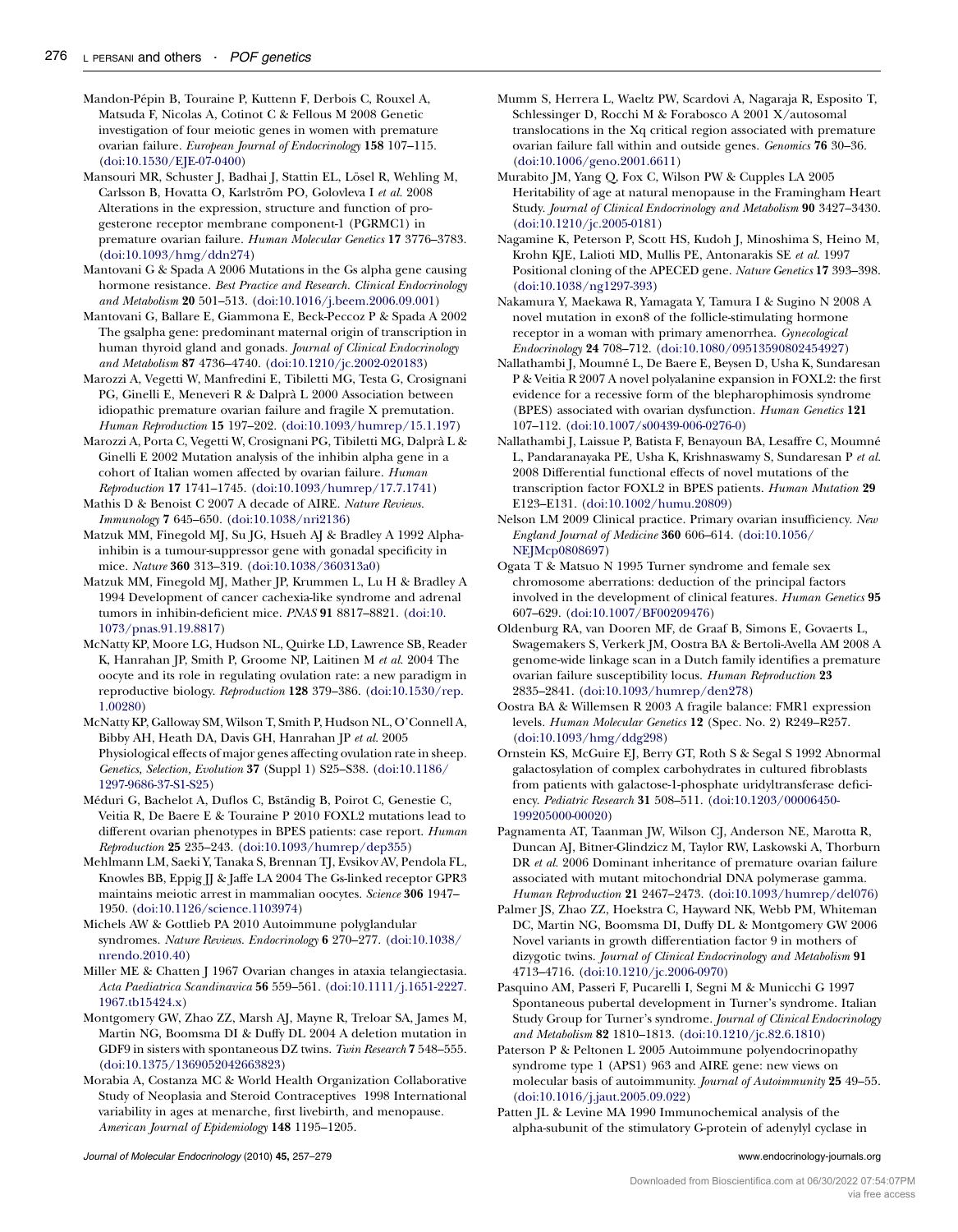<span id="page-20-0"></span>patients with Albright's hereditary osteodystrophy. Journal of Clinical Endocrinology and Metabolism 71 1208–1214. [\(doi:10.1210/](http://dx.doi.org/10.1210/jcem-71-5-1208) [jcem-71-5-1208\)](http://dx.doi.org/10.1210/jcem-71-5-1208)

Perheentupa J 1996 Autoimmune polyendocrinopathy-candidiasisectodermal dystrophy (APECED). Hormone and Metabolic Research 28 353–356. ([doi:10.1055/s-2007-979814](http://dx.doi.org/10.1055/s-2007-979814))

Perry JR, Stolk L, Franceschini N, Lunetta KL, Zhai G, McArdle PF, Smith AV, Aspelund T, Bandinelli S, Boerwinkle E et al. 2009 Meta-analysis of genome-wide association data identifies two loci influencing age at menarche. Nature Genetics 41 648–650. ([doi:10.](http://dx.doi.org/10.1038/ng.386) [1038/ng.386](http://dx.doi.org/10.1038/ng.386))

Persani L, Rossetti R, Cacciatore C & Bonomi M 2009 Primary ovarian insufficiency: X chromosome defects and autoimmunity. Journal of Autoimmunity 33 35–41. ([doi:10.1016/j.jaut.2009.03.004](http://dx.doi.org/10.1016/j.jaut.2009.03.004))

Pisarska MD, Bae J, Klein C & Hsueh AJ 2004 Forkhead l2 is expressed in the ovary and represses the promoter activity of the steroidogenic acute regulatory gene. Endocrinology 145 3424–3433. [\(doi:10.1210/](http://dx.doi.org/10.1210/en.2003-1141) [en.2003-1141](http://dx.doi.org/10.1210/en.2003-1141))

Prakash GJ, Kanth VV, Shelling AN, Rozati R & Sujatha M 2009 Absence of  $566C > T$  mutation in exon 7 of the FSHR gene in Indian women with premature ovarian failure. International Journal of Gynecology and Obstetrics 105 265-266. [\(doi:10.1016/j.ijgo.](http://dx.doi.org/10.1016/j.ijgo.2009.01.023) [2009.01.023](http://dx.doi.org/10.1016/j.ijgo.2009.01.023))

Prakash GJ, Ravi Kanth VV, Shelling AN, Rozati R & Sujatha M 2010 Mutational analysis of inhibin alpha gene revealed three novel variations in Indian women with premature ovarian failure. Fertility and Sterility 94 90–98. [\(doi:10.1016/j.fertnstert.2009.02.014\)](http://dx.doi.org/10.1016/j.fertnstert.2009.02.014)

Prueitt RL & Zinn AR 2001 A fork in the road to fertility. Nature Genetics 27 132–134. ([doi:10.1038/84735\)](http://dx.doi.org/10.1038/84735)

Prueitt RL, Ross JL & Zinn AR 2000 Physical mapping of nine Xq translocation breakpoints and identification of XPNPEP2 as a premature ovarian failure candidate gene. Cytogenetics and Cell Genetics 89 44–50. [\(doi:10.1159/000015560\)](http://dx.doi.org/10.1159/000015560)

Prueitt RL, Chen H, Barnes RI & Zinn AR 2002 Most X; autosome translocations associated with premature ovarian failure do not interrupt X-linked genes. Cytogenetic and Genome Research 97 32–38. ([doi:10.1159/000064052\)](http://dx.doi.org/10.1159/000064052)

Qin Y, Choi Y, Zhao H, Simpson JL, Chen ZJ & Rajkovic A 2007 NOBOX homeobox mutation causes premature ovarian failure. American Journal of Human Genetics 81 576–581. ([doi:10.1086/](http://dx.doi.org/10.1086/519496) [519496\)](http://dx.doi.org/10.1086/519496)

Qin Y, Shi Y, Zhao Y, Carson SA, Simpson JL & Chen ZJ 2009 Mutation analysis of NOBOX homeodomain in Chinese women with premature ovarian failure. Fertility and Sterility 91 1507–1509. ([doi:10.1016/j.fertnstert.2008.08.020](http://dx.doi.org/10.1016/j.fertnstert.2008.08.020))

Quilter CR, Karcanias AC, Bagga MR, Duncan S, Murray A, Conway GS, Sargent CA & Affara NA 2010 Analysis of X chromosome genomic DNA sequence copy number variation associated with premature ovarian failure (POF). Human Reproduction 25 2139–2150. [\(doi:10.1093/humrep/deq158\)](http://dx.doi.org/10.1093/humrep/deq158)

Raile K, Stobbe H, Tröbs RB, Kiess W & Pfäffle R 2005 A new heterozygous mutation of the FOXL2 gene is associated with a large ovarian cyst and ovarian dysfunction in an adolescent girl with blepharophimosis/ptosis/epicanthus inversus syndrome. European Journal of Endocrinology 153 353–358. [\(doi:10.1530/eje.1.](http://dx.doi.org/10.1530/eje.1.01974) [01974\)](http://dx.doi.org/10.1530/eje.1.01974)

Rajkovic A, Pangas SA, Ballow D, Suzumori N & Matzuk MM 2004 NOBOX deficiency disrupts early folliculogenesis and oocyte-specific gene expression. Science 305 1157–1159. [\(doi:10.](http://dx.doi.org/10.1126/science.1099755) [1126/science.1099755](http://dx.doi.org/10.1126/science.1099755))

Rannikko A, Pakarinen P, Manna PR, Beau I, Misrahi M, Aittomäki K & Huhtaniemi I 2002 Functional characterization of the human FSH receptor with an inactivating Ala189Val mutation. Molecular Human Reproduction 8 311–317. ([doi:10.1093/molehr/8.4.311\)](http://dx.doi.org/10.1093/molehr/8.4.311)

Reynaud K, Cortvrindt R, Verlinde F, De Schepper J, Bourgain C & Smitz J 2004 Number of ovarian follicles in human fetuses with the 45,X karyotype. Fertility and Sterility 81 1112–1119. [\(doi:10.1016/](http://dx.doi.org/10.1016/j.fertnstert.2003.12.011) [j.fertnstert.2003.12.011](http://dx.doi.org/10.1016/j.fertnstert.2003.12.011))

Rifé M, Badenas C, Quintó L, Puigoriol E, Tazón B, Rodriguez-Revenga L, Jiménez L, Sánchez A & Milà M 2004 Analysis of CGG variation through 642 meioses in fragile X families. Molecular Human Reproduction 10 773–776. ([doi:10.1093/molehr/gah102\)](http://dx.doi.org/10.1093/molehr/gah102)

Rizzolio F, Bione S, Sala C, Goegan M, Gentile M, Gregato G, Rossi E, Pramparo T, Zuffardi O & Toniolo D 2006 Chromosomal rearrangements in Xq and premature ovarian failure: mapping of 25 new cases and review of the literature. Human Reproduction 21 1477–1483. ([doi:10.1093/humrep/dei495\)](http://dx.doi.org/10.1093/humrep/dei495)

Rizzolio F, Sala C, Alboresi S, Bione S, Gilli S, Goegan M, Pramparo T, Zuffardi O & Toniolo D 2007 Epigenetic control of the critical region for premature ovarian failure on autosomal genes translocated to the X chromosome: a hypothesis. Human Genetics 121 441–450. ([doi:10.1007/s00439-007-0329-z](http://dx.doi.org/10.1007/s00439-007-0329-z))

Rizzolio F, Pramparo T, Sala C, Zuffardi O, De Santis L, Rabellotti E, Calzi F, Fusi F, Bellazzi R & Toniolo D 2009 Epigenetic analysis of the critical region I for premature ovarian failure: demonstration of a highly heterochromatic domain on the long arm of the mammalian X chromosome. Journal of Medical Genetics 46 585–592. ([doi:10.1136/jmg.2007.056093](http://dx.doi.org/10.1136/jmg.2007.056093))

Robinson ACR, Dockeray CJ, Cullen MJ & Sweeney EC 1984 Hypergonadotrophic hypogonadism in classical galactosaemia: evidence for defective oogenesis: case report. British Journal of Obstetrics and Gynaecology 91 199–200.

Rossetti R, Di Pasquale E, Marozzi A, Bione S, Toniolo D, Grammatico P, Nelson LM, Beck-Peccoz P & Persani L 2009 BMP15 mutations associated with primary ovarian insufficiency cause a defective production of bioactive protein. Human Mutation 30 804–810. ([doi:10.1002/humu.20961](http://dx.doi.org/10.1002/humu.20961))

Rubio-Gozalbo ME, Panis B, Zimmermann LJI, Spaapen LJ & Menheere PPCA 2006 The endocrine system in treated patients with classical galactosemia. Molecular Genetics and Metabolism 89 316–322. ([doi:10.1016/j.ymgme.2006.07.005\)](http://dx.doi.org/10.1016/j.ymgme.2006.07.005)

Rubio-Gozalbo ME, Gubbels CS, Bakker JA, Menheere PP, Wodzig WK & Land JA 2010 Gonadal function in male and female patients with classic galactosemia. Human Reproduction Update 16 177–188. ([doi:10.1093/humupd/dmp038\)](http://dx.doi.org/10.1093/humupd/dmp038)

Sauer MV, Kaufman FR, Paulson RJ & Lobo RA 1991 Pregnancy after oocyte donation to a woman with ovarian failure and classical galactosemia. Fertility and Sterility 55 1197–1199.

Savitsky K, Bar-Shira A, Gilad S, Rotman G, Ziv Y, Vanagaite L, Tagle DA, Smith S, Uziel T, Sfez S et al. 1995 A single ataxia telangiectasia gene with a product similar to PI-3 kinase. Science 268 1749–1753. ([doi:10.1126/science.7792600\)](http://dx.doi.org/10.1126/science.7792600)

Schiffmann R, Tedeschi G, Kinkel RP, Trapp BD, Frank JA, Kaneski CR, Brady RO, Barton NW, Nelson L & Yanovski JA 1997 Leukodystrophy in patients with ovarian dysgenesis. Annals of Neurology 41 654–661. ([doi:10.1002/ana.410410515\)](http://dx.doi.org/10.1002/ana.410410515)

Schlessinger D, Herrera L, Crisponi L, Mumm S, Percesepe A, Pellegrini M, Pilia G & Forabosco A 2002 Genes and translocations involved in POF. American Journal of Medical Genetics 111 328–333. ([doi:10.1002/ajmg.10565](http://dx.doi.org/10.1002/ajmg.10565))

Schmidt D, Ovitt CE, Anlag K, Fehsenfeld S, Gredsted L, Treier AC & Treier M 2004 The murine winged-helix transcription factor Foxl2 is required for granulosa cell differentiation and ovary maintenance. Development 131 933–942. [\(doi:10.1242/dev.00969\)](http://dx.doi.org/10.1242/dev.00969)

Schwarz HP, Moser H, Schild J & Zuppinger K 1984 Hypergonadotropic hypogonadism in two sisters with galactosaemia. Archives of Disease in Childhood 59 781–783. ([doi:10.1136/adc.59.8.781\)](http://dx.doi.org/10.1136/adc.59.8.781)

Sedgwick RP & Boder E 1991 Ataxia-telangiectasia. In Handook of Clinical Neurology, pp 347–423. Eds P Vinken, G Bruyn & H Klawans. New York: Elsevier.

Shelling AN, Burton KA, Chand AL, van Ee CC, France JT, Farquhar CM, Milsom SR, Love DR, Gersak K, Aittomäki K et al. 2000 Inhibin: a candidate gene for premature ovarian failure. Human Reproduction 15 2644–2649. ([doi:10.1093/humrep/15.12.2644\)](http://dx.doi.org/10.1093/humrep/15.12.2644)

Shiloh Y 2003 ATM and related protein kinases: safeguarding genome integrity. Nature Reviews. Cancer 3 155–168. ([doi:10.1038/nrc1011](http://dx.doi.org/10.1038/nrc1011))

www.endocrinology-journals.org and the United States of Molecular Endocrinology (2010) 45, 257-279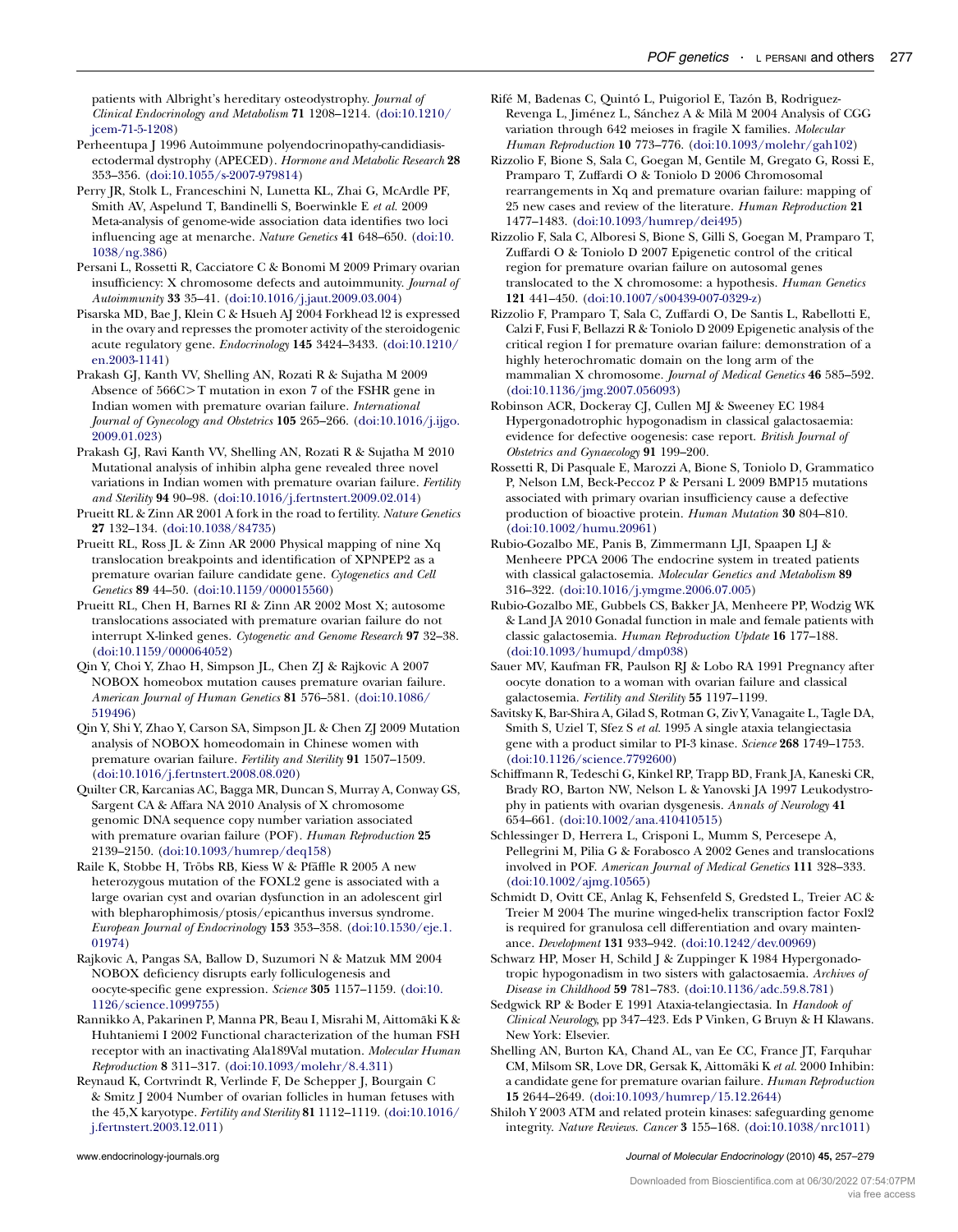<span id="page-21-0"></span>Shimasaki S, Moore RK, Otsuka F & Erickson GF 2004 The bone morphogenetic protein system in mammalian reproduction. Endocrine Reviews 25 72–101. ([doi:10.1210/er.2003-0007](http://dx.doi.org/10.1210/er.2003-0007))

- Simpson JL 2008 Genetic and phenotypic heterogeneity in ovarian failure: overview of selected candidate genes. Annals of the New York Academy of Sciences 1135 146–154. [\(doi:10.1196/annals.](http://dx.doi.org/10.1196/annals.1429.019) [1429.019\)](http://dx.doi.org/10.1196/annals.1429.019)
- Sparks SE & Krasnewich DM 2009 Congenital disorders of glycosylation overview. In Gene Reviews. Eds RA Pagon, TC Bird, CR Dolan & K Stephens. Seattle: University of Washington.

Steinmann B, Gitzelmann R & Zachmann M 1981 Hypogonadism and galactosemia. New England Journal of Medicine 305 464-465. ([doi:10.1056/NEJM198111193052127\)](http://dx.doi.org/10.1056/NEJM198111193052127)

Sundblad V, Chiauzzi VA, Andreone L, Campo S, Charreau EH & Dain L 2006 Controversial role of inhibin alpha-subunit gene in the aetiology of premature ovarian failure. Human Reproduction 21 1154–1160. ([doi:10.1093/humrep/dei452\)](http://dx.doi.org/10.1093/humrep/dei452)

Sybert VP & McCauley E 2004 Turner's syndrome. New England Journal of Medicine 351 1227–1238. [\(doi:10.1056/NEJMra030360\)](http://dx.doi.org/10.1056/NEJMra030360)

Takebayashi K, Takakura K, Wang H, Kimura F, Kasahara K & Noda Y 2000 Mutation analysis of the growth differentiation factor-9 and - 9B genes in patients with premature ovarian failure and polycystic ovary syndrome. Fertility and Sterility 74 976–979. ([doi:10.1016/](http://dx.doi.org/10.1016/S0015-0282(00)01539-9) [S0015-0282\(00\)01539-9\)](http://dx.doi.org/10.1016/S0015-0282(00)01539-9)

Tassone F, Hagerman RJ, Taylor AK, Gane LW, Godfrey TE & Hagerman PJ 2000 Elevated levels of FMR1 mRNA in carrier males: a new mechanism of involvement in the fragile-X syndrome. American Journal of Human Genetics 66 6-15. [\(doi:10.1086/302720\)](http://dx.doi.org/10.1086/302720)

Tavtigian SV, Oefner PJ, Babikyan D, Hartmann A, Healey S, Le Calvez-Kelm F, Lesueur F, Byrnes GB, Chuang SC, Forey N et al. 2009 Rare, evolutionarily unlikely missense substitutions in ATM confer increased risk of breast cancer. American Journal of Human Genetics 85 427–446. ([doi:10.1016/j.ajhg.2009.08.018\)](http://dx.doi.org/10.1016/j.ajhg.2009.08.018)

Tedesco TA & Miller KL 1979 Galactosemia: alterations in sulfate metabolism secondary to galactose-1-phosphate uridyltransferase deficiency. Science 205 1395–1397. [\(doi:10.1126/science.472754](http://dx.doi.org/10.1126/science.472754))

Themmen APN & Huhtaniemi IT 2000 Mutations of gonadotropins and gonadotropin receptors: elucidating the physiology and pathophysiology of pituitary-gonadal function. Endocrine Reviews 21 551–583. ([doi:10.1210/er.21.5.551](http://dx.doi.org/10.1210/er.21.5.551))

Therman E, Laxova R & Susman B 1990 The critical region on the human Xq. Human Genetics 85 455–461. ([doi:10.1007/BF00194216](http://dx.doi.org/10.1007/BF00194216))

Tibiletti MG, Testa G, Vegetti W, Alagna F, Taborelli M, Dalpra` L, Bolis PF & Crosignani PG 1999 The idiopathic forms of premature menopause and early menopause show the same genetic pattern. Human Reproduction 14 2731–2734. [\(doi:10.1093/humrep/14.11.2731\)](http://dx.doi.org/10.1093/humrep/14.11.2731)

Timmreck LS & Reindollar RH 2003 Contemporary issues in primary amenorrhea. Obstetrics and Gynecology Clinics of North America 30 287–302. ([doi:10.1016/S0889-8545\(03\)00027-5\)](http://dx.doi.org/10.1016/S0889-8545(03)00027-5)

Tiotiu D, Mercadal BA, Imbert R, Verbist J, Demeestere I, De Leener A, Englert Y, Vassart G, Costagliola S & Delbaere A 2010 Variants of the BMP15 gene in a cohort of patients with premature ovarian failure. Human Reproduction 25 1581–1587. [\(doi:10.1093/humrep/deq073](http://dx.doi.org/10.1093/humrep/deq073))

Toniolo D 2006 X-linked premature ovarian failure: a complex disease. Current Opinion in Genetics & Development 16 293–300. [\(doi:10.1016/](http://dx.doi.org/10.1016/j.gde.2006.04.005) [j.gde.2006.04.005](http://dx.doi.org/10.1016/j.gde.2006.04.005))

Torgerson DJ, Thomas RE & Reid DM 1997 Mothers and daughters menopausal ages: is there a link? European Journal of Obstetrics, Gynecology, and Reproductive Biology 74 63–66. ([doi:10.1016/S0301-](http://dx.doi.org/10.1016/S0301-2115(97)00085-7) [2115\(97\)00085-7](http://dx.doi.org/10.1016/S0301-2115(97)00085-7))

Touraine P, Beau I, Gougeon A, Meduri G, Desroches A, Pichard C, Detoeuf M, Paniel B, Prieur M, Zorn JR et al. 1999 New natural inactivating mutations of the follicle-stimulating hormone receptor: correlations between receptor function and phenotype. Molecular Endocrinology 13 1844–1854. [\(doi:10.1210/me.13.11.1844\)](http://dx.doi.org/10.1210/me.13.11.1844)

Tyfield L, Reichardt J, Fridovich-Keil J, Croke DT, Elsas LJ, Strobl W, Kozak L, Coskun T, Novelli G & Okano Y 1999 Classical galactosemia and mutations at the galactose-1-phosphate uridyl transferase (GALT) gene. Human Mutation 13 417–430. ([doi:10.1002/](http://dx.doi.org/10.1002/(SICI)1098-1004(1999)13:6%3C417::AID-HUMU1%3E3.0.CO;2-0)  $(SICI)1098-1004(1999)13:6 < 417::AID-HUMUI > 3.0.CO;2-0)$  $(SICI)1098-1004(1999)13:6 < 417::AID-HUMUI > 3.0.CO;2-0)$ 

- Uda M, Ottolenghi C, Crisponi L, Garcia JE, Deiana M, Kimber W, Forabosco A, Cao A, Schlessinger D & Pilia G 2004 Foxl2 disruption causes mouse ovarian failure by pervasive blockage of follicle development. Human Molecular Genetics 13 1171–1181. ([doi:10.1093/hmg/ddh124](http://dx.doi.org/10.1093/hmg/ddh124))
- Vegetti W, Grazia Tibiletti M, Testa G, de Lauretis Yankowski, Alagna F, Castoldi E, Taborelli M, Motta T, Bolis PF, Dalprá L et al. 1998 Inheritance in idiopathic premature ovarian failure: analysis of 71 cases. Human Reproduction 13 1796–1800. ([doi:10.1093/humrep/](http://dx.doi.org/10.1093/humrep/13.7.1796) [13.7.1796\)](http://dx.doi.org/10.1093/humrep/13.7.1796)
- Vinci G, Christin-Maitre S, Pasquier M, Bouchard P, Fellous M & Veitia RA 2008 FOXO3a variants in patients with premature ovarian failure. Clinical Endocrinology 68 495–497. ([doi:10.1111/j.](http://dx.doi.org/10.1111/j.1365-2265.2007.03052.x) [1365-2265.2007.03052.x](http://dx.doi.org/10.1111/j.1365-2265.2007.03052.x))

Voorhuis M, Onland-Moret NC, van der Schouw YT, Fauser BC & Broekmans FJ 2010 Human studies on genetics of the age at natural menopause: a systematic review. Human Reproduction Update 16 364–377. ([doi:10.1093/humupd/dmp055\)](http://dx.doi.org/10.1093/humupd/dmp055)

Waggoner DD, Buist NR & Donnell GN 1990 Long-term prognosis in galactosaemia: results of a survey of 350 cases. Journal of Inherited Metabolic Disease 13 802–818. ([doi:10.1007/](http://dx.doi.org/10.1007/BF01800204) [BF01800204](http://dx.doi.org/10.1007/BF01800204))

Wang B, Wen Q, Ni F, Zhou S, Wang J, Cao Y & Ma X 2010 Analyses of growth differentiation factor 9 (GDF9) and bone morphogenetic protein 15 (BMP15) mutation in Chinese women with premature ovarian failure. Clinical Endocrinology 72 135–136. ([doi:10.1111/j.](http://dx.doi.org/10.1111/j.1365-2265.2009.03613.x) [1365-2265.2009.03613.x](http://dx.doi.org/10.1111/j.1365-2265.2009.03613.x))

Watkins WJ, Umbers AJ, Woad KJ, Harris SE, Winship IM, Gersak K & Shelling AN 2006 Mutational screening of FOXO3A and FOXO1A in women with premature ovarian failure. Fertility and Sterility 86 1518–1521. ([doi:10.1016/j.fertnstert.2006.03.054](http://dx.doi.org/10.1016/j.fertnstert.2006.03.054))

Weinstein LS, Liu J, Sakamoto A, Xie T & Chen M 2004 Minireview: GNAS: normal and abnormal functions. Endocrinology 145 5459– 5464. [\(doi:10.1210/en.2004-0865\)](http://dx.doi.org/10.1210/en.2004-0865)

Welt CK 2008 Primary ovarian insufficiency: a more accurate term for premature ovarian failure. Clinical Endocrinology 68 499–509. ([doi:10.1111/j.1365-2265.2007.03073.x\)](http://dx.doi.org/10.1111/j.1365-2265.2007.03073.x)

Wilson T, Wu XY, Juengel JL, Ross IK, Lumsden JM, Lord EA, Dodds KG, Walling GA, McEwan JC, O'Connell AR et al. 2001 Highly prolific Booroola sheep have a mutation in the intracellular kinase domain of bone morphogenetic protein IB receptor (ALK-6) that is expressed in both oocytes and granulosa cells. Biology of Reproduction 64 1225–1235. ([doi:10.1095/biolreprod64.4.1225](http://dx.doi.org/10.1095/biolreprod64.4.1225))

Wittenberger MD, Hagerman RJ, Sherman SL, McConkie-Rosell A, Welt CK, Rebar RW, Corrigan EC, Simpson JL & Nelson LM 2007 The FMR1 premutation and reproduction. Fertility and Sterility 87 456–465. ([doi:10.1016/j.fertnstert.2006.09.004](http://dx.doi.org/10.1016/j.fertnstert.2006.09.004))

Woad KJ, Pearson SM, Harris SE, Gersak K & Shelling AN 2009 Investigating the association between inhibin alpha gene promoter polymorphisms and premature ovarian failure. Fertility and Sterility 91 62–66. [\(doi:10.1016/j.fertnstert.2007.11.012\)](http://dx.doi.org/10.1016/j.fertnstert.2007.11.012)

Yan C, Wang P, DeMayo J, DeMayo FJ, Elvin JA, Carino C, Prasad SV, Skinner SS, Dunbar BS, Dube JL et al. 2001 Synergistic roles of bone morphogenetic protein 15 and growth differentiation factor 9 in ovarian function. Molecular Endocrinology 15 854–866. [\(doi:10.1210/](http://dx.doi.org/10.1210/me.15.6.854) [me.15.6.854\)](http://dx.doi.org/10.1210/me.15.6.854)

Yi SE, LaPolt PS, Yoon BS, Chen JY-C, Lu JKH & Lyons KM 2001 The type I BMP receptor BmprIB is essential for female reproductive function. PNAS 98 7994–7999. ([doi:10.1073/pnas.141002798](http://dx.doi.org/10.1073/pnas.141002798))

Zhao XX, Suzumori N, Yamaguchi M & Suzumori K 2005 Mutational analysis of the homeobox region of the human NOBOX gene in Japanese women who exhibit premature ovarian failure. Fertility and Sterility 83 1843–1844. ([doi:10.1016/](http://dx.doi.org/10.1016/j.fertnstert.2004.12.031) [j.fertnstert.2004.12.031](http://dx.doi.org/10.1016/j.fertnstert.2004.12.031))